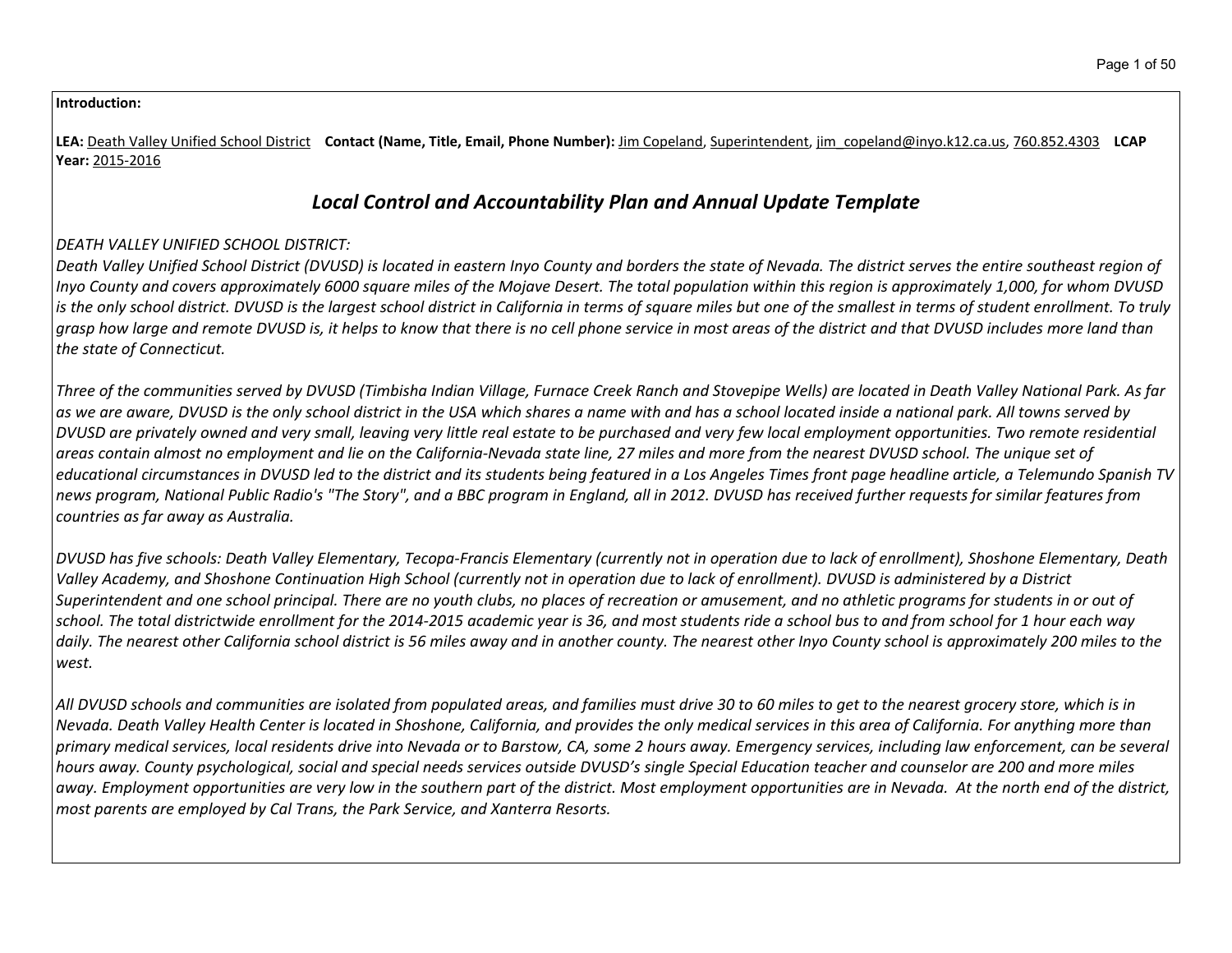## *DEMOGRAPHICS:*

DVUSD students are generally from low-income families. 55% of students are on free or reduced lunch program. Title 1 monies for the district were terminated *this academic year.*

The population in the district is primarily Caucasian, with 3 Native American students living on the Timbisha Shoshone Reservation, and 4 hispanic students. *DVUSD currently has no ELL students and no foster care students.*

DVUSD has had a high mobility rate, as reflected in CBEDS. DVUSD enrollment fluctuates greatly, as does the number of students per each grade level. For example, a 4/5 elementary classroom may contain 6 students one year and 15 the next, then back to 6 again the year after that. Since the recession, student mobility has been very high. Thus, it is common for students to spend 1 school year in DVUSD and then move away. It is also common that some students remain *in DVUSD for nearly their entire K-12 career.*

Due to the isolation of DVUSD and its residents, the school system provides children's main, and in many cases the only, means of social activity and community *belonging.*

# *METRICS:*

Due to the many unique circumstances in DVUSD, common educational progress and achievement indicators are either not applicable, not available, or not suitable for our students and their needs, due to cost and being designed for use with large populations. Results are most always statistically invalid due to the low number of students involved and also reveal personal and confidential information. For these reasons, the State does not even release test data for groups of students fewer than 10. No state testing data has been made available for several grade level groups for the past 2 years.

Achievement gaps are not present in DVUSD and there are no differing groups to measure. Recent high mobility in student population lowers the usefulness and meaningfulness of district benchmarks. Thus, DVUSD works and measures progress on a case-by-case, student-by-student basis.

The Local Control and Accountability Plan (LCAP) and Annual Update Template shall be used to provide details regarding local educational agencies' (LEAs) actions and expenditures to support pupil outcomes and overall performance pursuant to Education Code sections 52060, 52066, 47605, 47605.5, and 47606.5. *The LCAP and Annual Update Template must be completed by all LEAs each year.*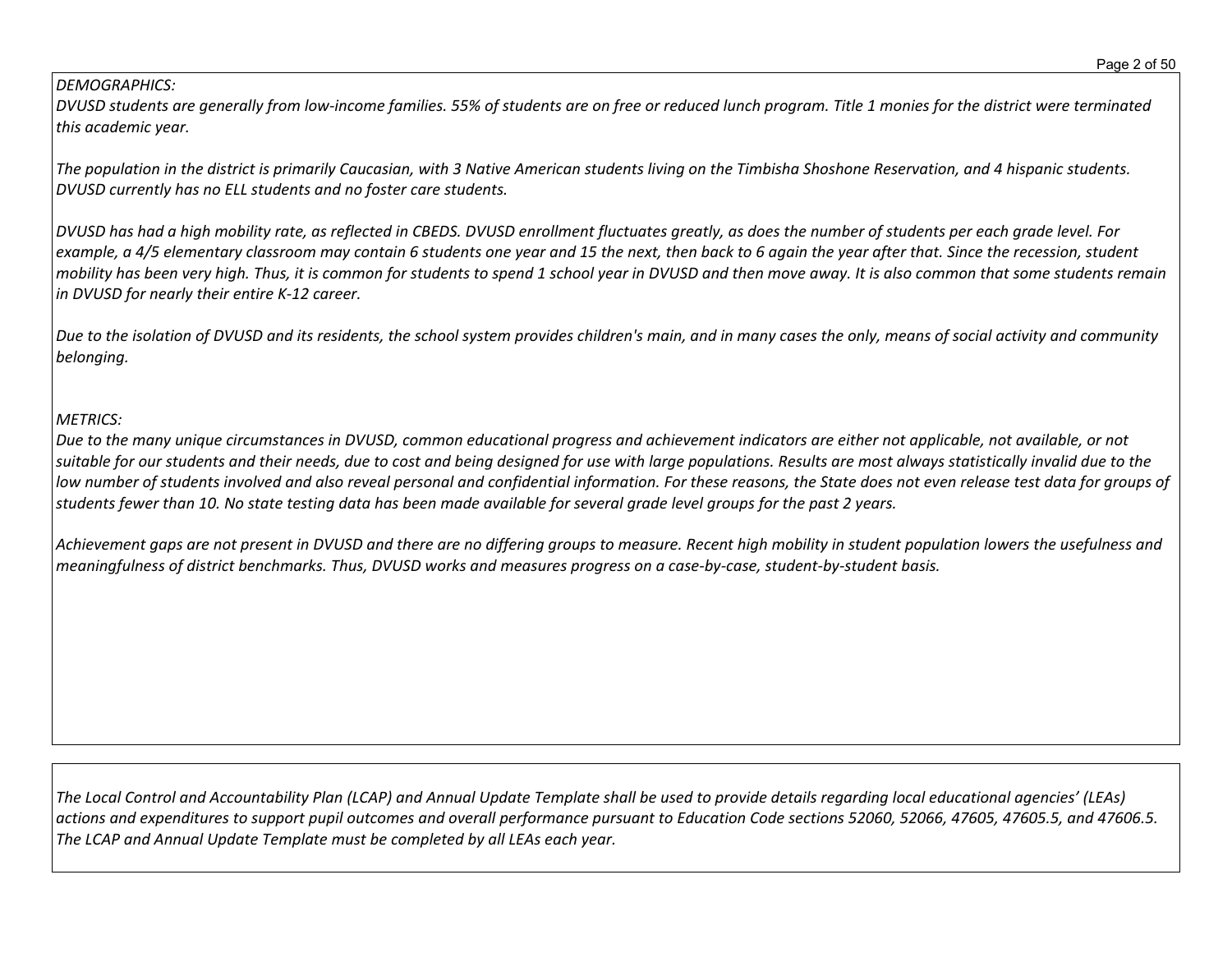For school districts, pursuant to Education Code section 52060, the LCAP must describe, for the school district and each school within the district, goals and specific actions to achieve those goals for all pupils and each subgroup of pupils identified in Education Code section 52052, including pupils with disabilities, for *each of the state priorities and any locally identified priorities.*

For county offices of education, pursuant to Education Code section 52066, the LCAP must describe, for each county office of education-operated school and program, goals and specific actions to achieve those goals for all pupils and each subgroup of pupils identified in Education Code section 52052, including pupils with disabilities, who are funded through the county office of education Local Control Funding Formula as identified in Education Code section 2574 (pupils attending juvenile court schools, on probation or parole, or mandatorily expelled) for each of the state priorities and any locally identified priorities. School districts and county offices of education may additionally coordinate and describe in their LCAPs services provided to pupils funded by a school district but *attending county-operated schools and programs, including special education programs.*

Charter schools, pursuant to Education Code sections 47605, 47605.5, and 47606.5, must describe goals and specific actions to achieve those goals for all pupils and each subgroup of pupils identified in Education Code section 52052, including pupils with disabilities, for each of the state priorities as applicable and any locally identified priorities. For charter schools, the inclusion and description of goals for state priorities in the LCAP may be modified to meet the grade levels served and the nature of the programs provided, including modifications to reflect only the statutory requirements explicitly applicable to charter schools in the *Education Code.*

The LCAP is intended to be a comprehensive planning tool. Accordingly, in developing goals, specific actions, and expenditures, LEAs should carefully consider how to reflect the services and related expenses for their basic instructional program in relationship to the state priorities. LEAs may reference and describe actions and expenditures in other plans and funded by a variety of other fund sources when detailing goals, actions, and expenditures related to the state and local priorities. LCAPs must be consistent with school plans submitted pursuant to Education Code section 64001. The information contained in the LCAP, or annual update, may be supplemented by information contained in other plans (including the LEA plan pursuant to Section 1112 of Subpart 1 of Part A of Title I of Public *Law 107-110) that are incorporated or referenced as relevant in this document.* 

For each section of the template, LEAs shall comply with instructions and should use the quiding questions as prompts (but not limits) for completing the information as required by statute. Guiding questions do not require separate narrative responses. However, the narrative response and goals and actions should demonstrate each quiding question was considered during the development of the plan. Data referenced in the LCAP must be consistent with the school accountability report card where appropriate. LEAs may resize pages or attach additional pages as necessary to facilitate completion of the LCAP.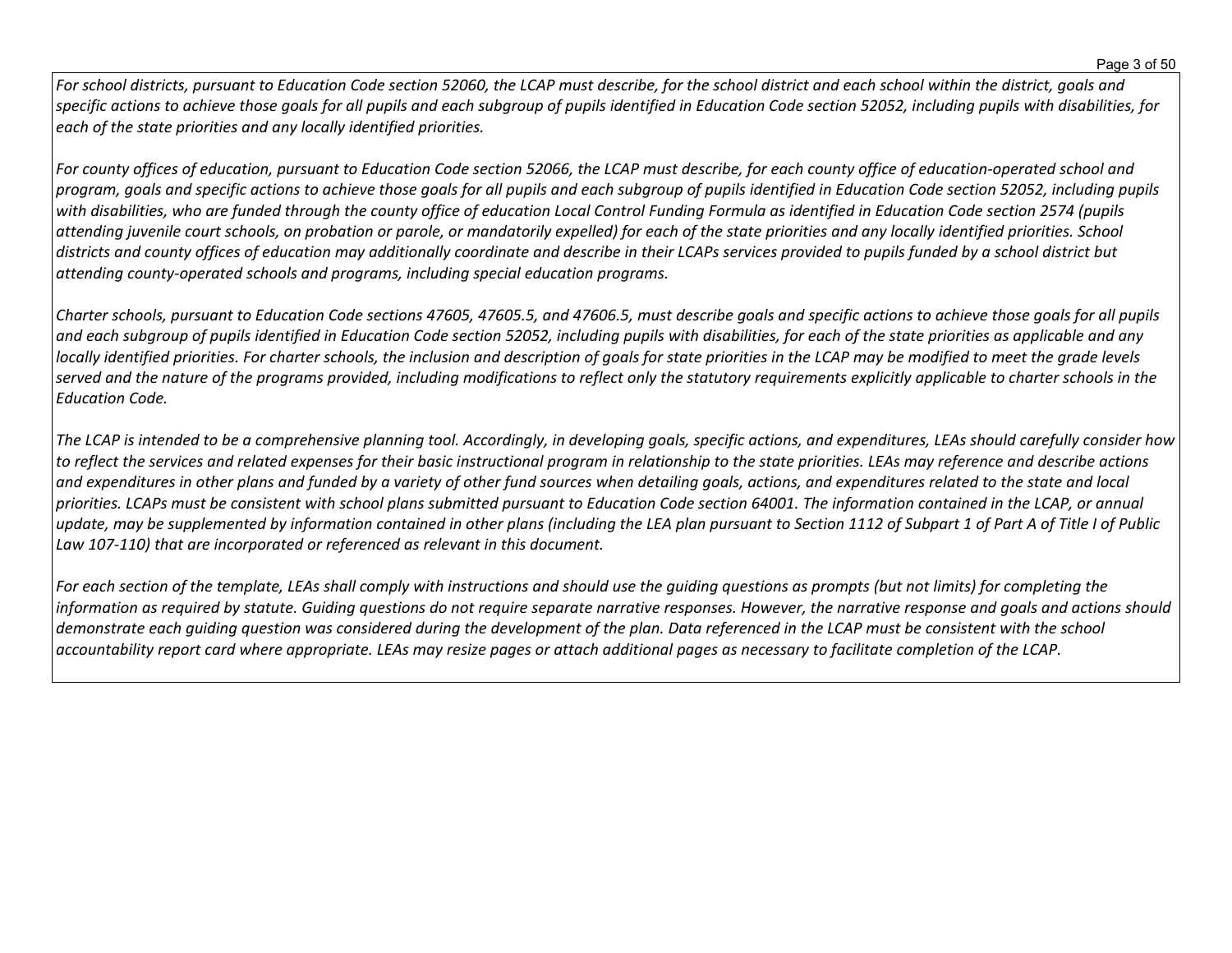# *State Priorities*

The state priorities listed in Education Code sections 52060 and 52066 can be categorized as specified below for planning purposes, however, school districts and county offices of education must address each of the state priorities in their LCAP. Charter schools must address the priorities in Education Code section 52060(d) that apply to the grade levels *served, or the nature of the program operated, by the charter school.*

#### *A. Conditions of Learning:*

**Basic:** degree to which teachers are appropriately assigned pursuant to Education Code section 44258.9, and fully credentialed in the subject areas and for the pupils they are teaching; pupils have access to standards-aligned instructional materials pursuant to Education Code section 60119; and school facilities are maintained in good repair pursuant *to Education Code section 17002(d). (Priority 1)*

Implementation of State Standards: implementation of academic content and performance standards and English language development standards adopted by the state board *for all pupils, including English learners. (Priority 2)*

Course access: pupil enrollment in a broad course of study that includes all of the subject areas described in Education Code section 51210 and subdivisions (a) to (i), inclusive, of *Section 51220, as applicable. (Priority 7)*

Expelled pupils (for county offices of education only): coordination of instruction of expelled pupils pursuant to Education Code section 48926. (Priority 9)

Foster youth (for county offices of education only): coordination of services, including working with the county child welfare agency to share information, responding to the *needs of the juvenile court system, and ensuring transfer of health and education records. (Priority 10)*

#### *B. Pupil Outcomes:*

Pupil achievement: performance on standardized tests, score on Academic Performance Index, share of pupils that are college and career ready, share of English learners that become English proficient, English learner reclassification rate, share of pupils that pass Advanced Placement exams with 3 or higher, share of pupils determined prepared for *college by the Early Assessment Program. (Priority 4)*

Other pupil outcomes: pupil outcomes in the subject areas described in Education Code section 51210 and subdivisions (a) to (i), inclusive, of Education Code section 51220, as *applicable. (Priority 8)* 

#### *C. Engagement:*

Parental involvement: efforts to seek parent input in decision making at the district and each schoolsite, promotion of parent participation in programs for unduplicated pupils *and special need subgroups. (Priority 3)*

Pupil engagement: school attendance rates, chronic absenteeism rates, middle school dropout rates, high school dropout rates, high school graduations rates. (Priority 5)

School climate: pupil suspension rates, pupil expulsion rates, other local measures including surveys of pupils, parents and teachers on the sense of safety and school *connectedness. (Priority 6)*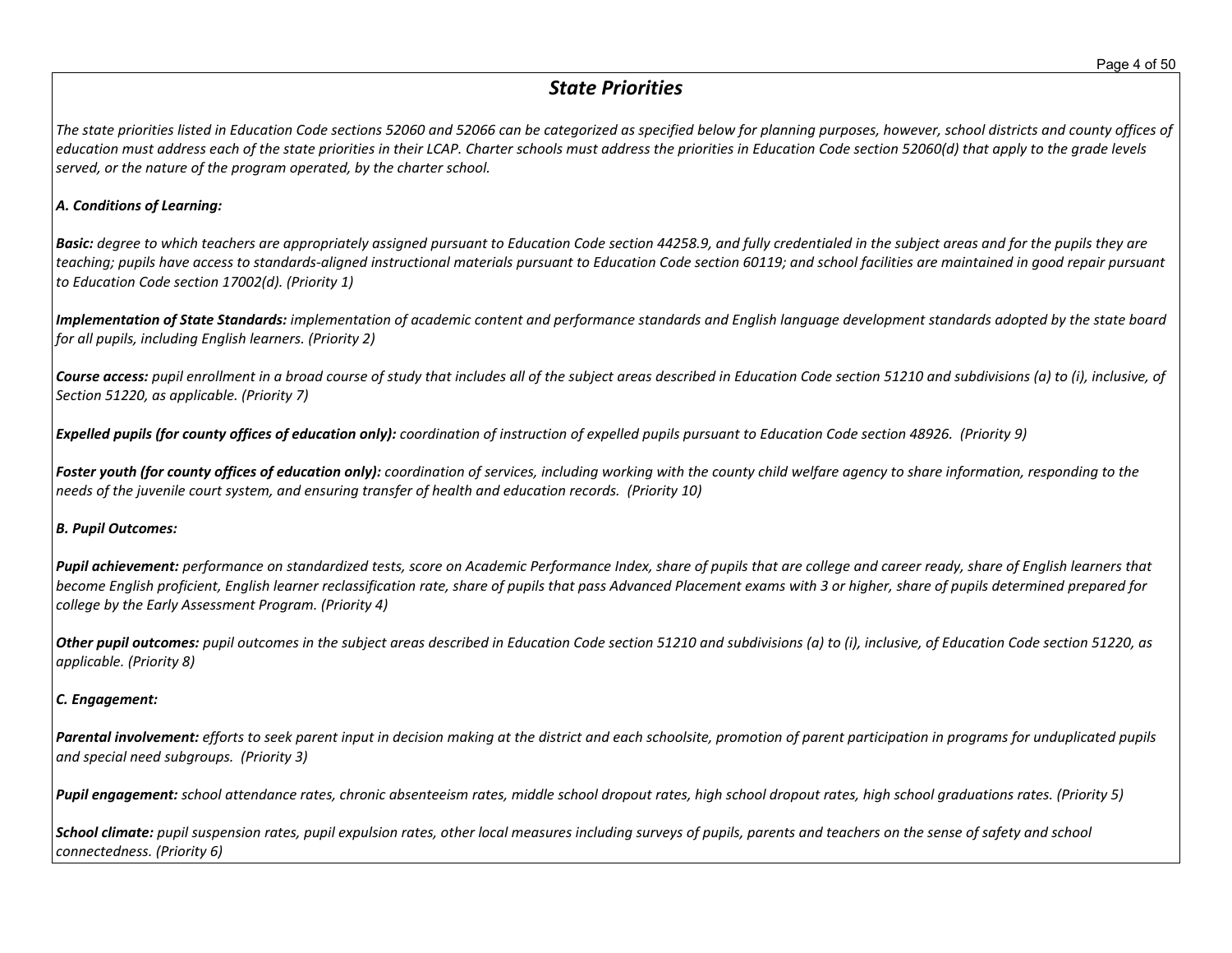#### **Section 1: Stakeholder Engagement**

Meaningful engagement of parents, pupils, and other stakeholders, including those representing the subgroups identified in Education Code section 52052, is critical to the LCAP and budget process. Education Code sections 52060(g), 52062 and 52063 specify the minimum requirements for school districts; Education Code sections 52066(g), 52068 and 52069 specify the minimum requirements for county offices of education, and Education Code section 47606.5 specifies the minimum requirements for charter schools. In addition, Education Code section 48985 specifies the requirements for translation of documents.

**Instructions:** Describe the process used to consult with parents, pupils, school personnel, local bargaining units as applicable, and the community and how this consultation contributed to development of the LCAP or annual update. Note that the LEA's goals, actions, services and expenditures related to the state priority of parental involvement are to be described separately in Section 2. In the annual update boxes, describe the stakeholder involvement process for the review, and describe its impact on, the development of the annual update to LCAP goals, actions, services, and expenditures.

## **Guiding Questions:**

- 1) How have applicable stakeholders (e.g., parents and pupils, including parents of unduplicated pupils and unduplicated pupils identified in Education Code section 42238.01; community members; local bargaining units; LEA personnel; county child welfare agencies; county office of education foster youth services programs, court-appointed special advocates, and other foster youth stakeholders; community organizations representing English learners; and others as appropriate) been engaged and involved in developing, reviewing, and supporting implementation of the LCAP?
- 2) How have stakeholders been included in the LEA's process in a timely manner to allow for engagement in the development of the LCAP?
- 3) What information (e.g., quantitative and qualitative data/metrics) was made available to stakeholders related to the state priorities and used by the LEA to inform the LCAP goal setting process? How was the information made available?
- 4) What changes, if any, were made in the LCAP prior to adoption as a result of written comments or other feedback received by the LEA through any of the LEA's engagement processes?
- 5) What specific actions were taken to meet statutory requirements for stakeholder engagement pursuant to Education Code sections 52062, 52068, and 47606.5, including engagement with representatives of parents and guardians of pupils identified in Education Code section 42238.01?
- 6) What specific actions were taken to consult with pupils to meet the requirements 5 CCR 15495(a)?
- 7) How has stakeholder involvement been continued and supported? How has the involvement of these stakeholders supported improved outcomes for pupils, including unduplicated pupils, related to the state priorities?

| <b>Involvement Process</b>                                                                                                                                   | Impact on LCAP                                                                |
|--------------------------------------------------------------------------------------------------------------------------------------------------------------|-------------------------------------------------------------------------------|
| From August 2014 thru April 2015, DVUSD has engaged in several activities to                                                                                 | We aligned our key strategies with the state's 8 priority areas.              |
| $\vert$ gain input from all the relevant stakeholders regarding the district's current                                                                       | This alignment gave our stakeholders a pathway to understand the LCFF/LCAP    |
| strengths and needs. Student and parent surveys, school site council                                                                                         | more clearly so that they could augment and/or validate the feedback or input |
| meetings, board meetings, and community interviews conducted at athletic                                                                                     | that would be placed into the final version of the LCAP document for          |
| and fundraising events all served as means to engage stakeholders. A careful                                                                                 | submission to the County Office of Education.                                 |
| $ $ planning process, gathering and using input from stakeholders, was used to set   All of these sessions reaches out to the community were about gathering |                                                                               |
| priorities and create goals. The district has no collective bargaining units.                                                                                | additional feedback/information from our key stakeholders who were            |
|                                                                                                                                                              | consulted on what actions we needed to take and conditions that needed to     |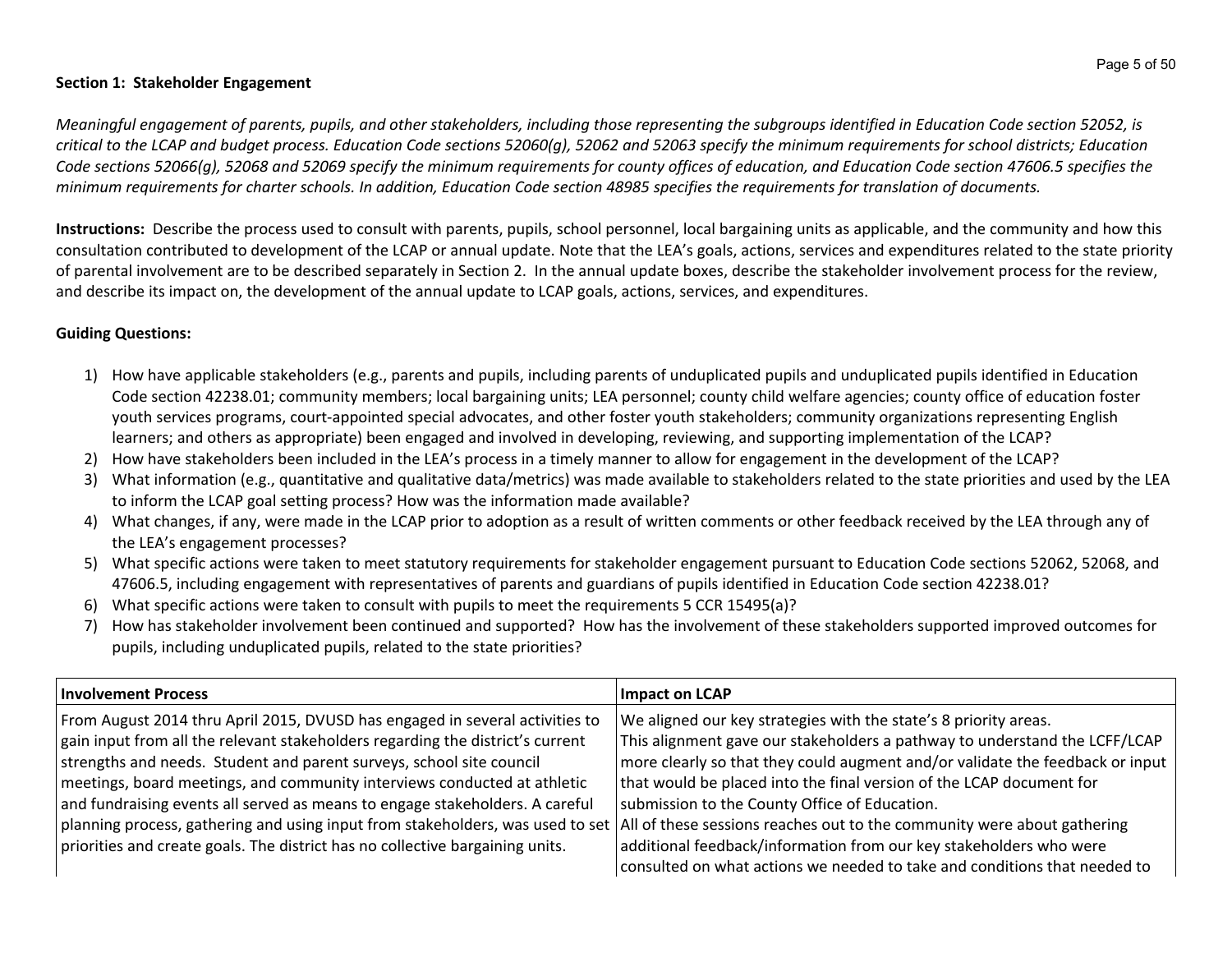|                                                                                                                                                                                 | be put in place to substantially improve our student academic outcomes.                                                                                                                                                                                                                                                                                                                                                                                                                                                                                                                                                                                                                                                                                                                                                                                                                                                                                                                                                                                                                                                                                                                                                                                                                            |
|---------------------------------------------------------------------------------------------------------------------------------------------------------------------------------|----------------------------------------------------------------------------------------------------------------------------------------------------------------------------------------------------------------------------------------------------------------------------------------------------------------------------------------------------------------------------------------------------------------------------------------------------------------------------------------------------------------------------------------------------------------------------------------------------------------------------------------------------------------------------------------------------------------------------------------------------------------------------------------------------------------------------------------------------------------------------------------------------------------------------------------------------------------------------------------------------------------------------------------------------------------------------------------------------------------------------------------------------------------------------------------------------------------------------------------------------------------------------------------------------|
|                                                                                                                                                                                 | The LCFF/LCAP feedback was continually combined with the original input<br>from the planning process. As we reviewed the information, we noted clear<br>actions, themes, trends, and patterns were emerging that DVUSD needed to<br>carry out to meet the needs of students in order to ensure College and Career<br>Readiness for all, but especially Low Income and foster youth and ELL's in years<br>when the district has English learners<br>Board meetings that were focused on LCFF/LCAP were additional<br>opportunities for the community to give feedback on the LCAP<br>The draft LCAP presentation and updated iterations were posted on the<br>district website for public review and feedback. The feedback and questions<br>from stakeholders about the draft LCAP were reviewed and used to build the<br>LCAP.<br>Community input improving student engagement, creating a positive learning<br>environment, and academic achievement.<br>1. Supporting Teacher conferences and direct contact with teachers.<br>2. College and Career Readiness<br>3. Prompt parent contact re: attendance, citizenship and academic<br>achievement<br>4. Implementation of Common Core standards (Professional Development,<br>etc.)<br>5. Increase "real-world application" in all classrooms. |
| <b>Annual Update:</b>                                                                                                                                                           | <b>Annual Update:</b>                                                                                                                                                                                                                                                                                                                                                                                                                                                                                                                                                                                                                                                                                                                                                                                                                                                                                                                                                                                                                                                                                                                                                                                                                                                                              |
| 1) Site Council Meetings (Parent Advisory Group) -- Oct 7 and 21, 2014.<br>2) Student and Parent Surveys: Annual surveys administered via home mailings                         | 1) Common Core Standards and SBA became more clearly understood among<br>council members, with the agreement that priority be given to mathematics in<br>moving to Common Core materials.                                                                                                                                                                                                                                                                                                                                                                                                                                                                                                                                                                                                                                                                                                                                                                                                                                                                                                                                                                                                                                                                                                          |
| and during district Spring Fling fundraiser on March 7, 2015 and Southern Inyo<br>Fire Department fundraiser Feb 21, 2015, and Tecopa Community Potluck<br>Dinner Feb 11, 2015. | 2) Parents and students made clear that they are not equipped at home with<br>the technology and internet connectivity to move to e-texts and other at-home<br>text based work and instruction, though they support it at school.                                                                                                                                                                                                                                                                                                                                                                                                                                                                                                                                                                                                                                                                                                                                                                                                                                                                                                                                                                                                                                                                  |
| 3) Teacher and Staff meetings: Monthly faculty and staff meetings.                                                                                                              | 3) Teachers and staff moved to make email the preferred manner to contact                                                                                                                                                                                                                                                                                                                                                                                                                                                                                                                                                                                                                                                                                                                                                                                                                                                                                                                                                                                                                                                                                                                                                                                                                          |
| 4) School Board Meetings: Oct 14, 2014                                                                                                                                          | parents for progress updates on student behavior and achievement, while<br>maintaining the use of paper forms and telephone contact.                                                                                                                                                                                                                                                                                                                                                                                                                                                                                                                                                                                                                                                                                                                                                                                                                                                                                                                                                                                                                                                                                                                                                               |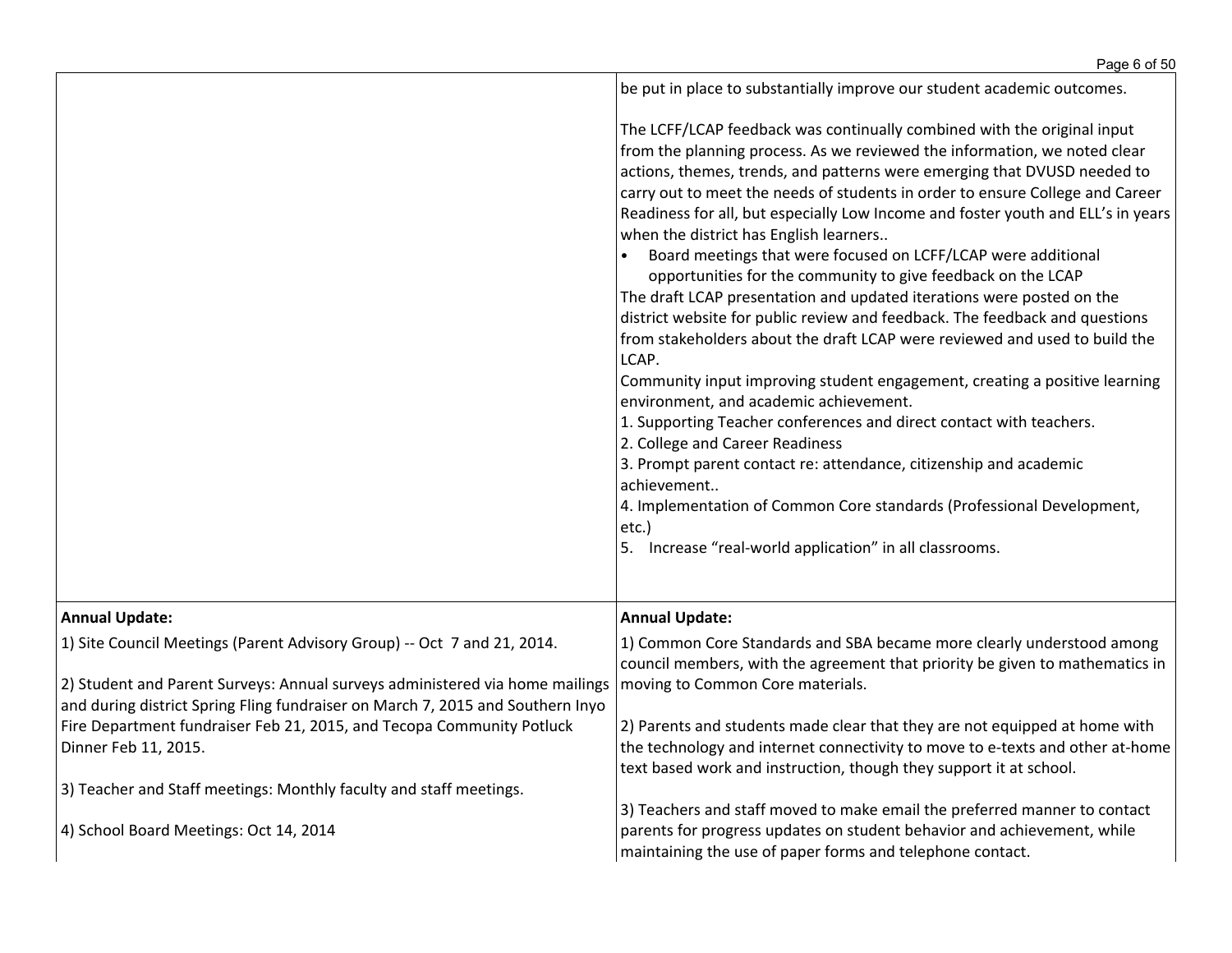|                                                                             | Page 7 of 50                                                                      |
|-----------------------------------------------------------------------------|-----------------------------------------------------------------------------------|
| 5) Community partners/stakeholders--                                        |                                                                                   |
| a) NPS: NPS employee meeting, August 12, 2014                               | 4) The Board took into account and agreed on the site council motion to fully     |
| b) Inyo Juvenile Probation: Monthly meetings                                | transition to Common Core standards in the area of Math, with the target date     |
| c) Local Businesses and Chamber of Commerce: Fall Planning Meeting: Sep 16, | of completion being the start of the 2015-2016 academic year. The Board           |
| 2014                                                                        | remained more concerned with monitoring student progress and maintaining          |
|                                                                             | student enrollment and attendance, which then became a new LCAP goal.             |
| 6) There is no union in the district.                                       |                                                                                   |
|                                                                             | 5)                                                                                |
|                                                                             | a) The NPS stated the importance of maintaining a viable school district in the   |
|                                                                             | national park area and stated their resolution to serve students via classroom    |
|                                                                             | projects and local field trip possibilities. They reiterated that in recent years |
|                                                                             | very few, if any, students in the district are from NPS families.                 |
|                                                                             | b) Probation promoted the notion that attendance and appropriate attitude         |
|                                                                             | toward school and education are crucial. Maintaining attendance and positive      |
|                                                                             | attitude toward school is now an LCAP goal.                                       |
|                                                                             | c) Local business and Chamber leaders state a need to have students involved      |
|                                                                             | in community events, like local art, music and fire department events and the     |
|                                                                             | development of pride and a positive attitude toward this region and its           |
|                                                                             |                                                                                   |
|                                                                             | institutions. Our new LCAP goal on attendance and attitude reflects and           |
|                                                                             | incorporates their concerns.                                                      |
|                                                                             |                                                                                   |
|                                                                             |                                                                                   |
|                                                                             |                                                                                   |
|                                                                             |                                                                                   |
|                                                                             |                                                                                   |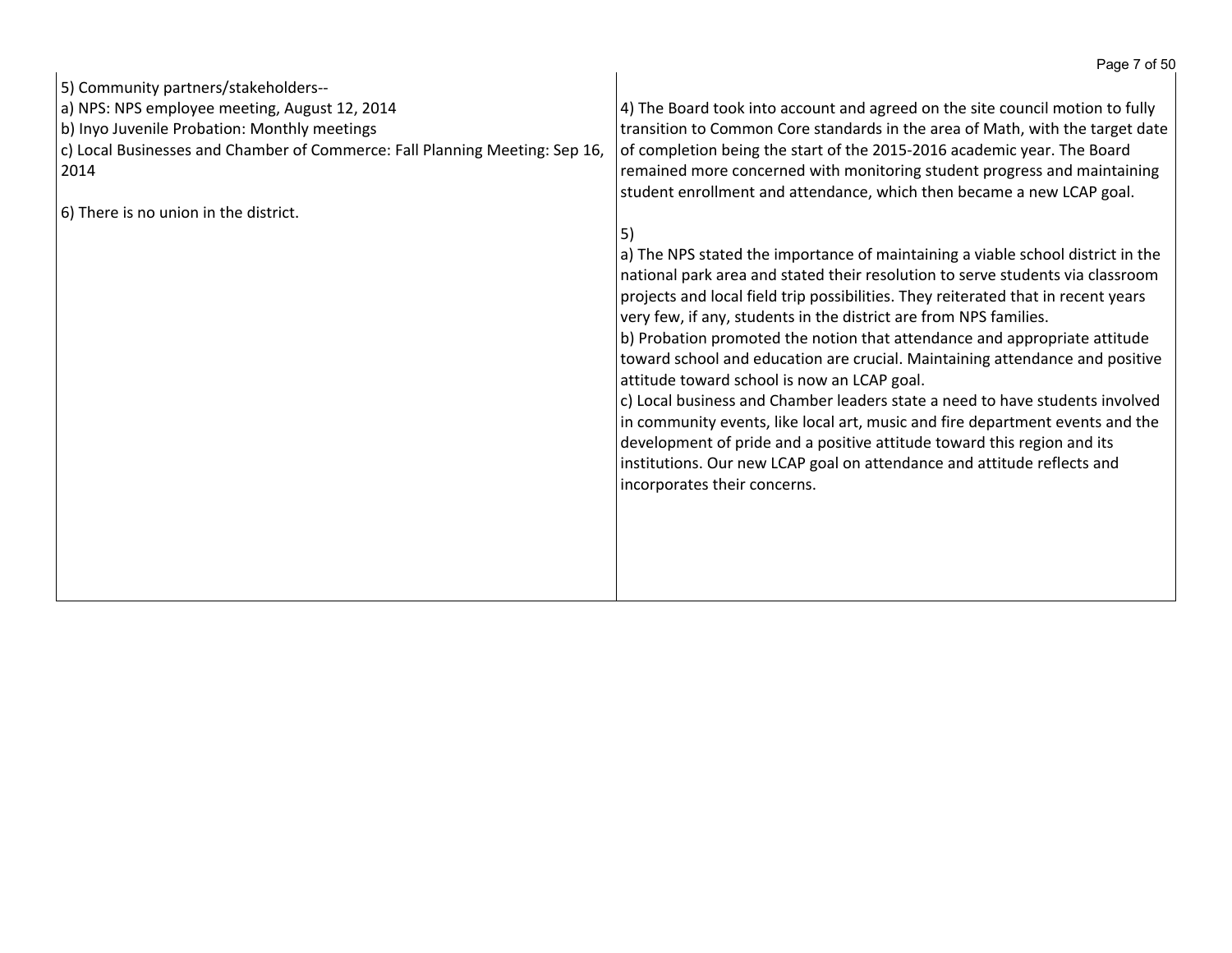#### **Section 2: Goals, Actions, Expenditures, and Progress Indicators**

#### **Instructions:**

All LEAs must complete the LCAP and Annual Update Template each year. The LCAP is a three-year plan for the upcoming school year and the two years that follow. In this way, the program and goals contained in the LCAP align with the term of a school district and county office of education budget and multiyear budget projections. The Annual Update section of the template reviews progress made for each stated goal in the school year that is coming to a close, assesses the effectiveness of actions and services provided, and describes the changes made in the LCAP for the next three years that are based on this review and assessment.

Charter schools may adjust the table below to align with the term of the charter school's budget that is submitted to the school's authorizer pursuant to Education Code section 47604.33.

For school districts, Education Code sections 52060 and 52061, for county offices of education, Education Code sections 52066 and 52067, and for charter schools, Education Code section 47606.5 require(s) the LCAP to include a description of the annual goals, for all pupils and each subgroup of pupils, to be achieved for each state priority as defined in 5 CCR 15495(i) and any local priorities; a description of the specific actions an LEA will take to meet the identified goals; a description of the expenditures required to implement the specific actions; and an annual update to include a review of progress towards the goals and describe any changes to the goals.

To facilitate alignment between the LCAP and school plans, the LCAP shall identify and incorporate school-specific goals related to the state and local priorities from the school plans submitted pursuant to Education Code section 64001. Furthermore, the LCAP should be shared with, and input requested from, schoolsite-level advisory groups, as applicable (e.g., schoolsite councils, English Learner Advisory Councils, pupil advisory groups, etc.) to facilitate alignment between school-site and district-level goals and actions. An LEA may incorporate or reference actions described in other plans that are being undertaken to meet the goal.

## Using the following instructions and guiding questions, complete a goal table (see below) for each of the LEA's goals. Duplicate and expand the fields as **necessary.**

**Goal:** Describe the goal:

When completing the goal tables, include goals for all pupils and specific goals for schoolsites and specific subgroups, including pupils with disabilities, both at the LEA level and, where applicable, at the schoolsite level. The LEA may identify which schoolsites and subgroups have the same goals, and group and describe those goals together. The LEA may also indicate those goals that are not applicable to a specific subgroup or schoolsite.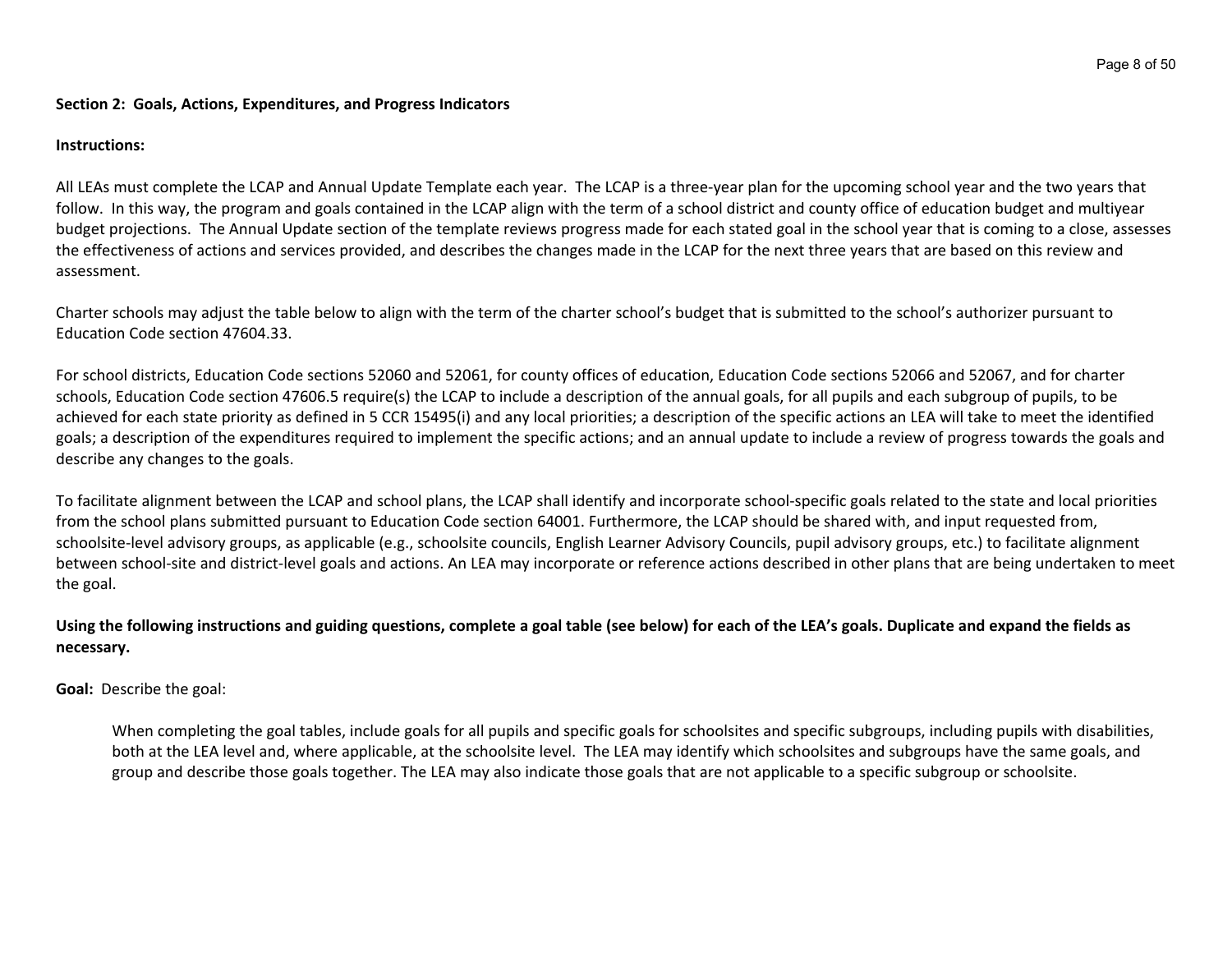**Related State and/or Local Priorities:** Identify the state and/or local priorities addressed by the goal by placing a check mark next to the applicable priority or priorities. The LCAP must include goals that address each of the state priorities, as defined in 5 CCR 15495(i), and any additional local priorities; however, one goal may address multiple priorities.

**Identified Need:** Describe the need(s) identified by the LEA that this goal addresses, including a description of the supporting data used to identify the need(s).

Schools: Identify the schoolsites to which the goal applies. LEAs may indicate "all" for all schools, specify an individual school or a subset of schools, or specify grade spans (e.g., all high schools or grades K-5).

**Applicable Pupil Subgroups:** Identify the pupil subgroups as defined in Education Code section 52052 to which the goal applies, or indicate "all" for all pupils.

**Expected Annual Measurable Outcomes:** For each LCAP year, identify and describe specific expected measurable outcomes for all pupils using, at minimum, the applicable required metrics for the related state priorities. Where applicable, include descriptions of specific expected measurable outcomes for schoolsites and specific subgroups, including pupils with disabilities, both at the LEA level and at the schoolsite level.

The metrics used to describe the expected measurable outcomes may be quantitative or qualitative, although the goal tables must address all required metrics for every state priority in each LCAP year. The required metrics are the specified measures and objectives for each state priority as set forth in Education Code sections 52060(d) and 52066(d). For the pupil engagement priority metrics, LEAs must calculate the rates specified in Education Code sections 52060(d)(5)(B), (C), (D) and (E) as described in the Local Control Accountability Plan and Annual Update Template Appendix, sections (a) through (d).

**Action/Services:** For each LCAP year, identify all annual actions to be performed and services provided to meet the described goal. Actions may describe a group of services that are implemented to achieve the identified goal.

Scope of Service**:** Describe the scope of each action/service by identifying the schoolsites covered. LEAs may indicate "all" for all schools, specify an individual school or a subset of schools, or specify grade spans (e.g., all high schools or grades K-5). If supplemental and concentration funds are used to support the action/service, the LEA must identify if the scope of service is districtwide, schoolwide, countywide, or charterwide.

Pupils to be served within identified scope of service**:** For each action/service, identify the pupils to be served within the identified scope of service. If the action to be performed or the service to be provided is for all pupils, place a check mark next to "ALL."

For each action and/or service to be provided above what is being provided for all pupils, place a check mark next to the applicable unduplicated pupil subgroup(s) and/or other pupil subgroup(s) that will benefit from the additional action, and/or will receive the additional service. Identify, as applicable, additional actions and services for unduplicated pupil subgroup(s) as defined in Education Code section 42238.01, pupils redesignated fluent English proficient, and/or pupils subgroup(s) as defined in Education Code section 52052.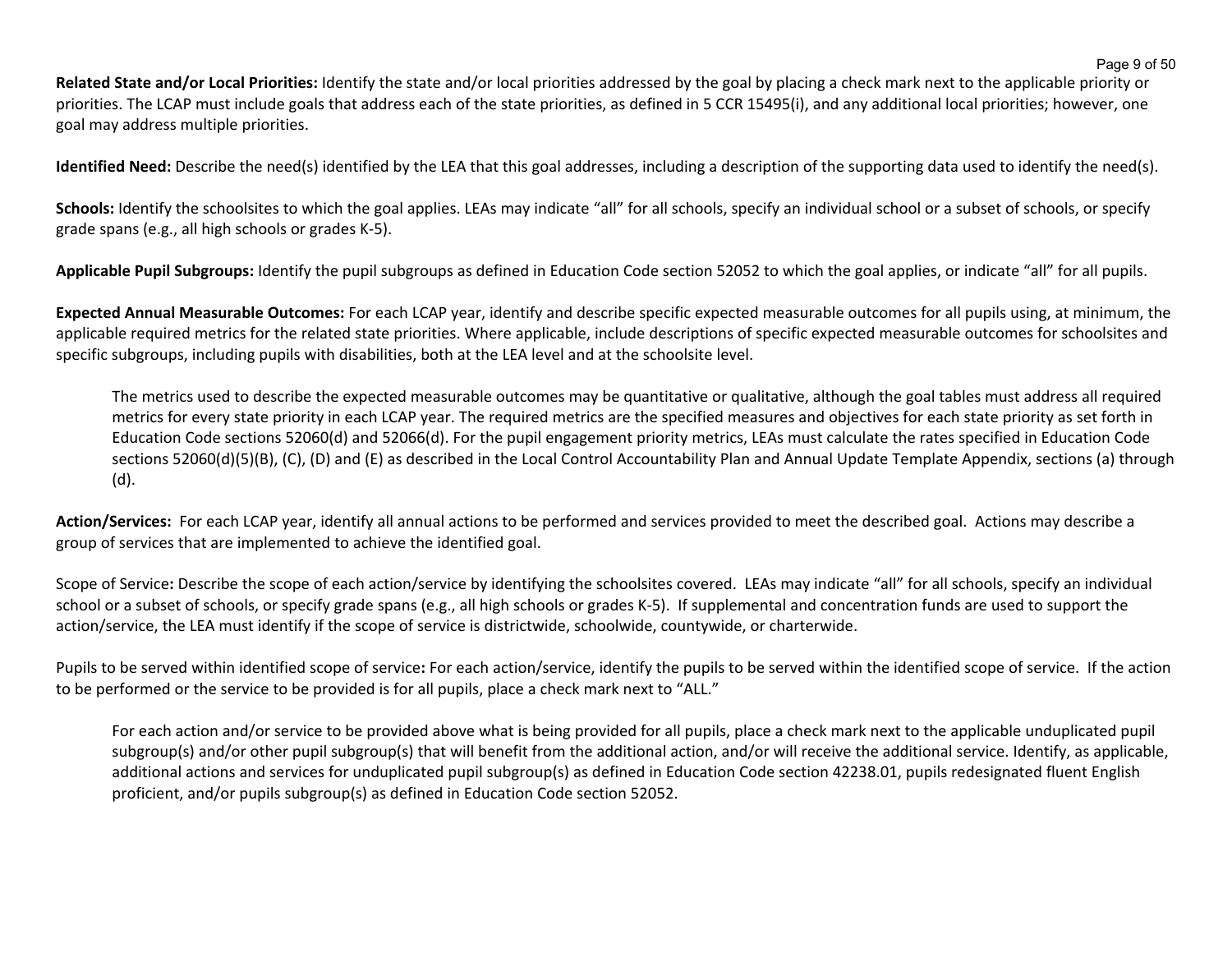**Budgeted Expenditures:** For each action/service, list and describe budgeted expenditures for each school year to implement these actions, including where those expenditures can be found in the LEA's budget. The LEA must reference all fund sources for each proposed expenditure. Expenditures must be classified using the California School Accounting Manual as required by Education Code sections 52061, 52067, and 47606.5.

# **Guiding Questions:**

- 1) What are the LEA's goal(s) to address state priorities related to "Conditions of Learning"?
- 2) What are the LEA's goal(s) to address state priorities related to "Pupil Outcomes"?
- 3) What are the LEA's goal(s) to address state priorities related to parent and pupil "Engagement" (e.g., parent involvement, pupil engagement, and school climate)?
- 4) What are the LEA's goal(s) to address any locally-identified priorities?
- 5) How have the unique needs of individual schoolsites been evaluated to inform the development of meaningful district and/or individual schoolsite goals (e.g., input from site level advisory groups, staff, parents, community, pupils; review of school level plans; in-depth school level data analysis, etc.)?
- 6) What are the unique goals for unduplicated pupils as defined in Education Code sections 42238.01 and subgroups as defined in section 52052 that are different from the LEA's goals for all pupils?
- 7) What are the specific expected measurable outcomes associated with each of the goals annually and over the term of the LCAP?
- 8) What information (e.g., quantitative and qualitative data/metrics) was considered/reviewed to develop goals to address each state or local priority?
- 9) What information was considered/reviewed for individual schoolsites?
- 10) What information was considered/reviewed for subgroups identified in Education Code section 52052?
- 11) What actions/services will be provided to all pupils, to subgroups of pupils identified pursuant to Education Code section 52052, to specific schoolsites, to English learners, to low-income pupils, and/or to foster youth to achieve goals identified in the LCAP?
- 12) How do these actions/services link to identified goals and expected measurable outcomes?
- 13) What expenditures support changes to actions/services as a result of the goal identified? Where can these expenditures be found in the LEA's budget?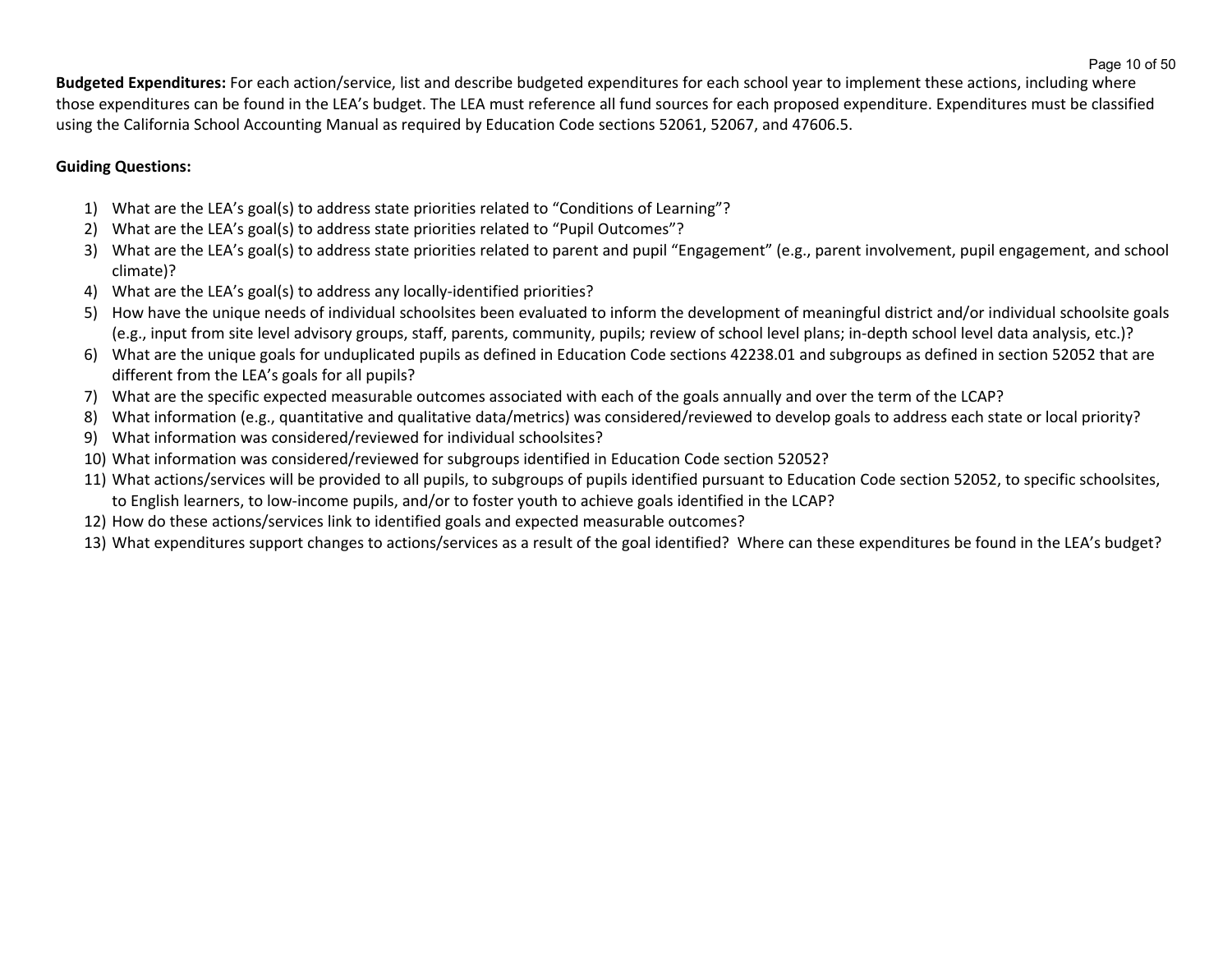| Maintain grade level proficiency and/or obtain proficiency in the core content areas for all students. Core<br>content refers to courses in ELA, math, history, & science. A student is proficient when performing at grade<br>level based on state assessments.                                                                                                                                                                                                                                                                                                                                                                                                                                                                                                                                                                                                                                                                                                                                                                                                                                           |                                                                                                                                                                                                                                                                                                                                         |                     |                                                                                                                                     |                    | Related State and/or Local Priorities:<br>1 <u>X</u> 2 <u>X</u> 3 _ 4 <u>X</u> 5 _ 6 _ 7 <u>X</u> 8 <u>X</u> |
|------------------------------------------------------------------------------------------------------------------------------------------------------------------------------------------------------------------------------------------------------------------------------------------------------------------------------------------------------------------------------------------------------------------------------------------------------------------------------------------------------------------------------------------------------------------------------------------------------------------------------------------------------------------------------------------------------------------------------------------------------------------------------------------------------------------------------------------------------------------------------------------------------------------------------------------------------------------------------------------------------------------------------------------------------------------------------------------------------------|-----------------------------------------------------------------------------------------------------------------------------------------------------------------------------------------------------------------------------------------------------------------------------------------------------------------------------------------|---------------------|-------------------------------------------------------------------------------------------------------------------------------------|--------------------|--------------------------------------------------------------------------------------------------------------|
| GOAL 1:                                                                                                                                                                                                                                                                                                                                                                                                                                                                                                                                                                                                                                                                                                                                                                                                                                                                                                                                                                                                                                                                                                    |                                                                                                                                                                                                                                                                                                                                         |                     |                                                                                                                                     |                    | COE only: $9 - 10$                                                                                           |
|                                                                                                                                                                                                                                                                                                                                                                                                                                                                                                                                                                                                                                                                                                                                                                                                                                                                                                                                                                                                                                                                                                            |                                                                                                                                                                                                                                                                                                                                         |                     |                                                                                                                                     |                    | Local: Specify                                                                                               |
| Identified Need:                                                                                                                                                                                                                                                                                                                                                                                                                                                                                                                                                                                                                                                                                                                                                                                                                                                                                                                                                                                                                                                                                           | To meet the DVUSD Mission Statement: To provide a safe learning environment in which all students are given the opportunities needed for<br>them to reach their highest potential, achieve academic proficiency and understand the importance of being a lifelong learner, and become<br>productive citizens in the global environment. |                     |                                                                                                                                     |                    |                                                                                                              |
| Goal Applies to:                                                                                                                                                                                                                                                                                                                                                                                                                                                                                                                                                                                                                                                                                                                                                                                                                                                                                                                                                                                                                                                                                           | Schools: All schools and all grade levels                                                                                                                                                                                                                                                                                               |                     |                                                                                                                                     |                    |                                                                                                              |
|                                                                                                                                                                                                                                                                                                                                                                                                                                                                                                                                                                                                                                                                                                                                                                                                                                                                                                                                                                                                                                                                                                            | Applicable Pupil<br>All pupils<br>Subgroups:                                                                                                                                                                                                                                                                                            |                     |                                                                                                                                     |                    |                                                                                                              |
|                                                                                                                                                                                                                                                                                                                                                                                                                                                                                                                                                                                                                                                                                                                                                                                                                                                                                                                                                                                                                                                                                                            |                                                                                                                                                                                                                                                                                                                                         |                     | LCAP Year 1: 2015-16                                                                                                                |                    |                                                                                                              |
| Expected Annual 1. a. 100% of our teachers will be highly qualified.<br>1. b. 100% of pupils will have standards aligned instructional materials.<br>Measurable<br>$\vert$ 1. c. Per Williams report facilities are maintained in good repair.<br>Outcomes:<br>2. a. All teachers will use state standards according to district implementation guidelines as measured by administrative observation of<br>instruction.<br>2. b. Currently there are no ELL enrolled.<br>4. a. We will obtain baseline data on CAASPP in August of 2015.<br>4. b. There is no API for 2014-15.<br>4. c. Students have the opportunity to complete A-G requirements.<br>4. d. Currently there are no ELL enrolled.<br>4. e. Currently there are no ELL enrolled.<br>4. f. The AP exams are not applicable to our district.<br>4. g. Students have the opportunity to participate in the early assessment program.<br>8. a. Individual student growth in all courses described in Sections 5120 and 51220(a)-(i) will advance as measured using teacher-created<br>assessments, publisher assessments, and Plato Courseware. |                                                                                                                                                                                                                                                                                                                                         |                     |                                                                                                                                     |                    |                                                                                                              |
|                                                                                                                                                                                                                                                                                                                                                                                                                                                                                                                                                                                                                                                                                                                                                                                                                                                                                                                                                                                                                                                                                                            | Actions/Services                                                                                                                                                                                                                                                                                                                        | Scope of<br>Service | Pupils to be served within<br>identified scope of<br>service                                                                        |                    | <b>Budgeted</b><br>Expenditures                                                                              |
| students with special needs.                                                                                                                                                                                                                                                                                                                                                                                                                                                                                                                                                                                                                                                                                                                                                                                                                                                                                                                                                                                                                                                                               | a. All school district instructional staff are highly qualified<br>and, as required by federal and state statute, have<br>credentials and authorizations to work with ELL and                                                                                                                                                           | LEA wide            | $ X$ All<br>OR:<br>Low Income pupils<br><b>English Learners</b><br><b>Foster Youth</b><br>Redesignated fluent<br>English proficient | Benefits \$383,242 | 1000-1999: Certificated Personnel Salaries Tchr Salary &                                                     |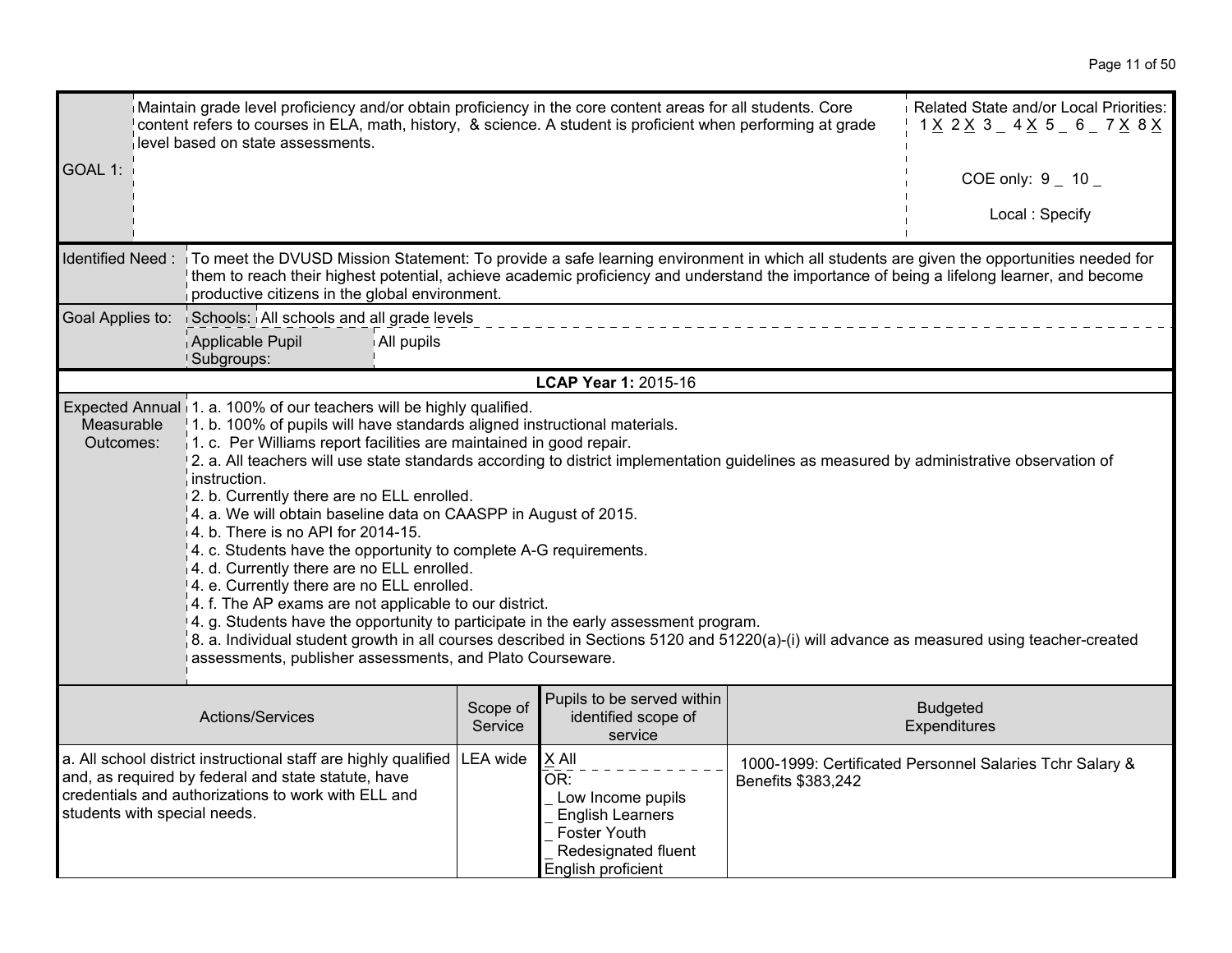|                                                                                                                                                         |                                                                                                                                            |                                                                                                                                                                     | Page 12 of 50                                                                                 |
|---------------------------------------------------------------------------------------------------------------------------------------------------------|--------------------------------------------------------------------------------------------------------------------------------------------|---------------------------------------------------------------------------------------------------------------------------------------------------------------------|-----------------------------------------------------------------------------------------------|
|                                                                                                                                                         |                                                                                                                                            | Other Subgroups:<br>(Specify)                                                                                                                                       |                                                                                               |
| <b>LEA Wide</b><br>b. Intervention teachers and para educators at the<br>elementary level to address the needs of all students<br>with emphasis on ELL. | X All<br>OR:                                                                                                                               | 1000-1999: Certificated Personnel Salaries Tchr /Instl Aide<br>Salary & Benefits \$61,077                                                                           |                                                                                               |
|                                                                                                                                                         | Low Income pupils<br><b>English Learners</b><br>Foster Youth<br>Redesignated fluent<br>English proficient<br>Other Subgroups:<br>(Specify) | 2000-2999: Classified Personnel Salaries Tchr /Instl Aide<br>Salary & Benefits \$46,786                                                                             |                                                                                               |
| c. Professional development for implementation of the<br><b>CCCSS and SBAC</b>                                                                          | Elem.<br>Schools<br><b>LEA Wide</b>                                                                                                        | X All<br>OR:<br>Low Income pupils<br><b>English Learners</b><br><b>Foster Youth</b><br>Redesignated fluent<br>English proficient<br>Other Subgroups:<br>(Specify)   | 5000-5999: Services And Other Operating Expenditures<br>Base \$2,175                          |
| d. Purchase instructional materials align to the CCCSS.                                                                                                 | <b>LEA Wide</b>                                                                                                                            | X All<br>OR:<br>Low Income pupils<br><b>English Learners</b><br><b>Foster Youth</b><br>Redesignated fluent<br>English proficient<br>Other Subgroups:<br>(Specify)   | 4000-4999: Books And Supplies Base \$6,300                                                    |
| e. Monitor progress using benchmark assessments<br>through a combination of District Data Monitoring and<br>individual site assessments                 | <b>LEA Wide</b>                                                                                                                            | $X$ All<br>OR:<br>Low Income pupils<br><b>English Learners</b><br><b>Foster Youth</b><br>Redesignated fluent<br>English proficient<br>Other Subgroups:<br>(Specify) | 5000-5999: Services And Other Operating Expenditures<br>Schoolwide / Dist. Monitoring \$5,180 |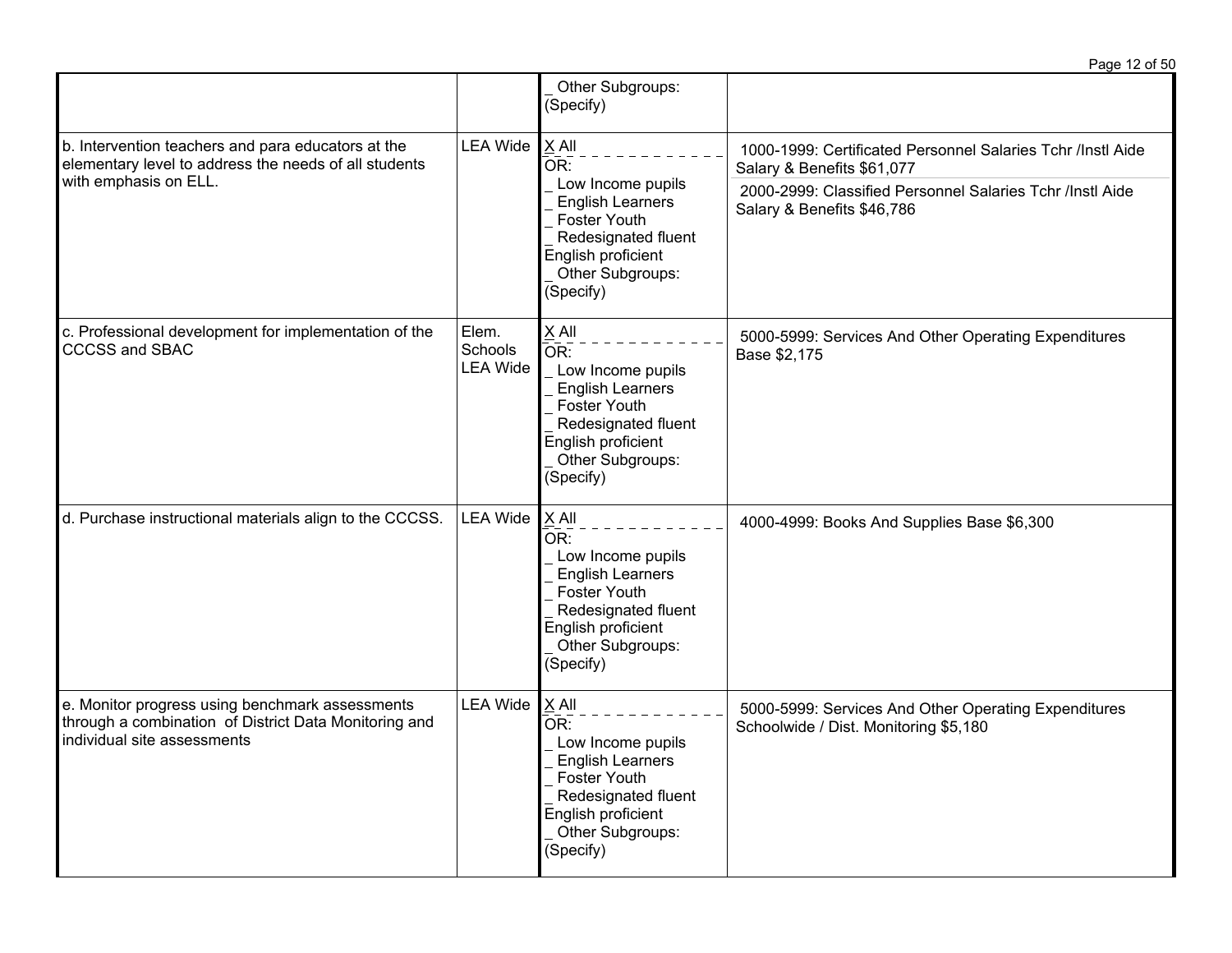| f. Update special education diagnostic materials                                                                                                                  | <b>LEA Wide</b> | All<br>OR:<br>Low Income pupils<br><b>English Learners</b><br>Foster Youth<br>Redesignated fluent<br>English proficient<br>Other Subgroups:<br>(Specify)                     | 4000-4999: Books And Supplies Base \$800                         |
|-------------------------------------------------------------------------------------------------------------------------------------------------------------------|-----------------|------------------------------------------------------------------------------------------------------------------------------------------------------------------------------|------------------------------------------------------------------|
| g. When there are ELL students, at the beginning of the<br>school year the district will deploy district level CELDT<br>assessor to assess needs of ELL students. | <b>LEA Wide</b> | All<br>OR:<br>Low Income pupils<br>X English Learners<br>Foster Youth<br>Redesignated fluent<br>English proficient<br>Other Subgroups:<br>(Specify)                          | 1000-1999: Certificated Personnel Salaries Supplemental<br>\$165 |
| h. The district will utilize counseling staff to assist with<br>social and emotional needs of the students and families.                                          | <b>LEA Wide</b> | X All<br>$\bar{\mathsf{OR}}$ :<br>Low Income pupils<br><b>English Learners</b><br>Foster Youth<br>Redesignated fluent<br>English proficient<br>Other Subgroups:<br>(Specify) | 1000-1999: Certificated Personnel Salaries Base \$27,030         |
| i. To facilitate overall district needs caused by SBAC<br>assessments, more computers may be purchased.                                                           | <b>LEA Wide</b> | X All<br>OR:<br>Low Income pupils<br><b>English Learners</b><br>Foster Youth<br>Redesignated fluent<br>English proficient<br>Other Subgroups:<br>(Specify)                   | 4000-4999: Books And Supplies Base \$5,000                       |
| j. Add to materials for visual and performing arts.                                                                                                               | <b>LEA Wide</b> | X All<br>OR:<br>Low Income pupils                                                                                                                                            | 4000-4999: Books And Supplies Base \$500                         |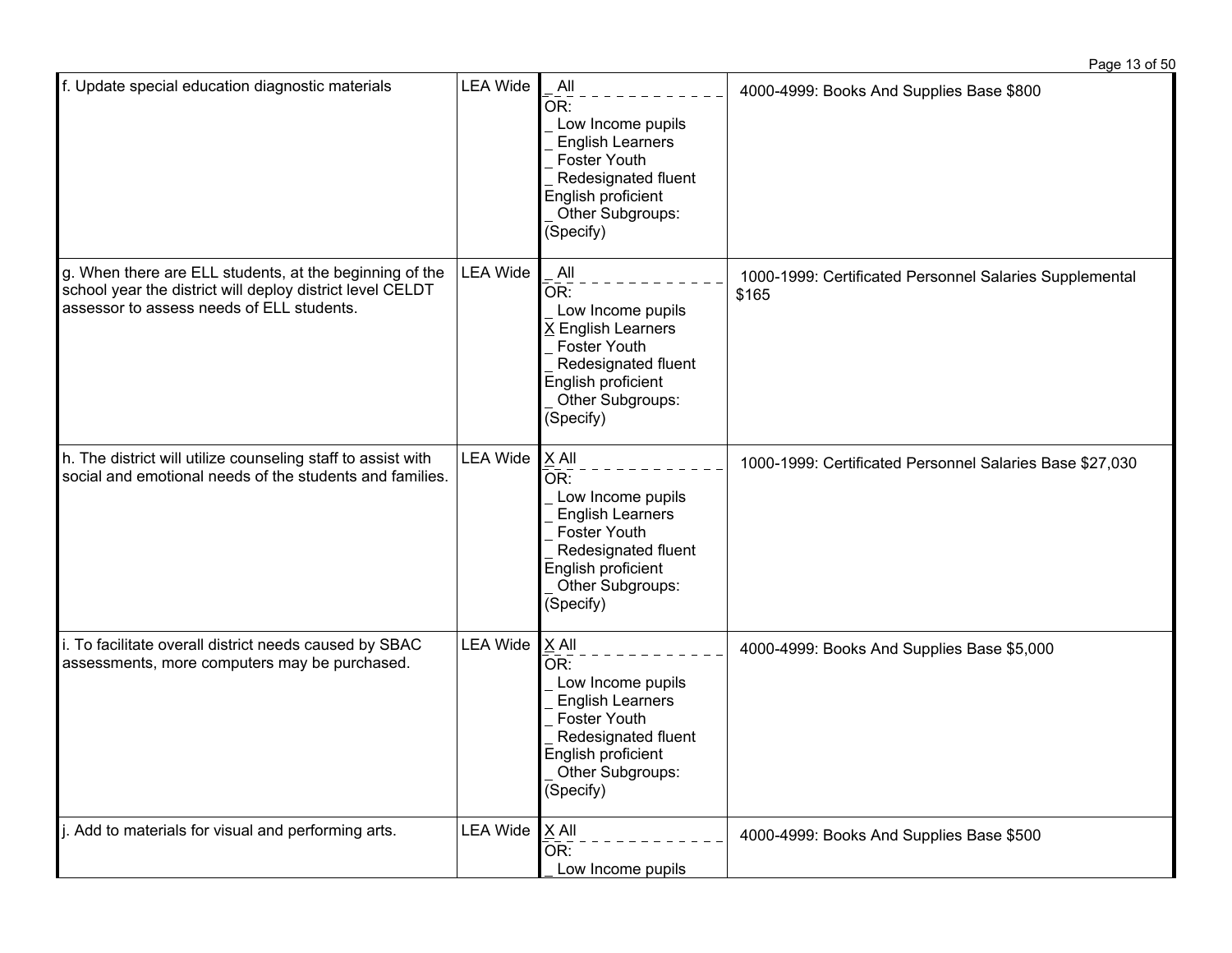|                                                                                                                                                                                                                                                                                                                                                                                                                                                                                                                                                                                                                                                                                                                                                                                                                                                                                                                                                                                                                                      |                     |                                                                                                                                                            | Page 14 of 50                                                                             |  |  |  |
|--------------------------------------------------------------------------------------------------------------------------------------------------------------------------------------------------------------------------------------------------------------------------------------------------------------------------------------------------------------------------------------------------------------------------------------------------------------------------------------------------------------------------------------------------------------------------------------------------------------------------------------------------------------------------------------------------------------------------------------------------------------------------------------------------------------------------------------------------------------------------------------------------------------------------------------------------------------------------------------------------------------------------------------|---------------------|------------------------------------------------------------------------------------------------------------------------------------------------------------|-------------------------------------------------------------------------------------------|--|--|--|
|                                                                                                                                                                                                                                                                                                                                                                                                                                                                                                                                                                                                                                                                                                                                                                                                                                                                                                                                                                                                                                      |                     | <b>English Learners</b><br>Foster Youth<br>Redesignated fluent<br>English proficient<br>Other Subgroups:<br>(Specify)                                      |                                                                                           |  |  |  |
| LCAP Year 2: 2016-17                                                                                                                                                                                                                                                                                                                                                                                                                                                                                                                                                                                                                                                                                                                                                                                                                                                                                                                                                                                                                 |                     |                                                                                                                                                            |                                                                                           |  |  |  |
| Expected Annual 1. a. 100% of our teachers will be highly qualified.<br>1. b. 100% of pupils will have standards aligned instructional materials.<br>Measurable<br>1. c. Per Williams report facilities are maintained in good repair.<br>Outcomes:<br>2. a. All teachers will use state standards according to district implementation guidelines as measured by administrative observation of<br>instruction.<br>2. b. Currently there are no ELL enrolled.<br>4. a. We will obtain baseline data on CAASPP in August of 2015.<br>4. b. There is no API for 2014-15.<br>4. c. Students have the opportunity to complete A-G requirements.<br>4. d. Currently there are no ELL enrolled.<br>4. e. Currently there are no ELL enrolled.<br>4. f. The AP exams are not applicable to our district.<br>4. g. Students have the opportunity to participate in the early assessment program.<br>8. a. Individual student growth will advance as measured using teacher-created assessments, publisher assessments, and Plato Courseware. |                     |                                                                                                                                                            |                                                                                           |  |  |  |
| Actions/Services                                                                                                                                                                                                                                                                                                                                                                                                                                                                                                                                                                                                                                                                                                                                                                                                                                                                                                                                                                                                                     | Scope of<br>Service | Pupils to be served within<br>identified scope of<br>service                                                                                               | <b>Budgeted</b><br>Expenditures                                                           |  |  |  |
| a. All school district instructional staff are highly qualified<br>and, as required by federal and state statute, have<br>credentials and authorizations to work with ELL and<br>students with special needs.                                                                                                                                                                                                                                                                                                                                                                                                                                                                                                                                                                                                                                                                                                                                                                                                                        | LEA wide            | X All<br>OR:<br>Low Income pupils<br><b>English Learners</b><br>Foster Youth<br>Redesignated fluent<br>English proficient<br>Other Subgroups:<br>(Specify) | 1000-1999: Certificated Personnel Salaries Tchr Salary &<br>Benefits \$390,907            |  |  |  |
| b. Intervention teachers and para educators at the<br>elementary level to address the needs of all students.                                                                                                                                                                                                                                                                                                                                                                                                                                                                                                                                                                                                                                                                                                                                                                                                                                                                                                                         | <b>LEA Wide</b>     | $X$ All<br>OR:                                                                                                                                             | 1000-1999: Certificated Personnel Salaries Tchr /Instl Aide<br>Salary & Benefits \$62,299 |  |  |  |
|                                                                                                                                                                                                                                                                                                                                                                                                                                                                                                                                                                                                                                                                                                                                                                                                                                                                                                                                                                                                                                      |                     | Low Income pupils<br><b>English Learners</b><br>Foster Youth<br>Redesignated fluent                                                                        | 2000-2999: Classified Personnel Salaries Tchr Salary &<br>Benefits \$47,722               |  |  |  |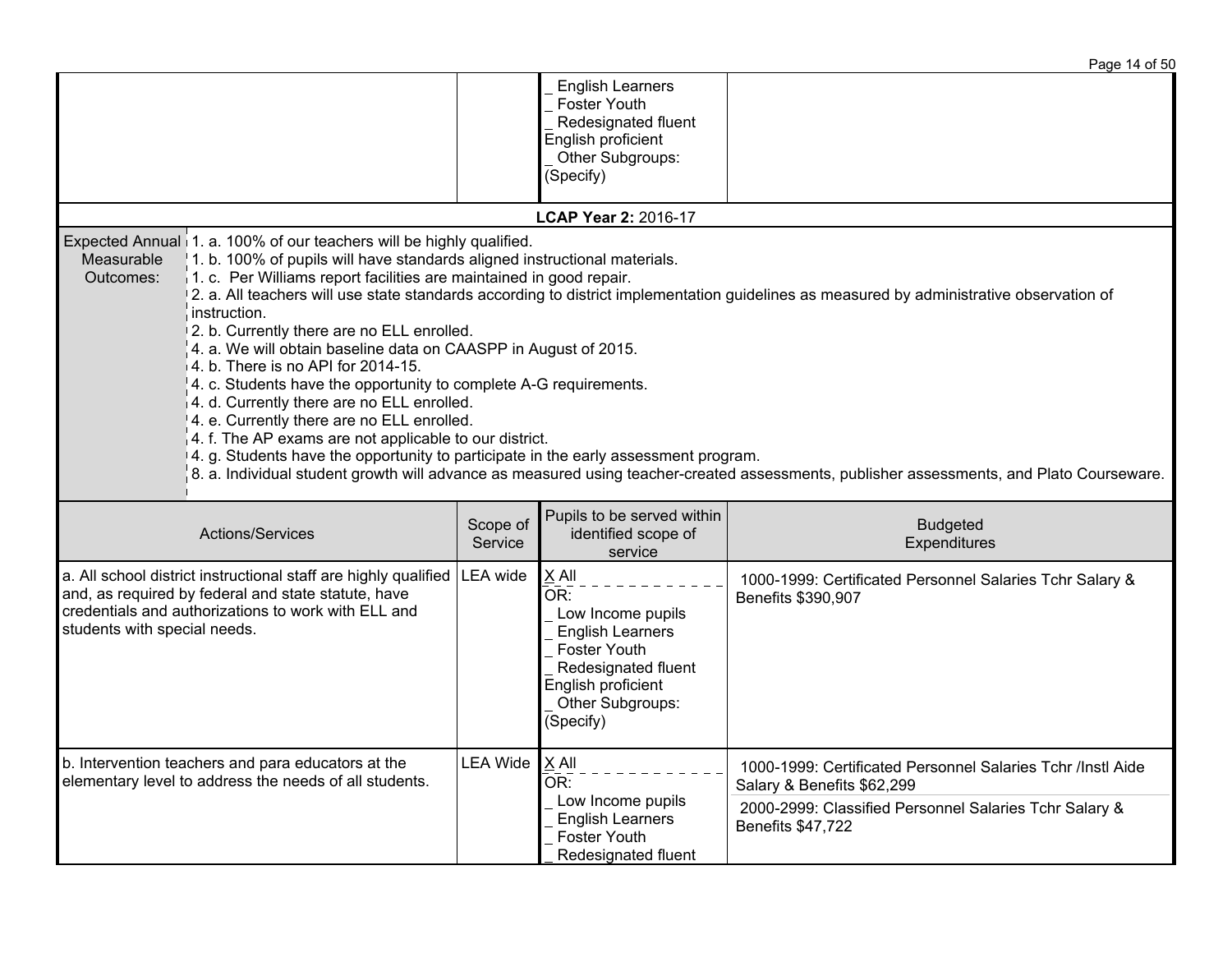|                                                                                                                                          |                 |                                                                                                                                                                                                   | Page 15 of 50                                                                                              |
|------------------------------------------------------------------------------------------------------------------------------------------|-----------------|---------------------------------------------------------------------------------------------------------------------------------------------------------------------------------------------------|------------------------------------------------------------------------------------------------------------|
|                                                                                                                                          |                 | English proficient<br>Other Subgroups:<br>(Specify)                                                                                                                                               |                                                                                                            |
| c. Professional development for implementation of the<br><b>CCCSS and SBAC</b>                                                           | <b>LEA Wide</b> | X All<br>OR:<br>Low Income pupils<br><b>English Learners</b><br><b>Foster Youth</b><br>Redesignated fluent<br>English proficient<br>Other Subgroups:<br>(Specify)                                 | 5000-5999: Services And Other Operating Expenditures<br>Base \$2,065                                       |
| d. Purchase instructional materials aligned to the<br>CCCSS.                                                                             | <b>LEA Wide</b> | X All<br>OR:<br>Low Income pupils<br><b>English Learners</b><br><b>Foster Youth</b><br>Redesignated fluent<br>English proficient<br>Other Subgroups:<br>(Specify)                                 | 4000-4999: Books And Supplies Base \$5,026                                                                 |
| e. Monitor progress using benchmark assessments<br>through a combination of District Data Monitoring and<br>individual site assessments. | <b>LEA Wide</b> | X All<br>$\overline{\overline{\text{OR}}}$ :<br>Low Income pupils<br><b>English Learners</b><br><b>Foster Youth</b><br>Redesignated fluent<br>English proficient<br>Other Subgroups:<br>(Specify) | 5800: Professional/Consulting Services And Operating<br>Expenditures Schoolwide / Dist. Monitoring \$5,731 |
| f. Update special education diagnostic materials as<br>needed.                                                                           | <b>LEA Wide</b> | X All<br>OR:<br>Low Income pupils<br><b>English Learners</b><br><b>Foster Youth</b><br>Redesignated fluent<br>English proficient<br>Other Subgroups:<br>(Specify)                                 | 4000-4999: Books And Supplies Base \$800                                                                   |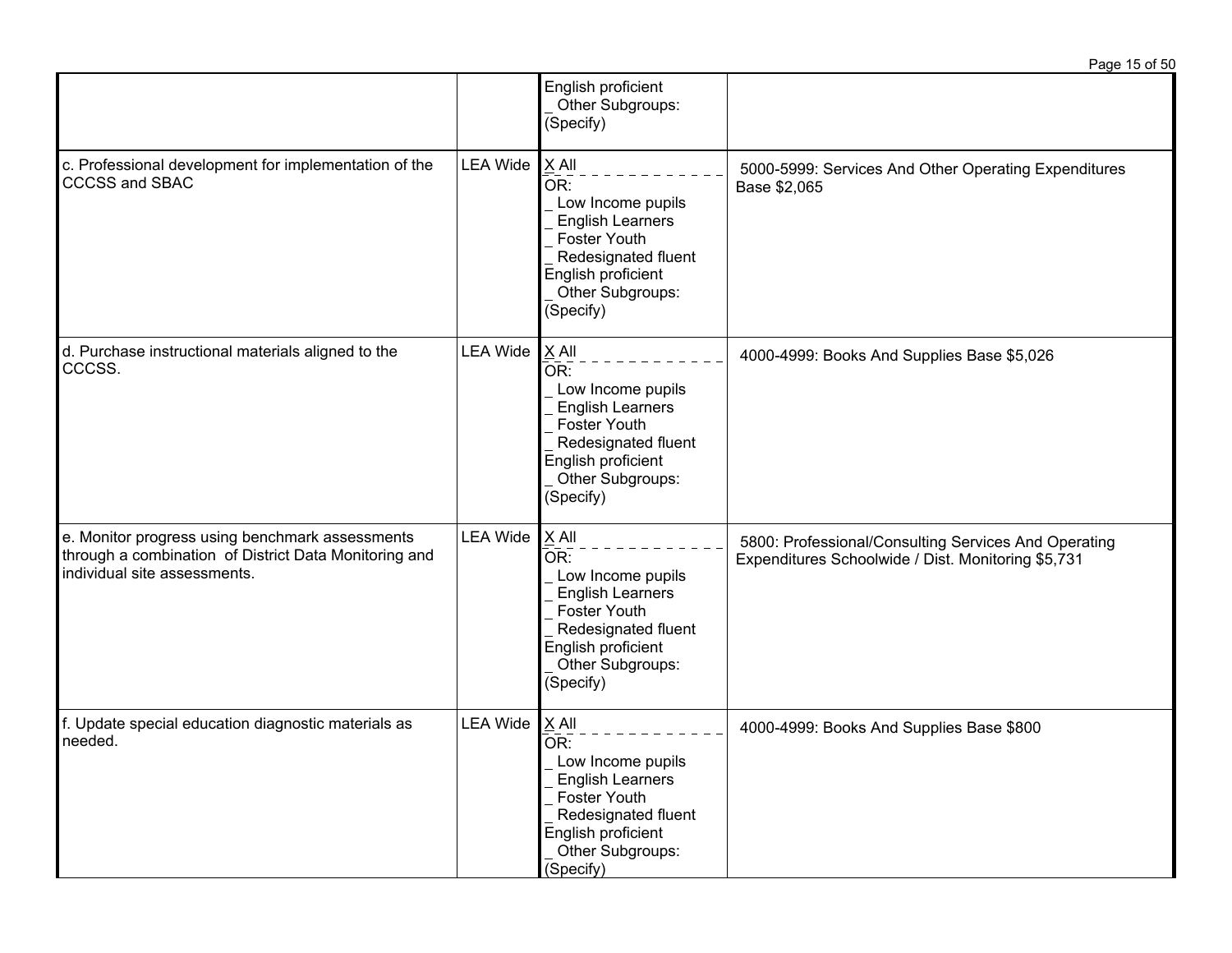|                                                                                                                                                                   |                 |                                                                                                                                                                       | Page 16 of 50                                                             |
|-------------------------------------------------------------------------------------------------------------------------------------------------------------------|-----------------|-----------------------------------------------------------------------------------------------------------------------------------------------------------------------|---------------------------------------------------------------------------|
| g. When there are ELL students, at the beginning of the<br>school year the district will deploy district level CELDT<br>assessor to assess needs of ELL students. | <b>LEA Wide</b> | $X$ All<br>OR:<br>Low Income pupils<br><b>English Learners</b><br>Foster Youth<br>Redesignated fluent<br>English proficient<br>Other Subgroups:<br>(Specify)          | 1000-1999: Certificated Personnel Salaries Supplemental<br>\$165          |
| h. The district will utilize counseling staff to assist with<br>social and emotional needs of the students and families.                                          | <b>LEA Wide</b> | $X$ All<br>OR:<br>Low Income pupils<br><b>English Learners</b><br>Foster Youth<br>Redesignated fluent<br>English proficient<br>Other Subgroups:<br>(Specify)          | 1000-1999: Certificated Personnel Salaries Base \$27,571                  |
| i. To facilitate overall district needs caused by SBAC<br>assessments, more computers or IT devices may be<br>purchased.                                          | <b>LEA Wide</b> | $X$ All<br>$\bar{OR}$ :<br>Low Income pupils<br><b>English Learners</b><br>Foster Youth<br>Redesignated fluent<br>English proficient<br>Other Subgroups:<br>(Specify) | 5000-5999: Services And Other Operating Expenditures<br><b>Base \$750</b> |
| j. Add to materials for visual and performing arts and<br>project based learning activities.                                                                      | <b>LEA Wide</b> | X All<br>OR:<br>Low Income pupils<br><b>English Learners</b><br>Foster Youth<br>Redesignated fluent<br>English proficient<br>Other Subgroups:<br>(Specify)            | 4000-4999: Books And Supplies Base \$500                                  |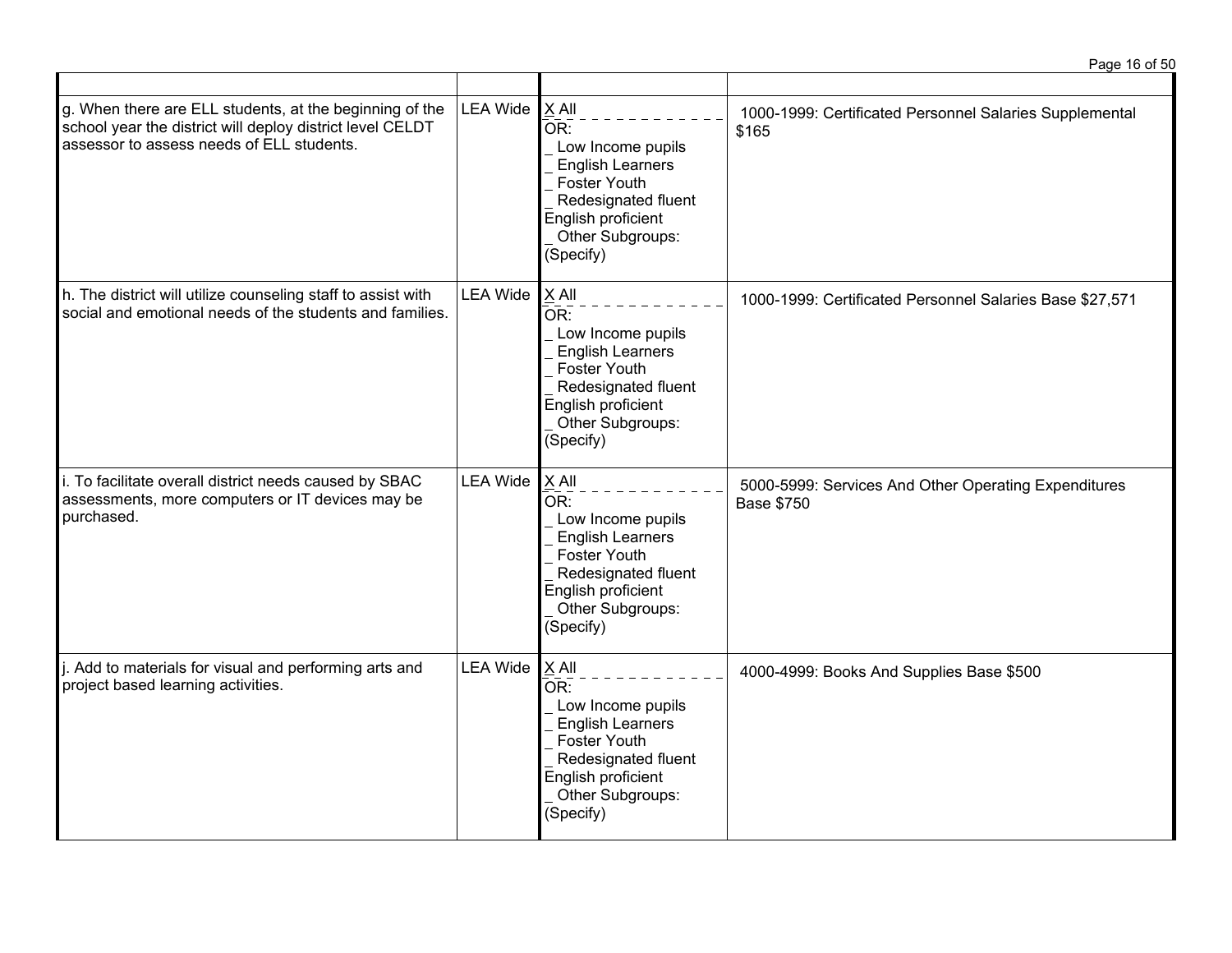Page 17 of 50

|                                                                                                                                                                                                                                                                                                                                                                                                                                                                                                                                                                                                                                                                                                                                                                                                                                                                                                                                                                                                                                                        | LCAP Year 3: 2017-2018 |                                                                                                                                                              |                                                                                                                                                                                      |  |  |
|--------------------------------------------------------------------------------------------------------------------------------------------------------------------------------------------------------------------------------------------------------------------------------------------------------------------------------------------------------------------------------------------------------------------------------------------------------------------------------------------------------------------------------------------------------------------------------------------------------------------------------------------------------------------------------------------------------------------------------------------------------------------------------------------------------------------------------------------------------------------------------------------------------------------------------------------------------------------------------------------------------------------------------------------------------|------------------------|--------------------------------------------------------------------------------------------------------------------------------------------------------------|--------------------------------------------------------------------------------------------------------------------------------------------------------------------------------------|--|--|
| Expected Annual 1. a. 100% of our teachers will be highly qualified.<br>Measurable<br>1. b. 100% of pupils will have standards aligned instructional materials.<br>$\vert$ 1. c. Per Williams report facilities are maintained in good repair.<br>Outcomes:<br>2. a. All teachers will use state standards according to district implementation guidelines as measured by administrative observation of<br>instruction.<br>2. b. Currently there are no ELL enrolled.<br>4. a. We will obtain baseline data on CAASPP in August of 2015.<br>$4. b.$ There is no API for 2014-15.<br>4. c. Students have the opportunity to complete A-G requirements.<br>4. d. Currently there are no ELL enrolled.<br>4. e. Currently there are no ELL enrolled.<br>$\vert$ 4. f. The AP exams are not applicable to our district.<br>4. g. Students have the opportunity to participate in the early assessment program.<br>8. a. Individual student growth will advance as measured using teacher-created assessments, publisher assessments, and Plato Courseware. |                        |                                                                                                                                                              |                                                                                                                                                                                      |  |  |
| Actions/Services                                                                                                                                                                                                                                                                                                                                                                                                                                                                                                                                                                                                                                                                                                                                                                                                                                                                                                                                                                                                                                       | Scope of<br>Service    | Pupils to be served within<br>identified scope of<br>service                                                                                                 | <b>Budgeted</b><br>Expenditures                                                                                                                                                      |  |  |
| a. All school district instructional staff are highly qualified<br>and, as required by federal and state statute, have<br>credentials and authorizations to work with ELL and<br>students with special needs.                                                                                                                                                                                                                                                                                                                                                                                                                                                                                                                                                                                                                                                                                                                                                                                                                                          | <b>LEA Wide</b>        | $X$ All<br>OR:<br>Low Income pupils<br><b>English Learners</b><br>Foster Youth<br>Redesignated fluent<br>English proficient<br>Other Subgroups:<br>(Specify) | 1000-1999: Certificated Personnel Salaries Tchr Salary &<br>Benefits \$394,817                                                                                                       |  |  |
| b. Intervention teachers and para educators at the<br>elementary level to address the needs of all students.                                                                                                                                                                                                                                                                                                                                                                                                                                                                                                                                                                                                                                                                                                                                                                                                                                                                                                                                           | <b>LEA Wide</b>        | X All<br>OR:<br>Low Income pupils<br><b>English Learners</b><br>Foster Youth<br>Redesignated fluent<br>English proficient<br>Other Subgroups:<br>(Specify)   | 1000-1999: Certificated Personnel Salaries Tchr /Instl Aide<br>Salary & Benefits \$62,921<br>2000-2999: Classified Personnel Salaries Tchr /Instl Aide<br>Salary & Benefits \$48,199 |  |  |
| c. Professional development for implementation of the<br><b>CCCSS and SBAC</b>                                                                                                                                                                                                                                                                                                                                                                                                                                                                                                                                                                                                                                                                                                                                                                                                                                                                                                                                                                         | <b>LEA Wide</b>        | $X$ All<br>OR:<br>Low Income pupils                                                                                                                          | 5000-5999: Services And Other Operating Expenditures<br>Base \$2,235                                                                                                                 |  |  |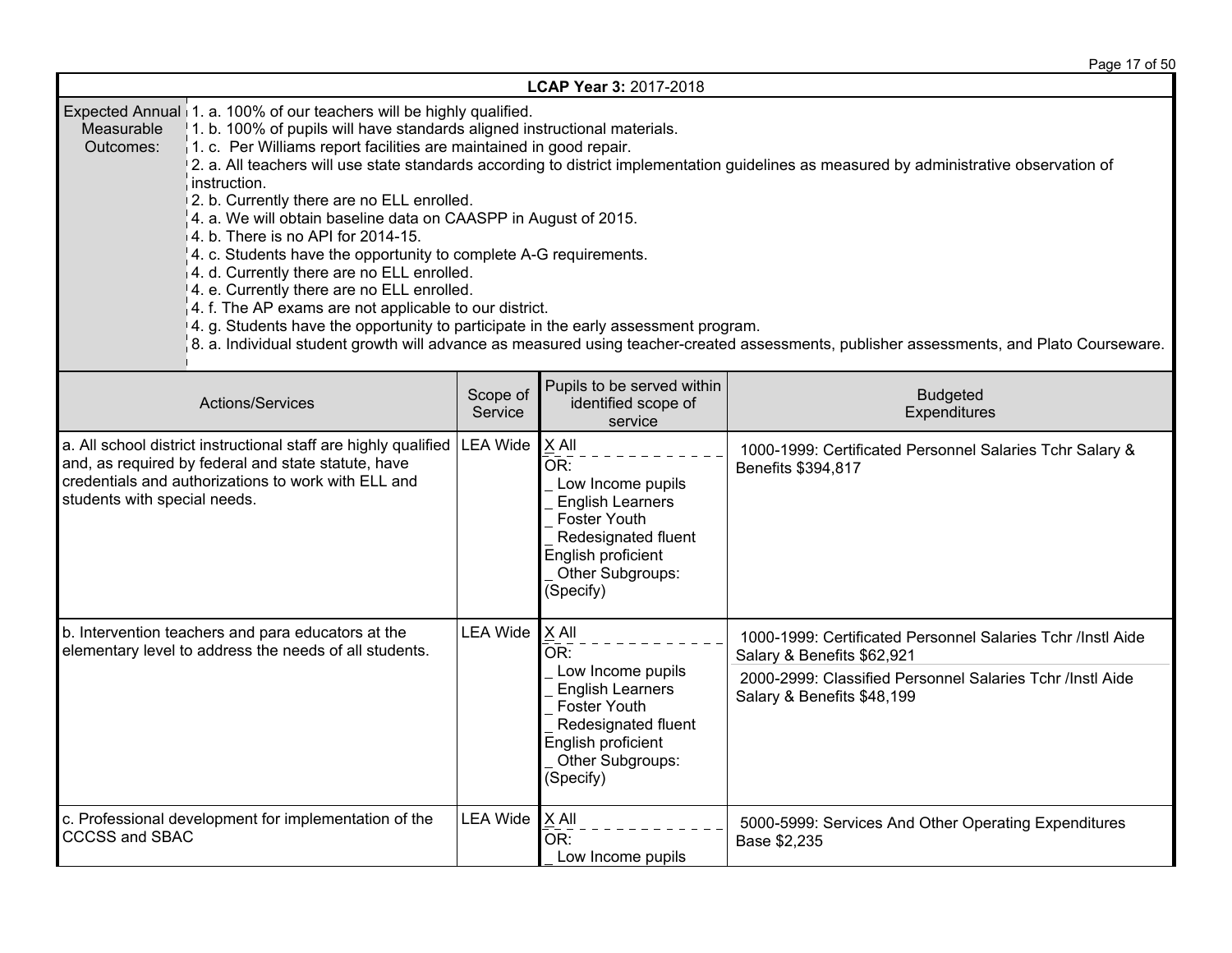|                                                                                                                                                                   |                 |                                                                                                                                                              | Page 18 of 50                                                                     |
|-------------------------------------------------------------------------------------------------------------------------------------------------------------------|-----------------|--------------------------------------------------------------------------------------------------------------------------------------------------------------|-----------------------------------------------------------------------------------|
|                                                                                                                                                                   |                 | <b>English Learners</b><br>Foster Youth<br>Redesignated fluent<br>English proficient<br>Other Subgroups:<br>(Specify)                                        |                                                                                   |
| d. Purchase instructional materials aligned to the<br>CCCSS.                                                                                                      | <b>LEA Wide</b> | $X$ All<br>OR:<br>Low Income pupils<br><b>English Learners</b><br>Foster Youth<br>Redesignated fluent<br>English proficient<br>Other Subgroups:<br>(Specify) | 4000-4999: Books And Supplies Base \$6,221                                        |
| e. Monitor progress using benchmark assessments<br>through a combination of District Data Monitoring and<br>individual site assessments.                          | <b>LEA Wide</b> | $X$ All<br>OR:<br>Low Income pupils<br><b>English Learners</b><br>Foster Youth<br>Redesignated fluent<br>English proficient<br>Other Subgroups:<br>(Specify) | 5800: Professional/Consulting Services And Operating<br>Expenditures Base \$5,932 |
| f. Update special education diagnostic materials as<br>needed.                                                                                                    | <b>LEA Wide</b> | $X$ All<br>OR:<br>Low Income pupils<br><b>English Learners</b><br>Foster Youth<br>Redesignated fluent<br>English proficient<br>Other Subgroups:<br>(Specify) | 4000-4999: Books And Supplies Base \$800                                          |
| g. When there are ELL students, at the beginning of the<br>school year the district will deploy district level CELDT<br>assessor to assess needs of ELL students. | <b>LEA Wide</b> | $X$ All<br>OR:<br>Low Income pupils<br><b>English Learners</b><br>Foster Youth<br>Redesignated fluent                                                        | 1000-1999: Certificated Personnel Salaries Supplemental<br>\$185                  |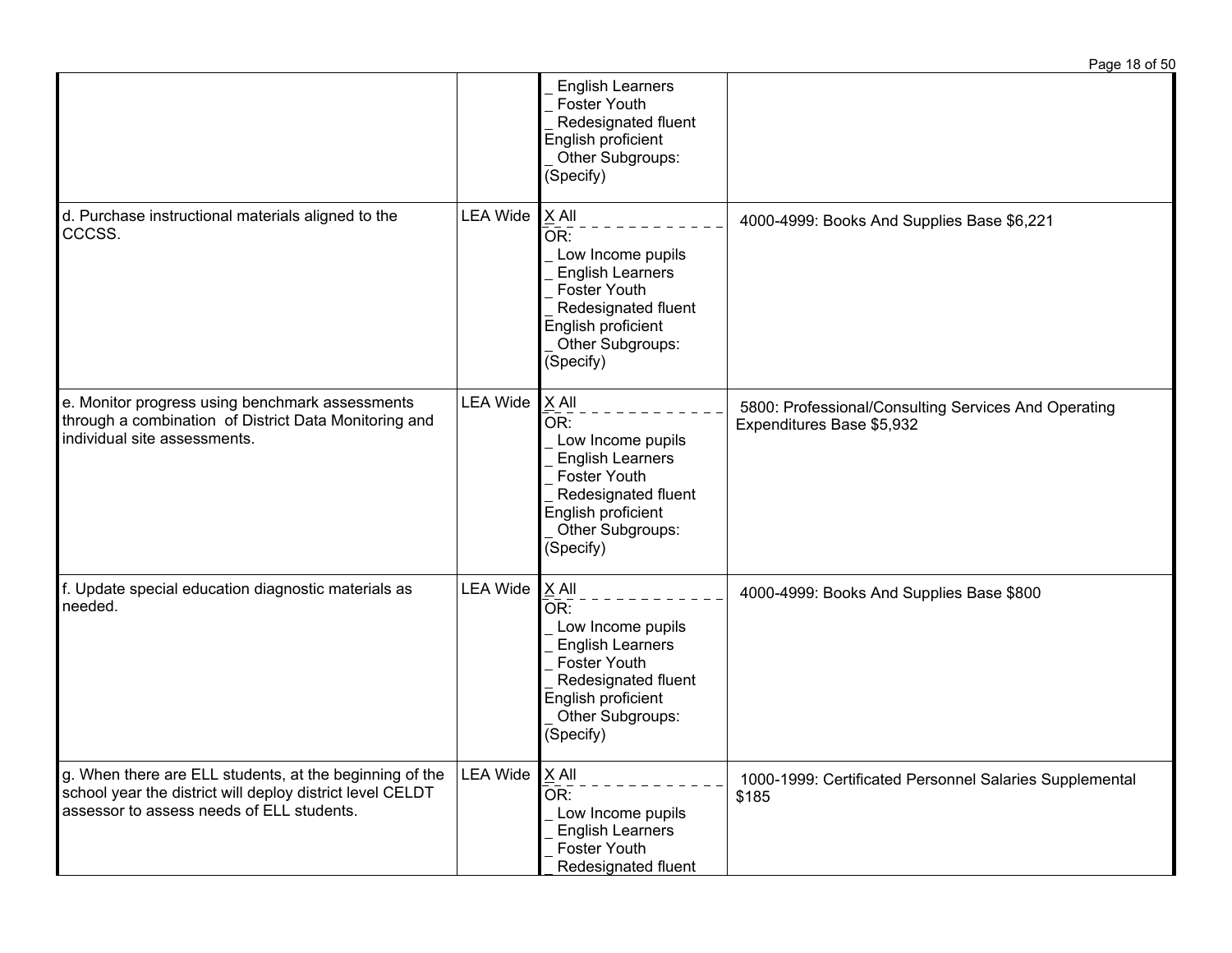|                                                                                                                          |                 |                                                                                                                                                                                 | Page 19 of 50                                            |
|--------------------------------------------------------------------------------------------------------------------------|-----------------|---------------------------------------------------------------------------------------------------------------------------------------------------------------------------------|----------------------------------------------------------|
|                                                                                                                          |                 | English proficient<br>Other Subgroups:<br>(Specify)                                                                                                                             |                                                          |
| h. The district will utilize counseling staff to assist with<br>social and emotional needs of the students and families. | <b>LEA Wide</b> | X All<br>OR:<br>Low Income pupils<br><b>English Learners</b><br><b>Foster Youth</b><br>Redesignated fluent<br>English proficient<br>Other Subgroups:<br>(Specify)               | 1000-1999: Certificated Personnel Salaries Base \$27,571 |
| i. To facilitate overall district needs caused by SBAC<br>assessments, more computers or IT devices may be<br>purchased. | <b>LEA Wide</b> | X All<br>$\overline{OR}$ :<br>Low Income pupils<br><b>English Learners</b><br><b>Foster Youth</b><br>Redesignated fluent<br>English proficient<br>Other Subgroups:<br>(Specify) | 4000-4999: Books And Supplies Base \$750                 |
| . Add to materials for visual and performing arts and<br>project based learning activities.                              | <b>LEA Wide</b> | $X$ All<br>OR:<br>Low Income pupils<br><b>English Learners</b><br><b>Foster Youth</b><br>Redesignated fluent<br>English proficient<br>Other Subgroups:<br>(Specify)             | 4000-4999: Books And Supplies Base \$500                 |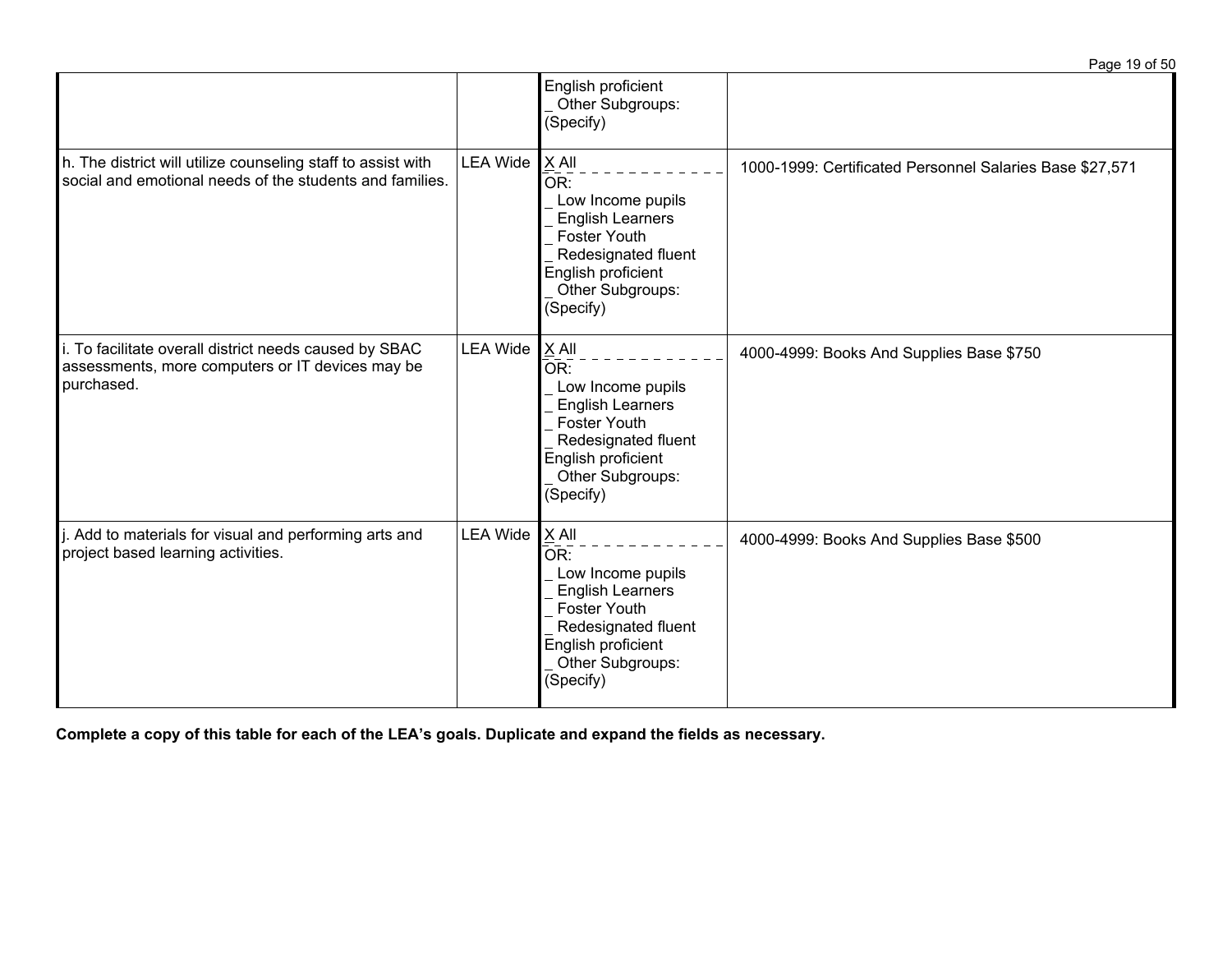| Maintain high rate of attendance and positive student attitude toward school and education.                                                                                  | Related State and/or Local Priorities:<br>$1 - 2 - 3 \times 4 - 5 \times 6 \times 7 - 8$                                                                                                                                                                                                                                                                                                                                                                                                                                                                                                                                                                                                                                                                                                                                                                                                                                                                                                                     |          |                                                                                                                                                            |                                            |                      |  |
|------------------------------------------------------------------------------------------------------------------------------------------------------------------------------|--------------------------------------------------------------------------------------------------------------------------------------------------------------------------------------------------------------------------------------------------------------------------------------------------------------------------------------------------------------------------------------------------------------------------------------------------------------------------------------------------------------------------------------------------------------------------------------------------------------------------------------------------------------------------------------------------------------------------------------------------------------------------------------------------------------------------------------------------------------------------------------------------------------------------------------------------------------------------------------------------------------|----------|------------------------------------------------------------------------------------------------------------------------------------------------------------|--------------------------------------------|----------------------|--|
| GOAL 2:                                                                                                                                                                      |                                                                                                                                                                                                                                                                                                                                                                                                                                                                                                                                                                                                                                                                                                                                                                                                                                                                                                                                                                                                              |          |                                                                                                                                                            |                                            | COE only: $9 - 10 -$ |  |
|                                                                                                                                                                              |                                                                                                                                                                                                                                                                                                                                                                                                                                                                                                                                                                                                                                                                                                                                                                                                                                                                                                                                                                                                              |          |                                                                                                                                                            |                                            | Local: Specify       |  |
|                                                                                                                                                                              | Identified Need: Low enrollment has led to the nonexistence of extracurricular activities and social possibilities, thereby leaving students to look for other<br>reasons to come to and feel good about and stay engaged in the daily school experience.                                                                                                                                                                                                                                                                                                                                                                                                                                                                                                                                                                                                                                                                                                                                                    |          |                                                                                                                                                            |                                            |                      |  |
| Goal Applies to:                                                                                                                                                             | Schools: LEA Wide                                                                                                                                                                                                                                                                                                                                                                                                                                                                                                                                                                                                                                                                                                                                                                                                                                                                                                                                                                                            |          |                                                                                                                                                            |                                            |                      |  |
|                                                                                                                                                                              | Applicable Pupil<br>i All<br>Subgroups:                                                                                                                                                                                                                                                                                                                                                                                                                                                                                                                                                                                                                                                                                                                                                                                                                                                                                                                                                                      |          |                                                                                                                                                            |                                            |                      |  |
|                                                                                                                                                                              |                                                                                                                                                                                                                                                                                                                                                                                                                                                                                                                                                                                                                                                                                                                                                                                                                                                                                                                                                                                                              |          | LCAP Year 1: 2015-16                                                                                                                                       |                                            |                      |  |
| Measurable<br>Outcomes:                                                                                                                                                      | Expected Annual 3. a. Board meeting sign in sheets will reflect parent participation<br>3. a. There are parents are on school site council<br>$\beta$ . a. Parents help develop and participate in extra curricular and community school activities<br>3. b. 100% of IEP meetings will have a parent or guardian present<br>3. c. Parents attend every IEP meeting<br>3. c. Parents may be hired as aides, supervisors and drivers for special needs students<br>5. a. School attendance rates will be maintained above 96%<br>5. b. Chronic absentee rates will remain below 5%<br>5. c. There will be no middle school drop outs<br>5. d. There will be no high school drop outs<br>5. e. High School graduation rates will be maintained at 100%<br>$6.$ a. Pupil suspension rates will be maintained under 10%<br>6. b. Pupil expulsion rates will be maintained at one pupil or less per year.<br>6. c. Student and parent survey results show satisfaction with school safety and school connectedness |          |                                                                                                                                                            |                                            |                      |  |
|                                                                                                                                                                              | Pupils to be served within<br>Scope of<br><b>Budgeted</b><br>Actions/Services<br>identified scope of<br>Service<br>Expenditures<br>service                                                                                                                                                                                                                                                                                                                                                                                                                                                                                                                                                                                                                                                                                                                                                                                                                                                                   |          |                                                                                                                                                            |                                            |                      |  |
| a. Board Agenda, meeting dates, and extracurricular<br>activities are prominently publicized and parent<br>involvement in meetings and activities are actively<br>recruited. |                                                                                                                                                                                                                                                                                                                                                                                                                                                                                                                                                                                                                                                                                                                                                                                                                                                                                                                                                                                                              | LEA wide | X All<br>OR:<br>Low Income pupils<br><b>English Learners</b><br>Foster Youth<br>Redesignated fluent<br>English proficient<br>Other Subgroups:<br>(Specify) | No additional cost to website and payroll. |                      |  |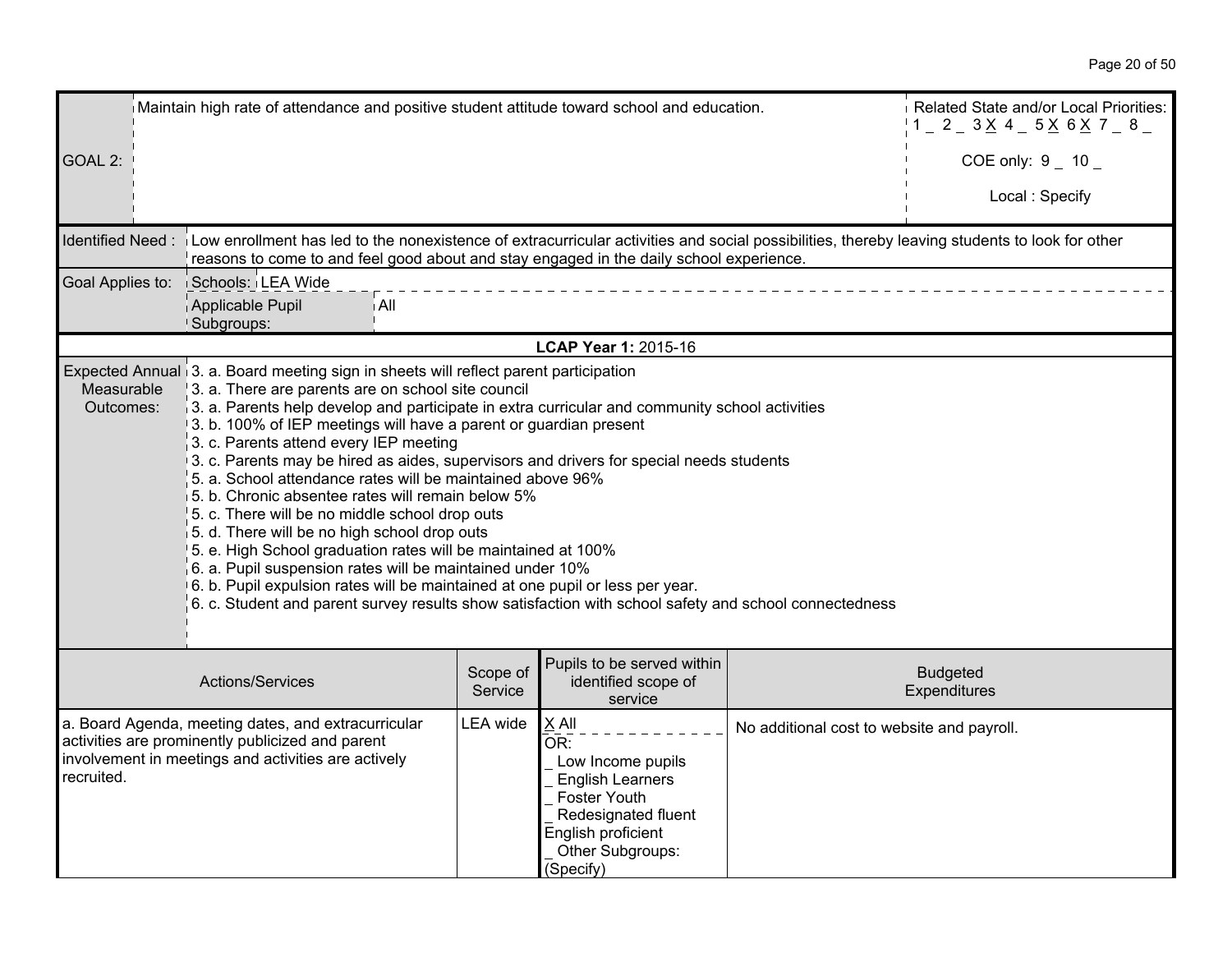| b. Develop extracurricular activities in lieu of athletics<br>that keep students engaged in the overall school<br>experience. These may include field trips and special<br>events. | <b>LEA Wide</b> | $X$ All<br>OR:<br>Low Income pupils<br><b>English Learners</b><br>Foster Youth<br>Redesignated fluent<br>English proficient<br>Other Subgroups:<br>(Specify)                   | 5000-5999: Services And Other Operating Expenditures<br>Base \$5,000 |
|------------------------------------------------------------------------------------------------------------------------------------------------------------------------------------|-----------------|--------------------------------------------------------------------------------------------------------------------------------------------------------------------------------|----------------------------------------------------------------------|
| c. Purchase educational technology to keep courses<br>relevant and up-to-date with digital natives so that<br>students remain positive about educational experience.               | <b>LEA Wide</b> | $X$ All<br>$\bar{\mathsf{OR}}$ :<br>Low Income pupils<br><b>English Learners</b><br>Foster Youth<br>Redesignated fluent<br>English proficient<br>Other Subgroups:<br>(Specify) | 4000-4999: Books And Supplies Supplemental \$3,500                   |
|                                                                                                                                                                                    |                 | All<br>OR:<br>Low Income pupils<br><b>English Learners</b><br>Foster Youth<br>Redesignated fluent<br>English proficient<br>Other Subgroups:<br>(Specify)                       |                                                                      |
|                                                                                                                                                                                    |                 | All<br>OR:<br>Low Income pupils<br><b>English Learners</b><br>Foster Youth<br>Redesignated fluent<br>English proficient<br>Other Subgroups:<br>(Specify)                       |                                                                      |
|                                                                                                                                                                                    |                 | All                                                                                                                                                                            |                                                                      |

Page 21 of 50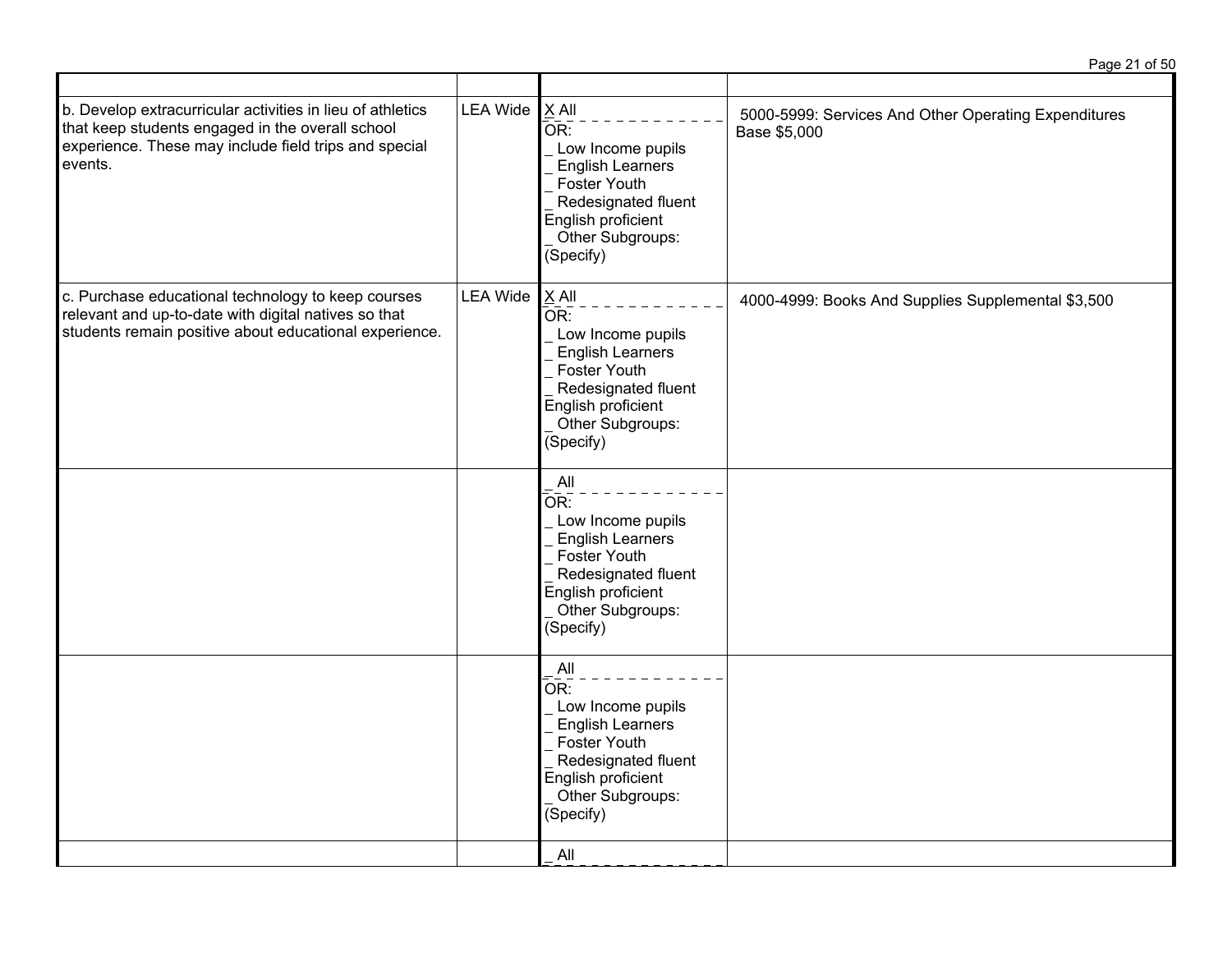|    |                                                                                                                                                                                          | Page 22 of 50 |
|----|------------------------------------------------------------------------------------------------------------------------------------------------------------------------------------------|---------------|
|    | OR:<br>Low Income pupils<br><b>English Learners</b><br>Foster Youth<br>Redesignated fluent<br>English proficient<br>Other Subgroups:<br>(Specify)                                        |               |
| h. | All<br>OR:<br>Low Income pupils<br><b>English Learners</b><br>Foster Youth<br>Redesignated fluent<br>English proficient<br>Other Subgroups:<br>$\overline{\text{(Specify)}}$             |               |
| ı. | AlI<br>OR:<br>Low Income pupils<br>English Learners<br>Foster Youth<br>Redesignated fluent<br>English proficient<br>Other Subgroups:<br>(Specify)                                        |               |
|    | All<br>$\overline{\overline{\text{OR}}}$ :<br>Low Income pupils<br><b>English Learners</b><br>Foster Youth<br>Redesignated fluent<br>English proficient<br>Other Subgroups:<br>(Specify) |               |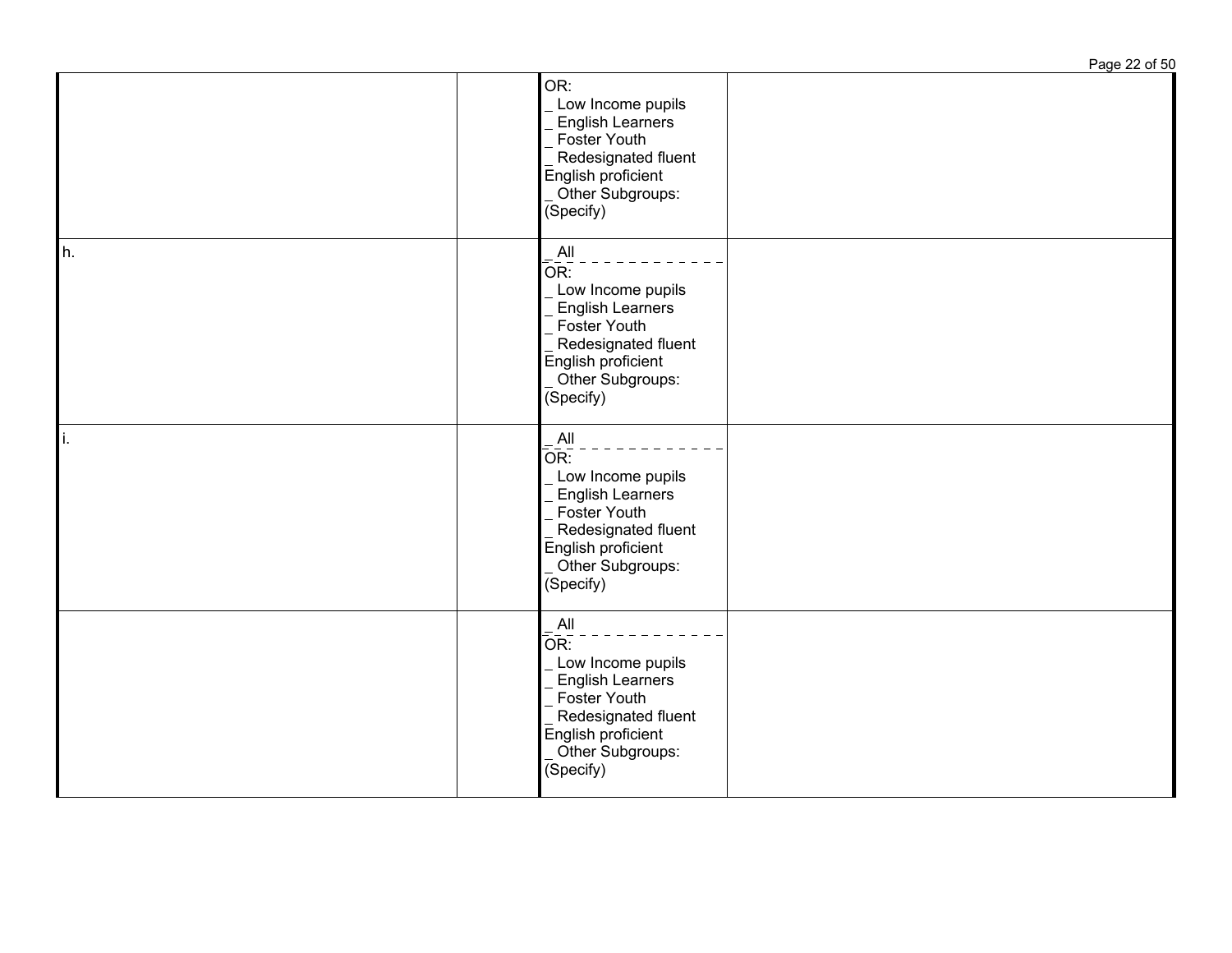Page 23 of 50

| LCAP Year 2: 2016-17                                                                                                                                                                                                                                                                                                                                                                                                                                                                                                                                                                                                                                                                                                                                                                                                                                                                                                                                                                                                           |                                                                                                                        |                                                                                                                                                                   |                                                                                   |  |  |  |  |
|--------------------------------------------------------------------------------------------------------------------------------------------------------------------------------------------------------------------------------------------------------------------------------------------------------------------------------------------------------------------------------------------------------------------------------------------------------------------------------------------------------------------------------------------------------------------------------------------------------------------------------------------------------------------------------------------------------------------------------------------------------------------------------------------------------------------------------------------------------------------------------------------------------------------------------------------------------------------------------------------------------------------------------|------------------------------------------------------------------------------------------------------------------------|-------------------------------------------------------------------------------------------------------------------------------------------------------------------|-----------------------------------------------------------------------------------|--|--|--|--|
| Expected Annual 3. a. Board meeting sign in sheets will reflect parent participation<br>Measurable<br>3. a. There are parents are on school site council<br>3. a. Parents help develop and participate in extra curricular and community school activities<br>Outcomes:<br>3. b. 100% of IEP meetings will have a parent or guardian present<br>3. c. Parents attend every IEP meeting<br>3. c. Parents may be hired as aides, supervisors and drivers for special needs students<br>5. a. School attendance rates will be maintained above 96%<br>5. b. Chronic absentee rates will remain below 5%<br>5. c. There will be no middle school drop outs<br>5. d. There will be no high school drop outs<br>5. e. High School graduation rates will be maintained at 100%<br>6. a. Pupil suspension rates will be maintained under 10%<br>6. b. Pupil expulsion rates will be maintained at one pupil or less per year.<br>6. c. Student and parent survey results show satisfaction with school safety and school connectedness |                                                                                                                        |                                                                                                                                                                   |                                                                                   |  |  |  |  |
| Actions/Services                                                                                                                                                                                                                                                                                                                                                                                                                                                                                                                                                                                                                                                                                                                                                                                                                                                                                                                                                                                                               | Pupils to be served within<br>Scope of<br><b>Budgeted</b><br>identified scope of<br>Service<br>Expenditures<br>service |                                                                                                                                                                   |                                                                                   |  |  |  |  |
| a. Board Agenda, meeting dates, and extracurricular<br>activities are prominently publicized and parent<br>involvement in meetings and activities are actively<br>recruited.                                                                                                                                                                                                                                                                                                                                                                                                                                                                                                                                                                                                                                                                                                                                                                                                                                                   | LEA wide                                                                                                               | X All<br>OR:<br>Low Income pupils<br><b>English Learners</b><br>Foster Youth<br>Redesignated fluent<br>English proficient<br>Other Subgroups:<br>(Specify)        | No additional cost to website and payroll.                                        |  |  |  |  |
| b. Develop extracurricular activities in lieu of athletics<br><b>LEA Wide</b><br>that keep students engaged in the overall school<br>experience. These may include field trips and special<br>events.                                                                                                                                                                                                                                                                                                                                                                                                                                                                                                                                                                                                                                                                                                                                                                                                                          |                                                                                                                        | X All<br>OR:<br>Low Income pupils<br><b>English Learners</b><br><b>Foster Youth</b><br>Redesignated fluent<br>English proficient<br>Other Subgroups:<br>(Specify) | 5800: Professional/Consulting Services And Operating<br>Expenditures Base \$5,000 |  |  |  |  |
| c. Purchase educational technology to keep courses<br>relevant and up-to-date with digital natives so that<br>students remain positive about educational experience.                                                                                                                                                                                                                                                                                                                                                                                                                                                                                                                                                                                                                                                                                                                                                                                                                                                           | <b>LEA Wide</b>                                                                                                        | X All<br>OR:<br>Low Income pupils                                                                                                                                 | 4000-4999: Books And Supplies Supplemental \$6,300                                |  |  |  |  |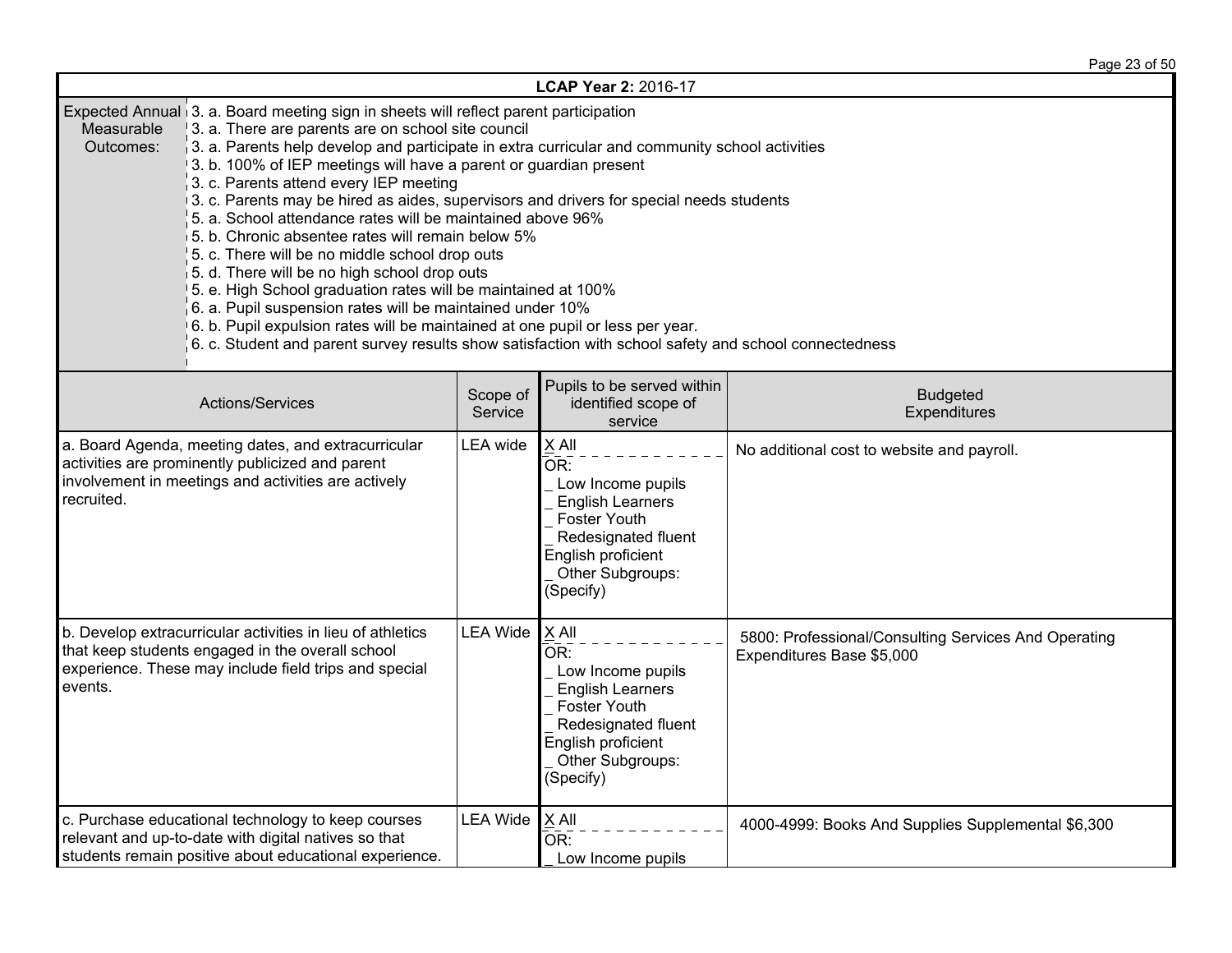English Learners Foster Youth Redesignated fluent English proficient Other Subgroups: (Specify) All  $\overline{OR:}$ Low Income pupils **English Learners**  Foster Youth Redesignated fluent |\_ Redesignaτeu ու<br>|English proficient Other Subgroups: (Specify) All  $\overline{OR:}$  Low Income pupils English Learners Foster Youth Redesignated fluent English proficient Other Subgroups: (Specify) All  $\overline{\overline{OR}}$ : Low Income pupils English Learners Foster Youth Redesignated fluent English proficient Other Subgroups: (Specify) All  $\overline{OR:}$  Low Income pupils English Learners Foster Youth Redesignated fluent

Page 24 of 50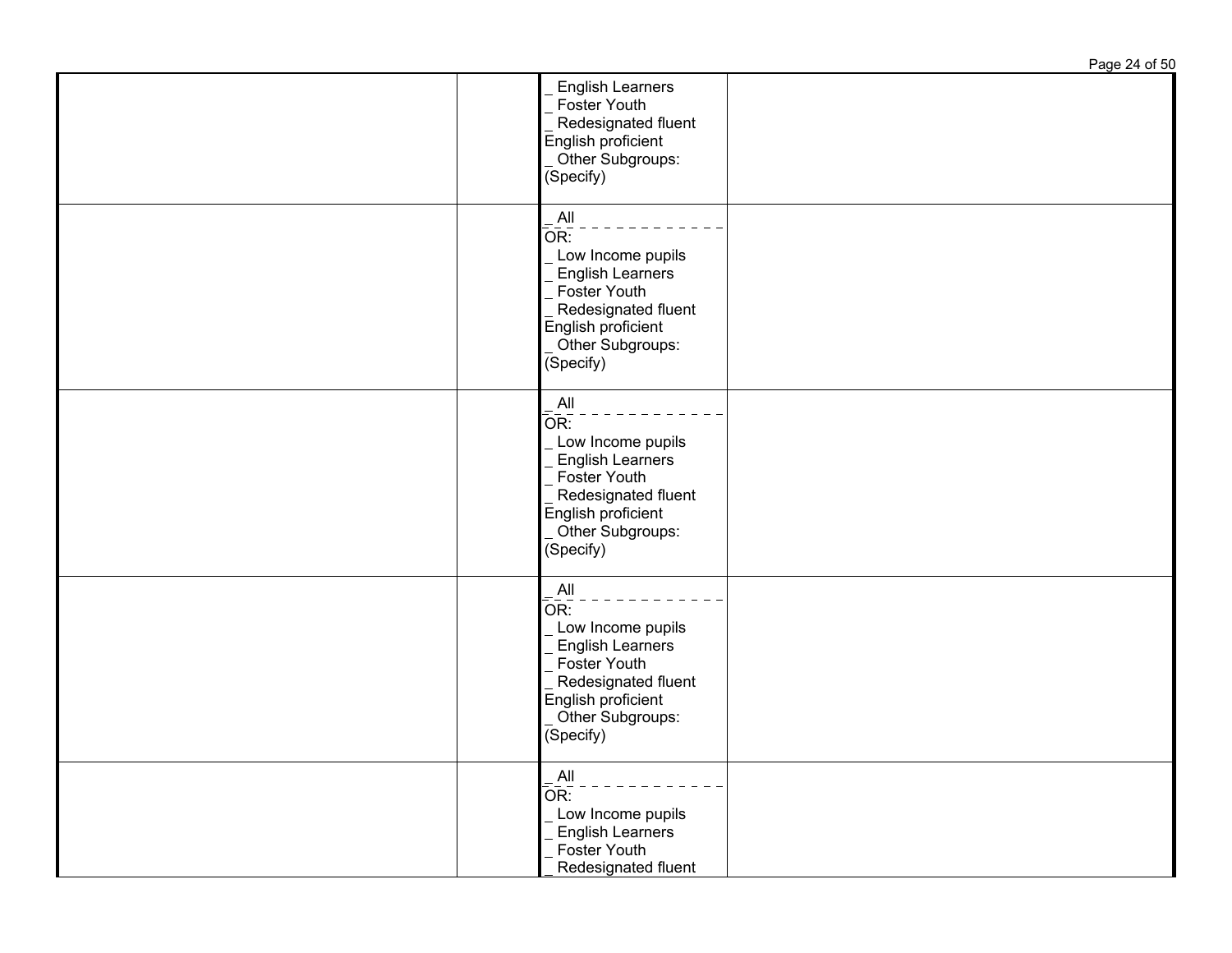Page 25 of 50 English proficient Other Subgroups: (Specify) All OR: \_ Low Income pupils English Learners Foster Youth Redesignated fluent English proficient Other Subgroups: (Specify) All OR: Low Income pupils English Learners Foster Youth Redesignated fluent English proficient Other Subgroups: (Specify)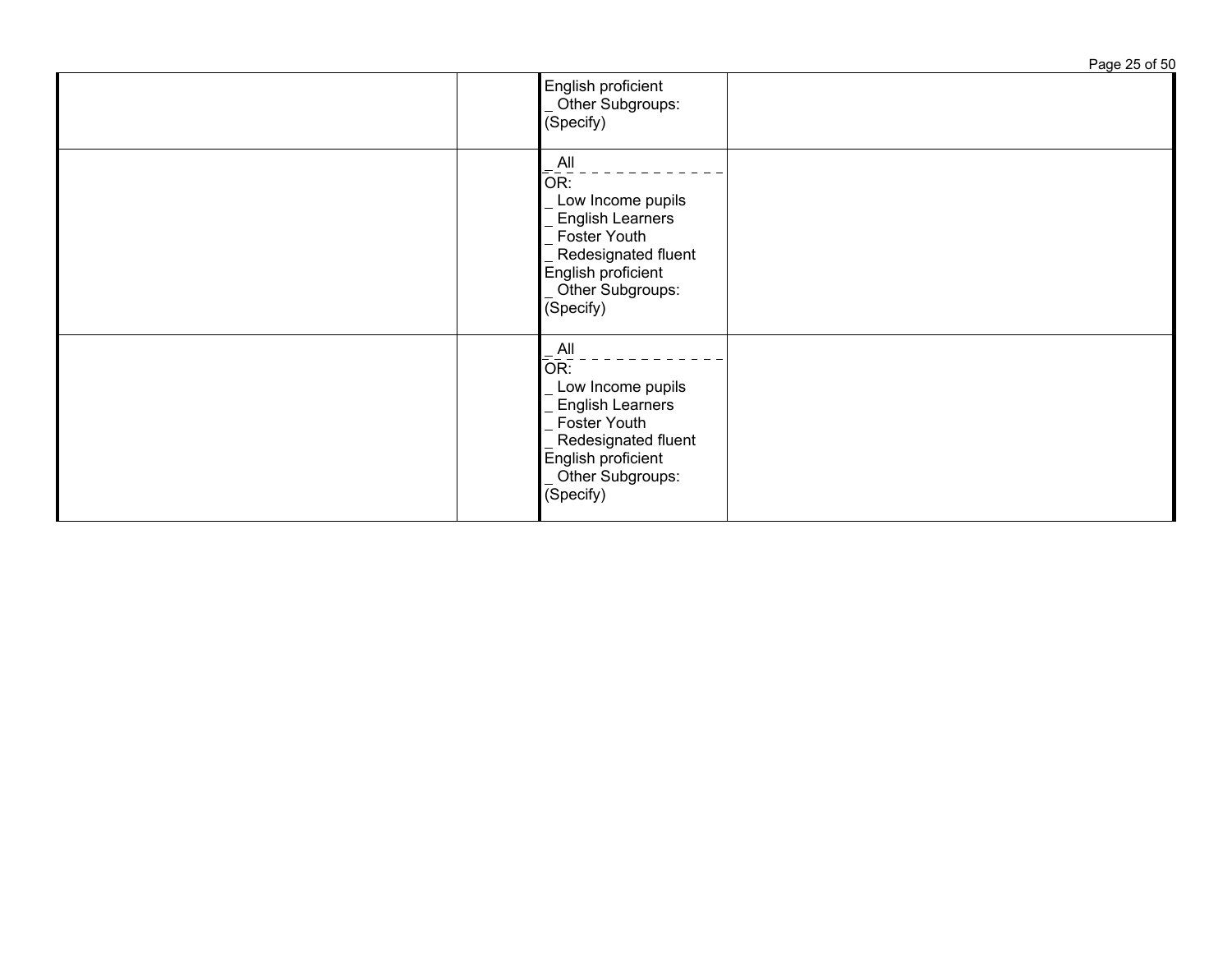Page 26 of 50

| LCAP Year 3: 2017-2018                                                                                                                                                                                                                                                                                                                                                                                                                                                                                                                                                                                                                                                                                                                                                                                                                                                                                                                                                                                                                |                 |                                                                                                                                                                     |                                                                                   |  |  |  |  |
|---------------------------------------------------------------------------------------------------------------------------------------------------------------------------------------------------------------------------------------------------------------------------------------------------------------------------------------------------------------------------------------------------------------------------------------------------------------------------------------------------------------------------------------------------------------------------------------------------------------------------------------------------------------------------------------------------------------------------------------------------------------------------------------------------------------------------------------------------------------------------------------------------------------------------------------------------------------------------------------------------------------------------------------|-----------------|---------------------------------------------------------------------------------------------------------------------------------------------------------------------|-----------------------------------------------------------------------------------|--|--|--|--|
| Expected Annual 3. a. Board meeting sign in sheets will reflect parent participation<br>Measurable<br>3. a. There are parents are on school site council<br>Outcomes:<br>$\beta$ . a. Parents help develop and participate in extra curricular and community school activities<br>3. b. 100% of IEP meetings will have a parent or guardian present<br>3. c. Parents attend every IEP meeting<br>3. c. Parents may be hired as aides, supervisors and drivers for special needs students<br>5. a. School attendance rates will be maintained above 96%<br>5. b. Chronic absentee rates will remain below 5%<br>5. c. There will be no middle school drop outs<br>5. d. There will be no high school drop outs<br>5. e. High School graduation rates will be maintained at 100%<br>6. a. Pupil suspension rates will be maintained under 10%<br>6. b. Pupil expulsion rates will be maintained at one pupil or less per year.<br>6. c. Student and parent survey results show satisfaction with school safety and school connectedness |                 |                                                                                                                                                                     |                                                                                   |  |  |  |  |
| Pupils to be served within<br>Scope of<br><b>Budgeted</b><br>Actions/Services<br>identified scope of<br>Service<br>Expenditures<br>service                                                                                                                                                                                                                                                                                                                                                                                                                                                                                                                                                                                                                                                                                                                                                                                                                                                                                            |                 |                                                                                                                                                                     |                                                                                   |  |  |  |  |
| a. Board Agenda, meeting dates, and extracurricular<br>activities are prominently publicized and parent<br>involvement in meetings and activities are actively<br>recruited.                                                                                                                                                                                                                                                                                                                                                                                                                                                                                                                                                                                                                                                                                                                                                                                                                                                          | <b>LEA Wide</b> | X All<br>OR:<br>Low Income pupils<br><b>English Learners</b><br>Foster Youth<br>Redesignated fluent<br>English proficient<br>Other Subgroups:<br>(Specify)          | No additional cost to website and payroll.                                        |  |  |  |  |
| b. Develop extracurricular activities in lieu of athletics<br><b>LEA Wide</b><br>that keep students engaged in the overall school<br>experience. These may include field trips and special<br>events.                                                                                                                                                                                                                                                                                                                                                                                                                                                                                                                                                                                                                                                                                                                                                                                                                                 |                 | $X$ All<br>OR:<br>Low Income pupils<br><b>English Learners</b><br><b>Foster Youth</b><br>Redesignated fluent<br>English proficient<br>Other Subgroups:<br>(Specify) | 5800: Professional/Consulting Services And Operating<br>Expenditures Base \$5,000 |  |  |  |  |
| c. Purchase educational technology to keep courses<br>relevant and up-to-date with digital natives so that<br>students remain positive about educational experience.                                                                                                                                                                                                                                                                                                                                                                                                                                                                                                                                                                                                                                                                                                                                                                                                                                                                  | <b>LEA Wide</b> | $\underline{X}$ All<br>OR:<br>Low Income pupils                                                                                                                     | 4000-4999: Books And Supplies Supplemental \$6,300                                |  |  |  |  |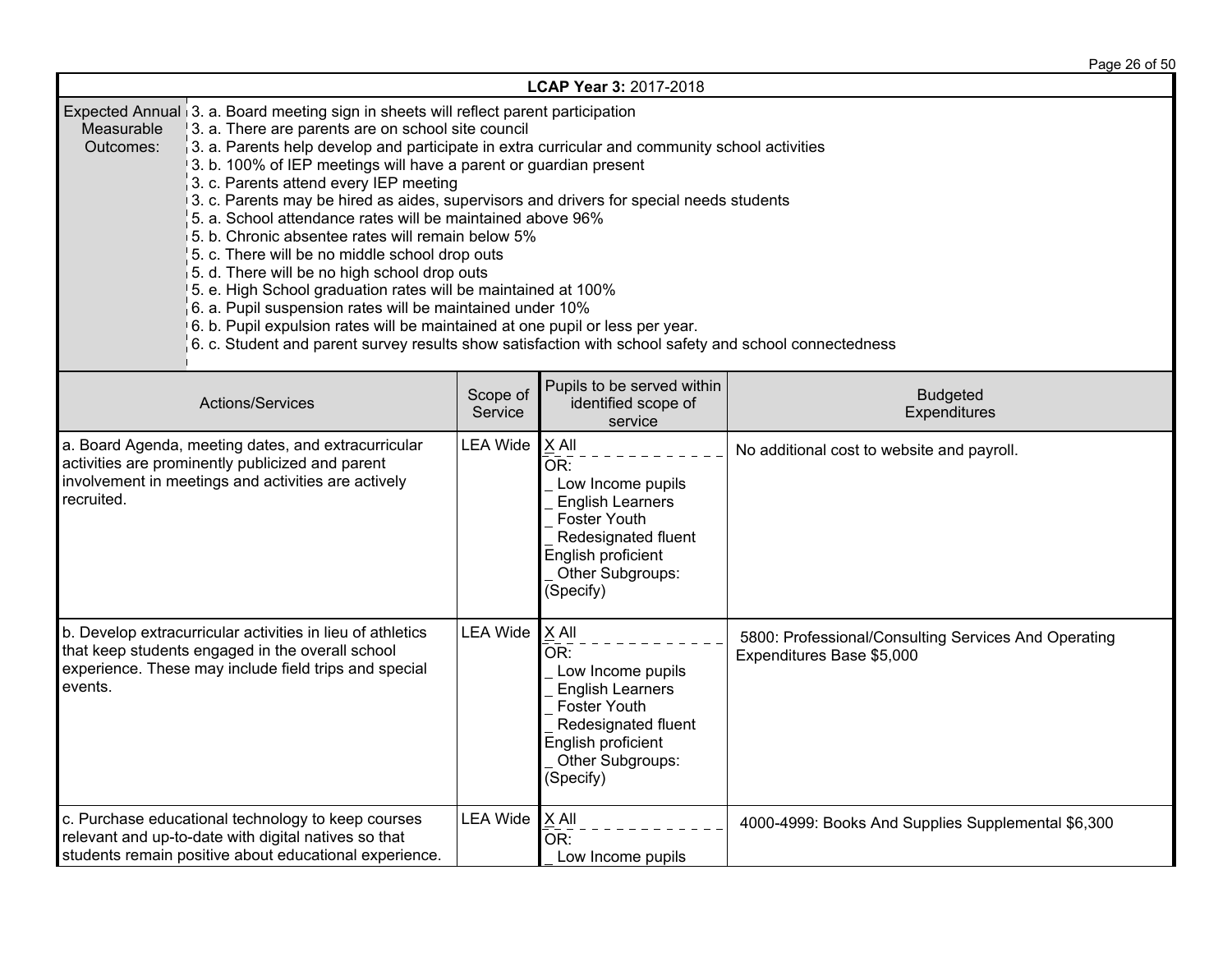Page 27 of 50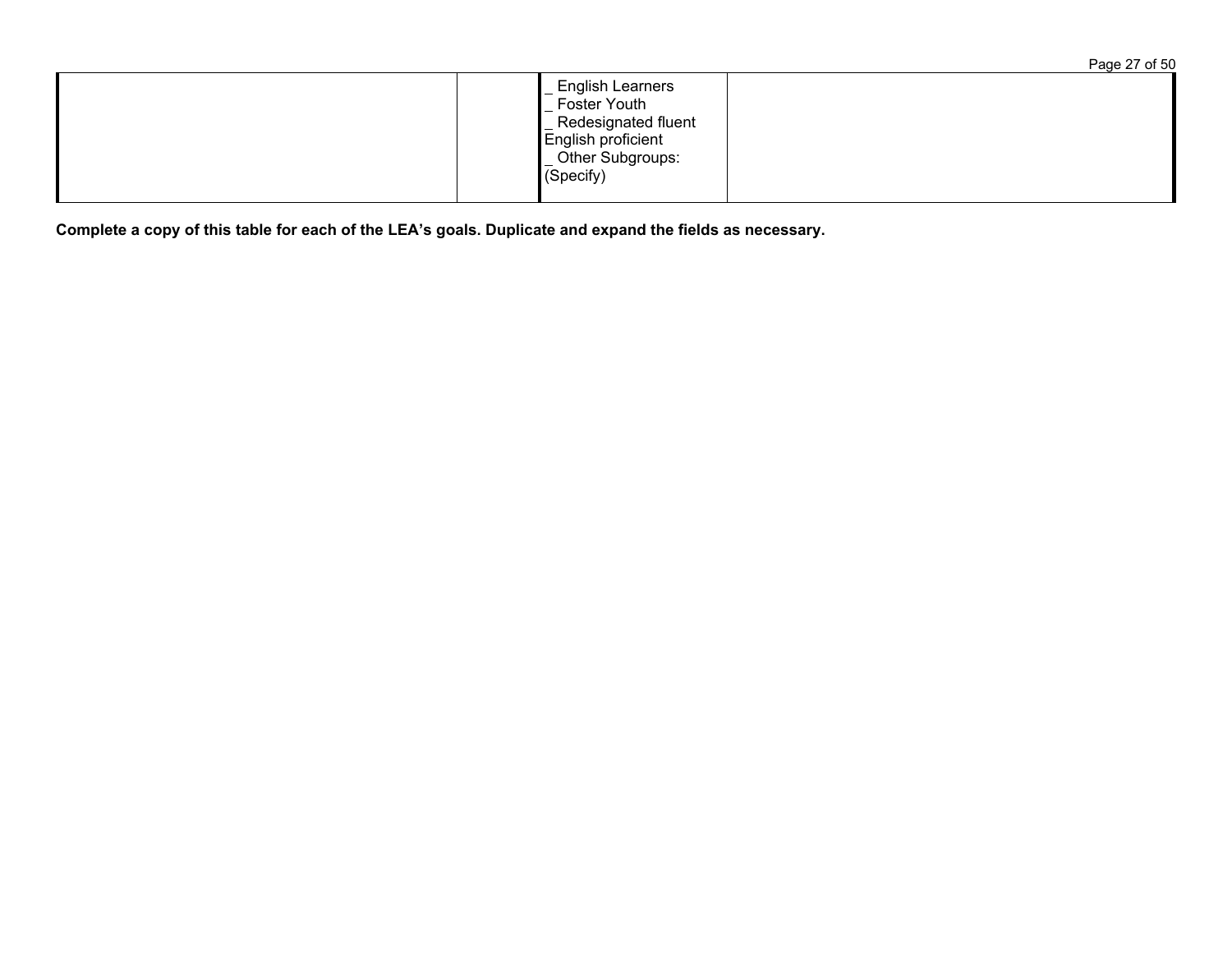|                              | 3. All students will graduate from high school prepared for post secondary and career options or obtain a                                                                                                                                                                                                                                                                                                                                                                                                                                |                                                                                                               |                                                  |                                                                                                                                                                   |  | Related State and/or Local Priorities:                                                                     |
|------------------------------|------------------------------------------------------------------------------------------------------------------------------------------------------------------------------------------------------------------------------------------------------------------------------------------------------------------------------------------------------------------------------------------------------------------------------------------------------------------------------------------------------------------------------------------|---------------------------------------------------------------------------------------------------------------|--------------------------------------------------|-------------------------------------------------------------------------------------------------------------------------------------------------------------------|--|------------------------------------------------------------------------------------------------------------|
|                              |                                                                                                                                                                                                                                                                                                                                                                                                                                                                                                                                          | certificate of high school completion. The district will maintain or increase the percentage of the students' | $1 - 2 - 3 - 4 - 5 \times 6 - 7 \times 8 \times$ |                                                                                                                                                                   |  |                                                                                                            |
| GOAL 3:                      | graduation/completion rates to meeting state graduation requirements.                                                                                                                                                                                                                                                                                                                                                                                                                                                                    |                                                                                                               |                                                  | COE only: $9 - 10$                                                                                                                                                |  |                                                                                                            |
|                              |                                                                                                                                                                                                                                                                                                                                                                                                                                                                                                                                          |                                                                                                               |                                                  |                                                                                                                                                                   |  | Local: Specify                                                                                             |
|                              | Identified Need: To meet the DVUSD Mission Statement. In particular, to have students achieve academic proficiency and become productive citizens in the<br>global environment.                                                                                                                                                                                                                                                                                                                                                          |                                                                                                               |                                                  |                                                                                                                                                                   |  |                                                                                                            |
|                              |                                                                                                                                                                                                                                                                                                                                                                                                                                                                                                                                          | Goal Applies to: Schools: All schools with grades 7 - 12                                                      |                                                  |                                                                                                                                                                   |  |                                                                                                            |
|                              |                                                                                                                                                                                                                                                                                                                                                                                                                                                                                                                                          | Applicable Pupil<br>All students<br>Subgroups:                                                                |                                                  |                                                                                                                                                                   |  |                                                                                                            |
|                              |                                                                                                                                                                                                                                                                                                                                                                                                                                                                                                                                          |                                                                                                               |                                                  | LCAP Year 1: 2015-16                                                                                                                                              |  |                                                                                                            |
| Measurable<br>Outcomes:      | Expected Annual 5. e. Maintain 100% graduation rate<br>7. a. Course offerings enable all students to attend UC or CSU<br>7. b. All pupils are included in all course offerings including PLATO, CTE and Work Experience if the student chooses to participate<br>7. c. Special needs students are in a 100% inclusion program.<br>8. a. Individual student growth in all courses described in Sections 5120 and 51220(a)-(i) will advance as measured using teacher-created<br>assessments, publisher assessments, and Plato Courseware. |                                                                                                               |                                                  |                                                                                                                                                                   |  |                                                                                                            |
|                              |                                                                                                                                                                                                                                                                                                                                                                                                                                                                                                                                          |                                                                                                               |                                                  |                                                                                                                                                                   |  |                                                                                                            |
|                              |                                                                                                                                                                                                                                                                                                                                                                                                                                                                                                                                          | Actions/Services                                                                                              | Scope of<br>Service                              | Pupils to be served within<br>identified scope of<br>service                                                                                                      |  | <b>Budgeted</b><br>Expenditures                                                                            |
| individual site assessments. |                                                                                                                                                                                                                                                                                                                                                                                                                                                                                                                                          | a. Monitor progress using benchmark assessments<br>through a combination of District Data Monitoring and      | <b>LEA Wide</b>                                  | X All<br>OR:<br>Low Income pupils<br><b>English Learners</b><br><b>Foster Youth</b><br>Redesignated fluent<br>English proficient<br>Other Subgroups:<br>(Specify) |  | 5800: Professional/Consulting Services And Operating<br>Expenditures Schoolwide / Dist. Monitoring \$5,180 |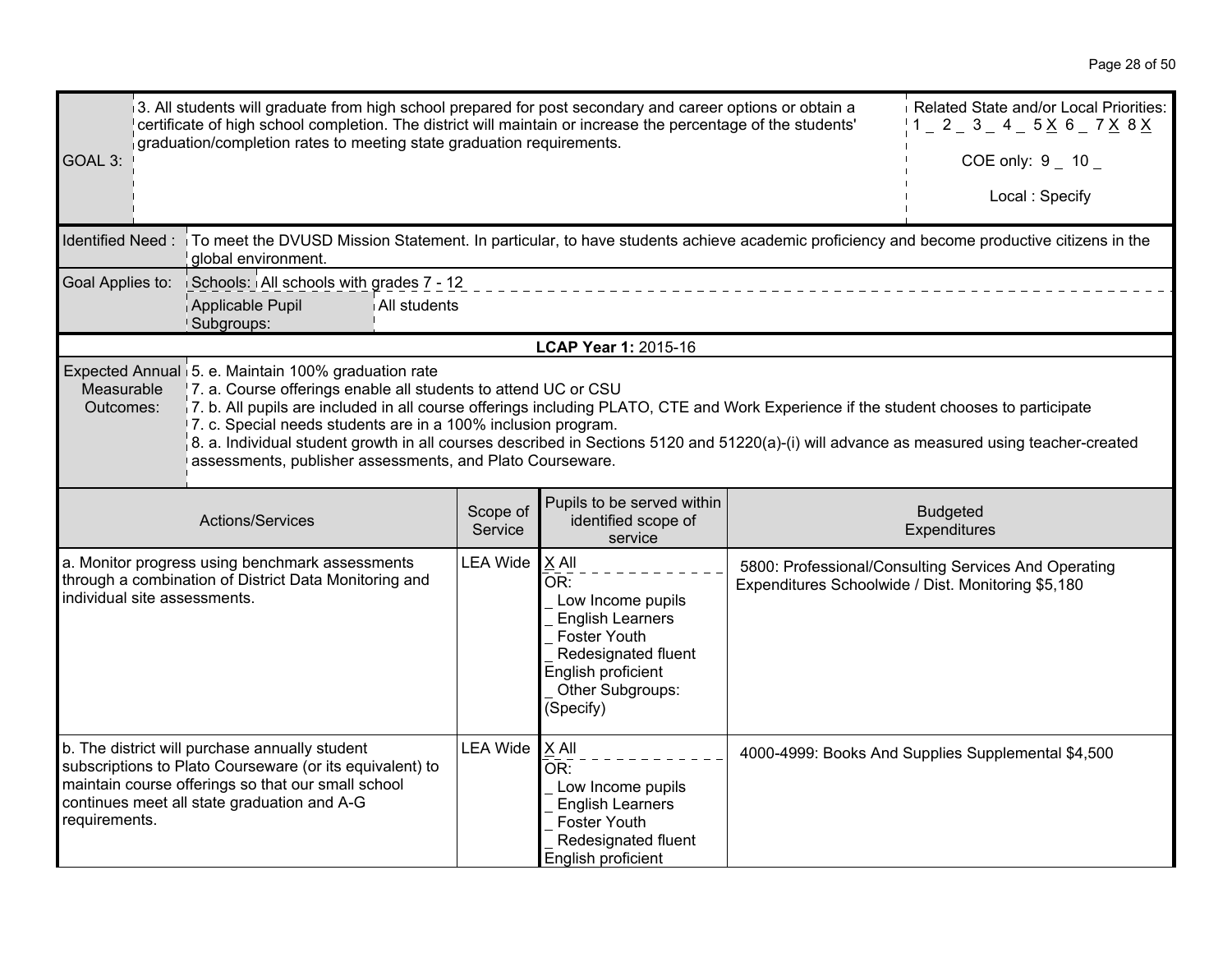|                                                                                                                                                                                                                                  |                     |                                                                                                                                                                   | Page 29 of 50                                                                                                                        |
|----------------------------------------------------------------------------------------------------------------------------------------------------------------------------------------------------------------------------------|---------------------|-------------------------------------------------------------------------------------------------------------------------------------------------------------------|--------------------------------------------------------------------------------------------------------------------------------------|
|                                                                                                                                                                                                                                  |                     | Other Subgroups:<br>(Specify)                                                                                                                                     |                                                                                                                                      |
|                                                                                                                                                                                                                                  |                     | <b>LCAP Year 2: 2016-17</b>                                                                                                                                       |                                                                                                                                      |
| Expected Annual 3. a. Maintain 100% graduation rate<br>Measurable<br>7. a. Course offerings enable all students to attend UC or CSU<br>Outcomes:<br>7. c. Special needs students are in a 100% inclusion program.                |                     |                                                                                                                                                                   | 7. b. All pupils are included in all course offerings including PLATO, CTE and Work Experience if the student chooses to participate |
| <b>Actions/Services</b>                                                                                                                                                                                                          | Scope of<br>Service | Pupils to be served within<br>identified scope of<br>service                                                                                                      | <b>Budgeted</b><br>Expenditures                                                                                                      |
| a. Monitor progress using benchmark assessments<br>through a combination of District Data Monitoring and<br>individual site assessments.                                                                                         | <b>LEA Wide</b>     | X All<br>OR:<br>Low Income pupils<br><b>English Learners</b><br><b>Foster Youth</b><br>Redesignated fluent<br>English proficient<br>Other Subgroups:<br>(Specify) | 5000-5999: Services And Other Operating Expenditures<br>Schoolwide / Dist. Monitoring \$5,731                                        |
| b. The district will purchase annually student<br>subscriptions to Plato Courseware (or its equivalent) to<br>maintain course offerings so that our small school<br>continues meet all state graduation and A-G<br>requirements. | <b>LEA Wide</b>     | X All<br>OR:<br>Low Income pupils<br><b>English Learners</b><br><b>Foster Youth</b><br>Redesignated fluent<br>English proficient<br>Other Subgroups:<br>(Specify) | 4000-4999: Books And Supplies Supplemental \$4,500                                                                                   |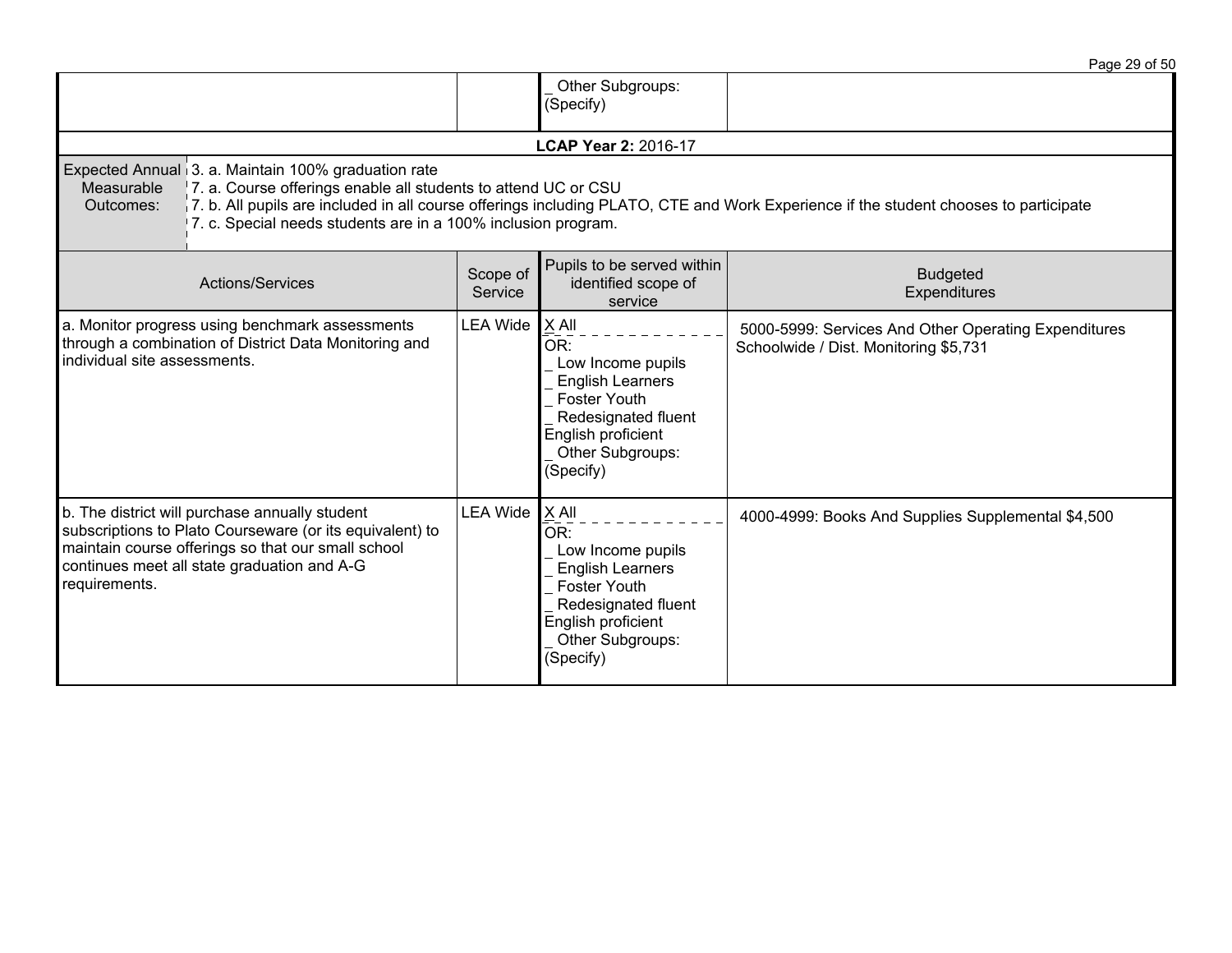|                                                                                                                                                                                                                                                                                                                                                           |                     |                                                                                                                                                                   | Page 30 of 50                                                                                              |  |  |
|-----------------------------------------------------------------------------------------------------------------------------------------------------------------------------------------------------------------------------------------------------------------------------------------------------------------------------------------------------------|---------------------|-------------------------------------------------------------------------------------------------------------------------------------------------------------------|------------------------------------------------------------------------------------------------------------|--|--|
|                                                                                                                                                                                                                                                                                                                                                           |                     | <b>LCAP Year 3: 2017-2018</b>                                                                                                                                     |                                                                                                            |  |  |
| Expected Annual 3. a. Maintain 100% graduation rate<br>7. a. Course offerings enable all students to attend UC or CSU<br>Measurable<br>7. b. All pupils are included in all course offerings including PLATO, CTE and Work Experience if the student chooses to participate<br>Outcomes:<br>7. c. Special needs students are in a 100% inclusion program. |                     |                                                                                                                                                                   |                                                                                                            |  |  |
| <b>Actions/Services</b>                                                                                                                                                                                                                                                                                                                                   | Scope of<br>Service | Pupils to be served within<br>identified scope of<br>service                                                                                                      | <b>Budgeted</b><br><b>Expenditures</b>                                                                     |  |  |
| LEA wide<br>a. Monitor progress using benchmark assessments<br>through a combination of District Data Monitoring and<br>individual site assessments.                                                                                                                                                                                                      |                     | X All<br>OR:<br>Low Income pupils<br><b>English Learners</b><br><b>Foster Youth</b><br>Redesignated fluent<br>English proficient<br>Other Subgroups:<br>(Specify) | 5800: Professional/Consulting Services And Operating<br>Expenditures Schoolwide / Dist. Monitoring \$5,800 |  |  |
| b. The district will purchase annually student<br>subscriptions to Plato Courseware (or its equivalent) to<br>maintain course offerings so that our small school<br>continues meet all state graduation and A-G<br>requirements.                                                                                                                          | <b>LEA Wide</b>     | X All<br>OR:<br>Low Income pupils<br><b>English Learners</b><br><b>Foster Youth</b><br>Redesignated fluent<br>English proficient<br>Other Subgroups:<br>(Specify) | 4000-4999: Books And Supplies Supplemental \$4,500                                                         |  |  |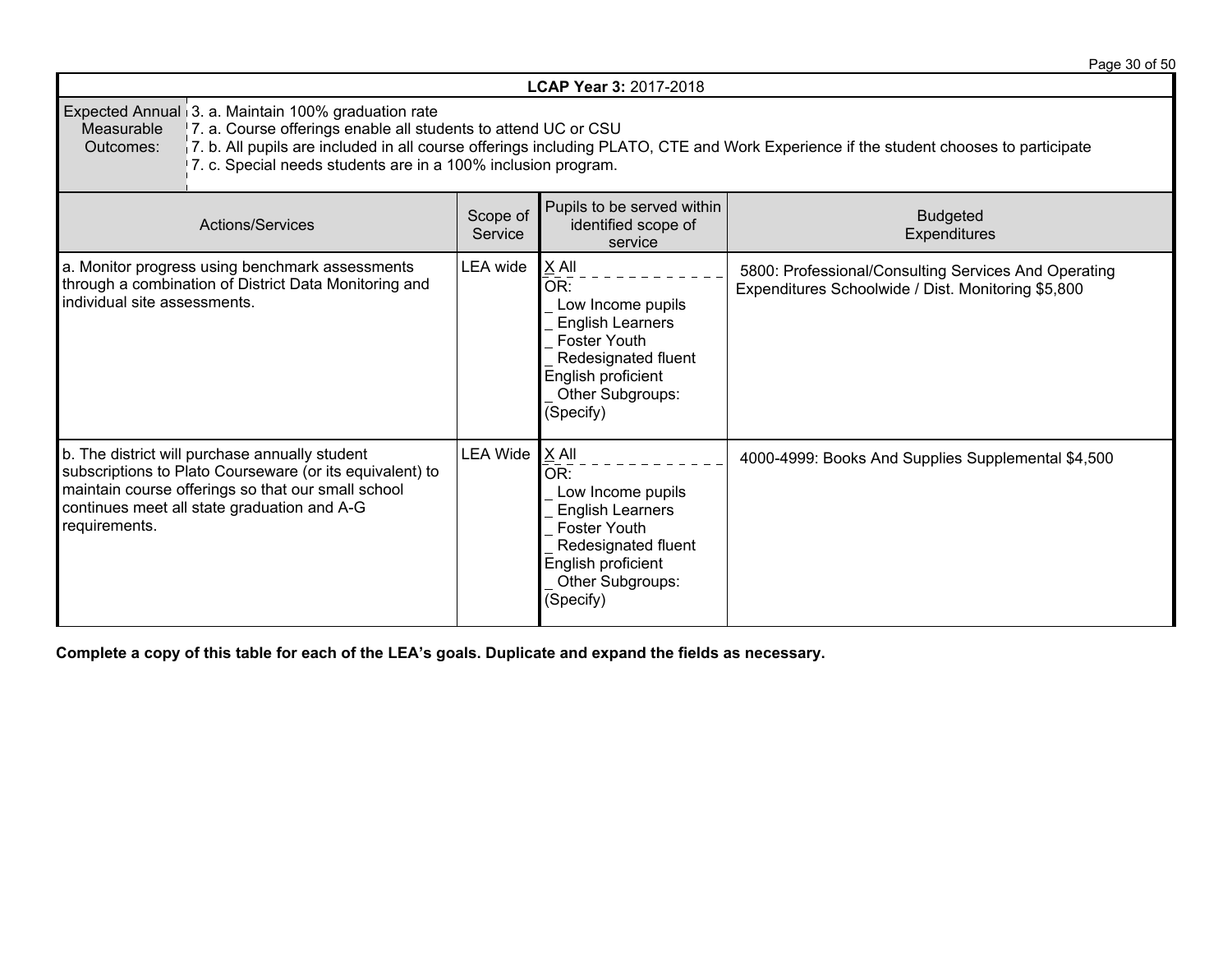# **Annual Update**

**Annual Update Instructions:** For each goal in the prior year LCAP, review the progress toward the expected annual outcome(s) based on, at a minimum, the required metrics pursuant to Education Code sections 52060 and 52066. The review must include an assessment of the effectiveness of the specific actions. Describe any changes to the actions or goals the LEA will take as a result of the review and assessment. In addition, review the applicability of each goal in the LCAP.

# **Guiding Questions:**

- 1) How have the actions/services addressed the needs of all pupils and did the provisions of those services result in the desired outcomes?
- 2) How have the actions/services addressed the needs of all subgroups of pupils identified pursuant to Education Code section 52052, including, but not limited to, English learners, low-income pupils, and foster youth; and did the provision of those actions/services result in the desired outcomes?
- 3) How have the actions/services addressed the identified needs and goals of specific schoolsites and were these actions/services effective in achieving the desired outcomes?
- 4) What information (e.g., quantitative and qualitative data/metrics) was examined to review progress toward goals in the annual update?
- 5) What progress has been achieved toward the goal and expected measurable outcome(s)? How effective were the actions and services in making progress toward the goal? What changes to goals, actions, services, and expenditures are being made in the LCAP as a result of the review of progress and assessment of the effectiveness of the actions and services?
- 6) What differences are there between budgeted expenditures and estimated actual annual expenditures? What were the reasons for any differences?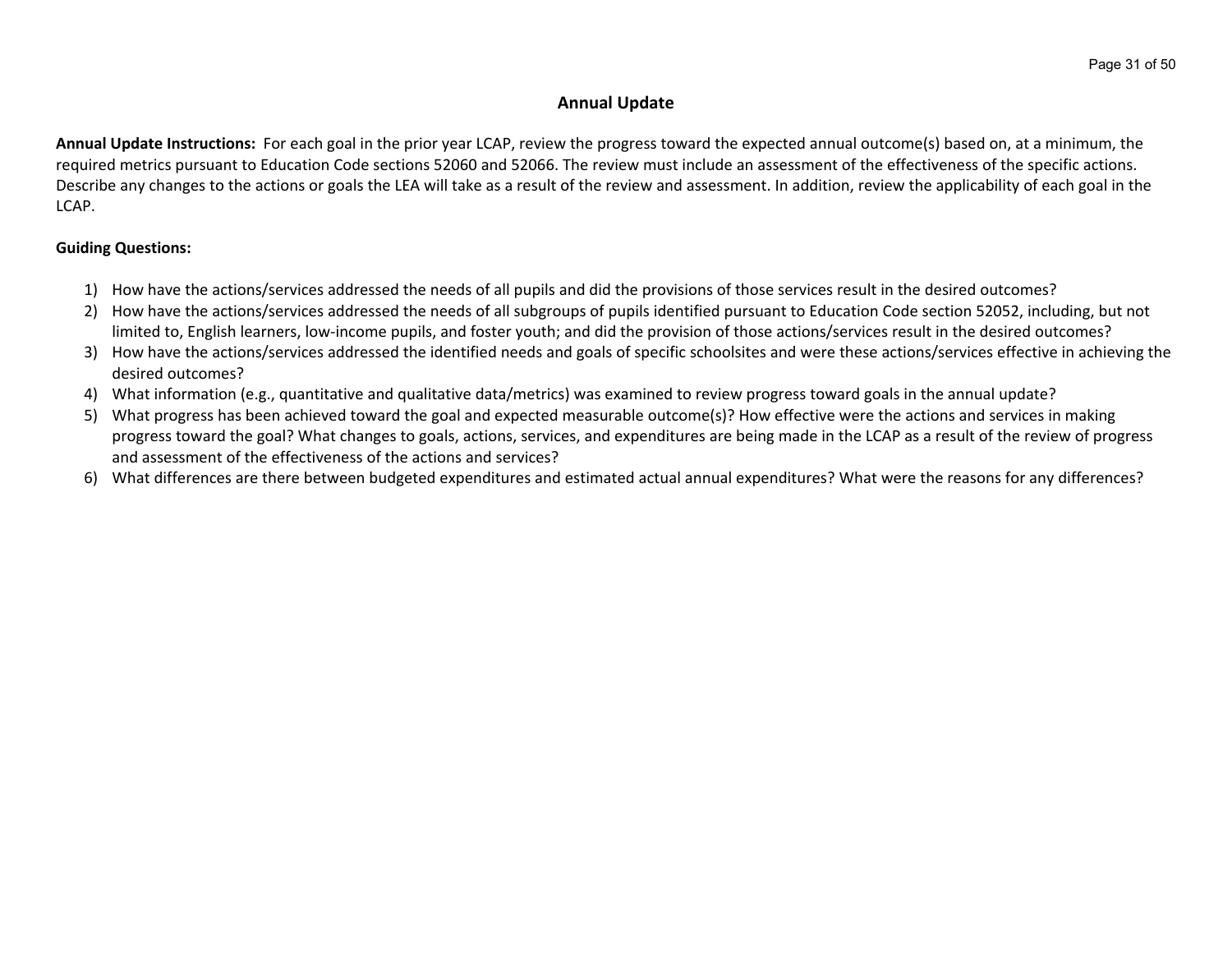| year                                                                                                                                                                                                                                                                                                     | Original   Maintain grade level proficiency and obtain proficiency for all students in the core content areas. Core Content   Related State and/or Local Priorities:<br>GOAL 1   refers to courses in ELA, math, history, science. A student is proficient when they perform at grade level based   1 _ 2 $\times$ 3 _ 4 $\times$ 5 _ 6 _ 7 $\times$ 8 $\times$<br>from prior on state assessments.                                                                                                                                                                                                                                                                                                                                                                                                             |                                                                                                                                                                                                                                    |                      |                                                                      |                                             |  |  |
|----------------------------------------------------------------------------------------------------------------------------------------------------------------------------------------------------------------------------------------------------------------------------------------------------------|-----------------------------------------------------------------------------------------------------------------------------------------------------------------------------------------------------------------------------------------------------------------------------------------------------------------------------------------------------------------------------------------------------------------------------------------------------------------------------------------------------------------------------------------------------------------------------------------------------------------------------------------------------------------------------------------------------------------------------------------------------------------------------------------------------------------|------------------------------------------------------------------------------------------------------------------------------------------------------------------------------------------------------------------------------------|----------------------|----------------------------------------------------------------------|---------------------------------------------|--|--|
| LCAP:                                                                                                                                                                                                                                                                                                    |                                                                                                                                                                                                                                                                                                                                                                                                                                                                                                                                                                                                                                                                                                                                                                                                                 |                                                                                                                                                                                                                                    |                      |                                                                      | COE only: $9 - 10 -$                        |  |  |
|                                                                                                                                                                                                                                                                                                          |                                                                                                                                                                                                                                                                                                                                                                                                                                                                                                                                                                                                                                                                                                                                                                                                                 |                                                                                                                                                                                                                                    |                      |                                                                      | Local: Specify                              |  |  |
| Goal Applies to:                                                                                                                                                                                                                                                                                         | Schools: All schools and all grade levels<br>Applicable Pupil<br><b>Subgroups:</b>                                                                                                                                                                                                                                                                                                                                                                                                                                                                                                                                                                                                                                                                                                                              | All pupils                                                                                                                                                                                                                         |                      |                                                                      |                                             |  |  |
| Annual                                                                                                                                                                                                                                                                                                   | Develop baseline<br>No outcomes on CAASPP until August 2015.<br>Expected<br>Actual<br>2. a. Text and materials are aligned to state board adopted<br>Annual<br>Measurable academic content and performance standards<br>Measurable<br>Outcomes: 12, b. d. and e. There are currently no ELLs in the district<br>Outcomes:<br>$\vert$ 4. a. Students perform at grade on statewide assessments<br>4. b. Schools maintain a satisfactory API<br>4. c. Students have access to all A-G requirements<br>7. a. Students have access to a broad course of study<br>$\vert$ 7, b. Courses are available to meet the needs of all students<br>7. c. Students with exceptional needs have access to required<br>programs and service.<br>8. a. Students complete courses described un Sections 51210<br>and 51220(a)-(i) |                                                                                                                                                                                                                                    |                      |                                                                      |                                             |  |  |
|                                                                                                                                                                                                                                                                                                          |                                                                                                                                                                                                                                                                                                                                                                                                                                                                                                                                                                                                                                                                                                                                                                                                                 |                                                                                                                                                                                                                                    | LCAP Year: 2014-1015 |                                                                      |                                             |  |  |
|                                                                                                                                                                                                                                                                                                          | <b>Planned Actions/Services</b>                                                                                                                                                                                                                                                                                                                                                                                                                                                                                                                                                                                                                                                                                                                                                                                 |                                                                                                                                                                                                                                    |                      | <b>Actual Actions/Services</b>                                       |                                             |  |  |
|                                                                                                                                                                                                                                                                                                          |                                                                                                                                                                                                                                                                                                                                                                                                                                                                                                                                                                                                                                                                                                                                                                                                                 | <b>Budgeted Expenditures</b>                                                                                                                                                                                                       |                      |                                                                      | <b>Estimated Actual Annual Expenditures</b> |  |  |
| a. All school district instructional staff<br>1000-1999: Certificated Personnel<br>are highly qualified and, as required<br>Salaries Tchr Salary & Benefits<br>by federal and state statute, have<br>\$387,318<br>credentials and authorizations to work<br>with ELL and students with special<br>needs. |                                                                                                                                                                                                                                                                                                                                                                                                                                                                                                                                                                                                                                                                                                                                                                                                                 | All full-time faculty are highly qualified<br>and are authorized to work with ELL<br>and students with special needs. New<br>\$351,273<br>part-time faculty members are in<br>process of becoming fully qualified in all<br>areas. |                      | 1000-1999: Certificated Personnel<br>Salaries Tchr Salary & Benefits |                                             |  |  |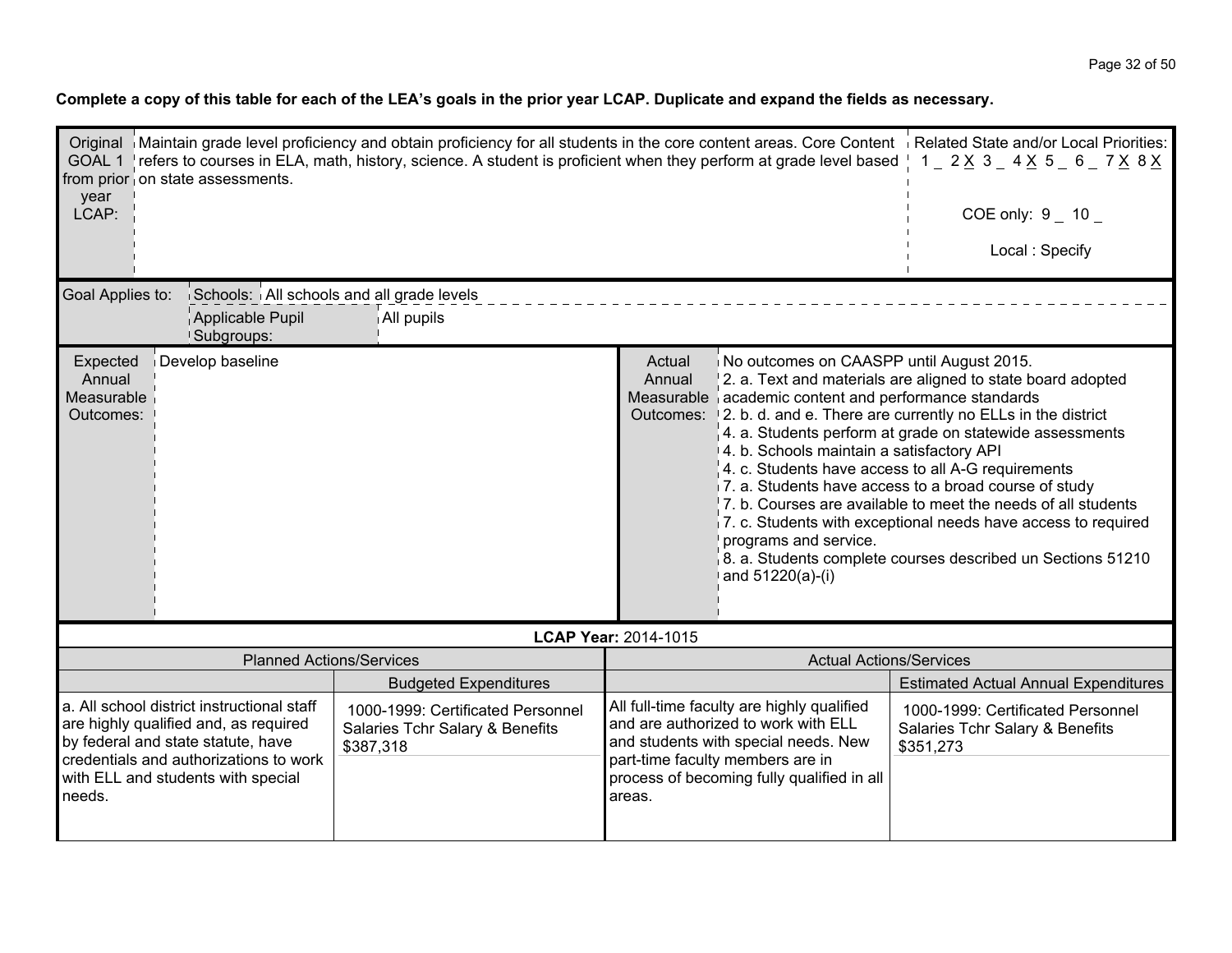| Scope of   LEA wide<br>Service                                                                                                                                   |                                                                                                                                 | Scope of<br>LEA wide<br>Service                                                                                                                                                                                                                                                                            |                                                                                                                                            |
|------------------------------------------------------------------------------------------------------------------------------------------------------------------|---------------------------------------------------------------------------------------------------------------------------------|------------------------------------------------------------------------------------------------------------------------------------------------------------------------------------------------------------------------------------------------------------------------------------------------------------|--------------------------------------------------------------------------------------------------------------------------------------------|
| $X$ All<br>OR:<br>Low Income pupils<br><b>English Learners</b><br><b>Foster Youth</b><br>Redesignated fluent English<br>proficient<br>Other Subgroups: (Specify) |                                                                                                                                 | $\underline{X}$ All<br>OR:<br>Low Income pupils<br><b>English Learners</b><br><b>Foster Youth</b><br>Redesignated fluent English proficient<br>Other Subgroups: (Specify)                                                                                                                                  |                                                                                                                                            |
| b. Intervention teachers and para<br>educators at the elementary level to<br>address the needs of all students with<br>emphasis on ELL.                          | 1000-1999: Certificated Personnel<br>Salaries Tchr /Instl Aide Salary &<br>Benefits \$38,840<br>2000-2999: Classified Personnel | The district employs one teacher with a<br>Masters in Teaching ESL and one<br>English-Spanish bilingual aide. Both are<br>available for all grades and all schools                                                                                                                                         | Certificated staff costs documented<br>above. 1000-1999: Certificated<br>Personnel Salaries Tchr /Instl Aide<br>Salary & Benefits \$40,041 |
|                                                                                                                                                                  | Salaries Tchr /Instl Aide Salary &<br>Benefits \$51,781                                                                         | in the district, K-12. The district<br>currently has no ELLs. Both elementary<br>schools have qualified aides. An                                                                                                                                                                                          | 2000-2999: Classified Personnel<br>Salaries Tchr /Instl Aide Salary &<br>Benefits \$50,496                                                 |
|                                                                                                                                                                  |                                                                                                                                 | intervention teacher and an extra aide<br>have been placed at Death Valley<br>Elementary to serve students with<br>special needs.                                                                                                                                                                          |                                                                                                                                            |
| LEA Wide<br>Scope of<br>Service                                                                                                                                  |                                                                                                                                 | Scope of<br>LEA wide<br>Service                                                                                                                                                                                                                                                                            |                                                                                                                                            |
| $X$ All<br>OR:<br>Low Income pupils<br><b>English Learners</b><br><b>Foster Youth</b><br>Redesignated fluent English<br>proficient<br>Other Subgroups: (Specify) |                                                                                                                                 | $X$ All<br>$\overline{\mathsf{OR}}$ :<br>Low Income pupils<br><b>English Learners</b><br><b>Foster Youth</b><br>Redesignated fluent English proficient<br>Other Subgroups: (Specify)                                                                                                                       |                                                                                                                                            |
| c. Professional development for<br>implementation of the CCCSS and<br><b>SBAC</b>                                                                                | 5000-5999: Services And Other<br><b>Operating Expenditures Base</b><br>\$5,565                                                  | Teachers attended ICSOS-provided<br>workshops on both CCCSS and SBAC.<br>Teachers have been provided web<br>resources for further implementation of<br>CCCSS and student preparations for<br>SBAC. In the area of Mathematics, all<br>courses Grades 7-12 have fully<br>transitioned to CCCSS. English and | No additional costs associated; within<br>teacher contract time. 5000-5999:<br>Services And Other Operating<br>Expenditures Base \$500     |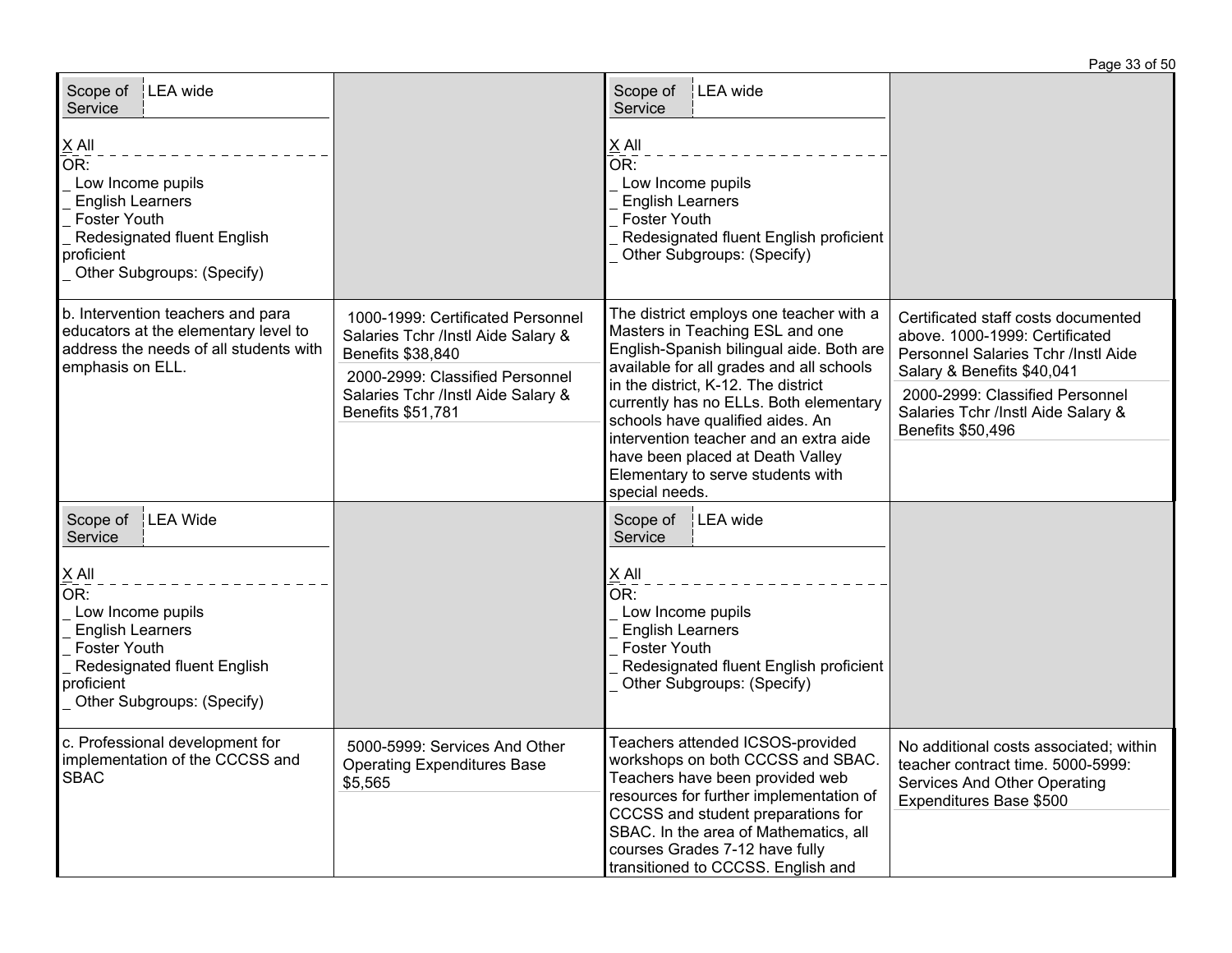|                                                                                                                                                                                                                   |                                               |                                                                                                                                                                                                                                                                                           | Page 34 of 50                                 |
|-------------------------------------------------------------------------------------------------------------------------------------------------------------------------------------------------------------------|-----------------------------------------------|-------------------------------------------------------------------------------------------------------------------------------------------------------------------------------------------------------------------------------------------------------------------------------------------|-----------------------------------------------|
|                                                                                                                                                                                                                   |                                               | other grade level courses are in<br>transition to CCCSS, some via piloting<br>new CCCSS textbooks.<br>The original \$5,565 budgeted for PD<br>was in error. Approximately \$500<br>annually is normally sufficient for our<br>needs.                                                      |                                               |
| Elem. Schools LEA Wide<br>Scope of<br>Service<br>$X$ All<br>OR:<br>Low Income pupils<br><b>English Learners</b><br><b>Foster Youth</b><br>Redesignated fluent English<br>proficient<br>Other Subgroups: (Specify) |                                               | LEA wide<br>Scope of<br>Service<br>X All<br>OR:<br>Low Income pupils<br><b>English Learners</b><br><b>Foster Youth</b><br>Redesignated fluent English proficient<br>Other Subgroups: (Specify)                                                                                            |                                               |
| d. Purchase instructional materials<br>align to the CCCSS.                                                                                                                                                        | 4000-4999: Books And Supplies<br>Base \$5,500 | CCCSS textbooks have been<br>purchased and are in full use in Grades<br>9-12 in Mathematics. Grade 3 is piloting<br>CCCSS math texts. CCCSS textbooks<br>for all math classes Grades K-12 are<br>now in the approval process with the<br>Board. We we expect to purchase in<br>June 2015. | 4000-4999: Books And Supplies Base<br>\$3,500 |
| Scope of<br>LEA Wide<br>Service<br>$X$ All<br>OR:<br>Low Income pupils<br><b>English Learners</b><br><b>Foster Youth</b><br>Redesignated fluent English<br>proficient<br>Other Subgroups: (Specify)               |                                               | Scope of<br><b>LEA</b><br>Service<br>$X$ All<br>OR:<br>Low Income pupils<br><b>English Learners</b><br><b>Foster Youth</b><br>Redesignated fluent English proficient<br>Other Subgroups: (Specify)                                                                                        |                                               |
| e. Monitor progress using benchmark                                                                                                                                                                               | 5800: Professional/Consulting                 | Monitoring progress in this way is                                                                                                                                                                                                                                                        | 5800: Professional/Consulting                 |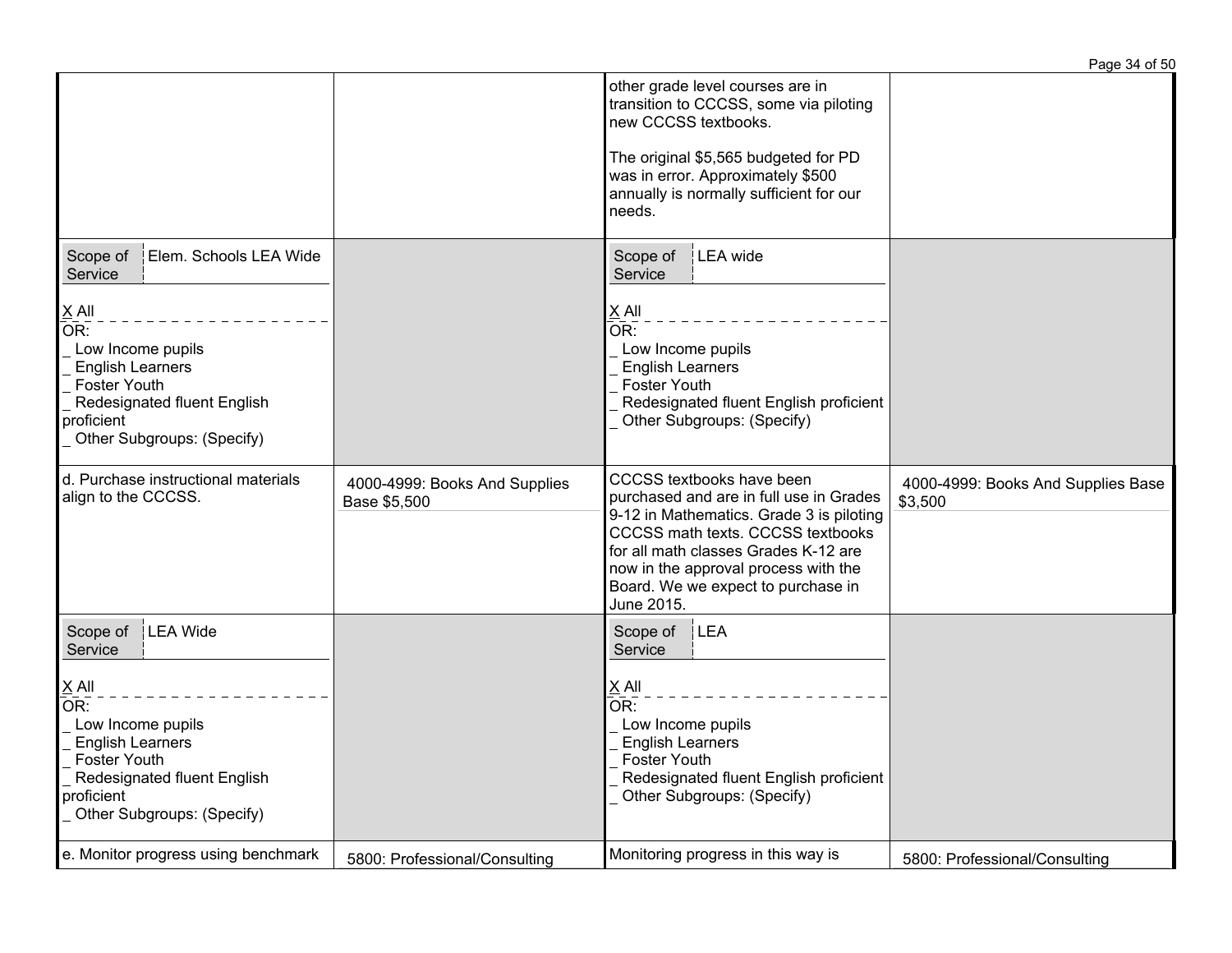|                                                                                                                                                                                                                     |                                                                                              |                                                                                                                                                                                                                                                                                                     | Page 35 of 50                                                                                |
|---------------------------------------------------------------------------------------------------------------------------------------------------------------------------------------------------------------------|----------------------------------------------------------------------------------------------|-----------------------------------------------------------------------------------------------------------------------------------------------------------------------------------------------------------------------------------------------------------------------------------------------------|----------------------------------------------------------------------------------------------|
| assessments through a combination of<br>District Data Monitoring and individual<br>site assessments.                                                                                                                | <b>Services And Operating</b><br>Expenditures Schoolwide / Dist.<br>Monitoring \$1,680       | ineffective in our small population with<br>high mobility and changing<br>demographic. We create individual<br>learning and assessment plans and use<br>online programs, like Plato Courseware<br>and ALEKS, both of which provide a<br>means to assess student progress<br>against national norms. | Services And Operating Expenditures<br>Schoolwide / Dist. Monitoring \$1,680                 |
| LEA Wide<br>Scope of<br>Service<br>$X$ All<br>OR:<br>Low Income pupils<br><b>English Learners</b><br>Foster Youth<br>Redesignated fluent English<br>proficient<br>Other Subgroups: (Specify)                        |                                                                                              | LEA wide<br>Scope of<br>Service<br>X All<br>OR:<br>Low Income pupils<br><b>English Learners</b><br>Foster Youth<br>Redesignated fluent English proficient<br>Other Subgroups: (Specify)                                                                                                             |                                                                                              |
| f. Update special education diagnostic<br>materials                                                                                                                                                                 | 5800: Professional/Consulting<br><b>Services And Operating</b><br>Expenditures Base \$15,822 | We hired a consultant who provided<br>diagnostic materials and administrative<br>expertise.                                                                                                                                                                                                         | 5800: Professional/Consulting<br><b>Services And Operating Expenditures</b><br>Base \$10,579 |
| LEA Wide<br>Scope of<br>Service<br>$X$ All<br>$\overline{\mathsf{OR}}$ :<br>Low Income pupils<br><b>English Learners</b><br>Foster Youth<br>Redesignated fluent English<br>proficient<br>Other Subgroups: (Specify) |                                                                                              | LEA wide<br>Scope of<br>Service<br>X All<br>$\overline{OR}$ :<br>Low Income pupils<br><b>English Learners</b><br>Foster Youth<br>Redesignated fluent English proficient<br>Other Subgroups: (Specify)                                                                                               |                                                                                              |
| g. When there are ELL students, at<br>the beginning of the school year the<br>district will deploy district level CELDT<br>assessor to assess needs of ELL<br>students.                                             | 1000-1999: Certificated Personnel<br>Salaries Supplemental \$165                             | While the district has a CELDT<br>assessor, there are zero ELL students<br>in the district in this current academic<br>year.                                                                                                                                                                        | 1000-1999: Certificated Personnel<br>Salaries Supplemental \$140                             |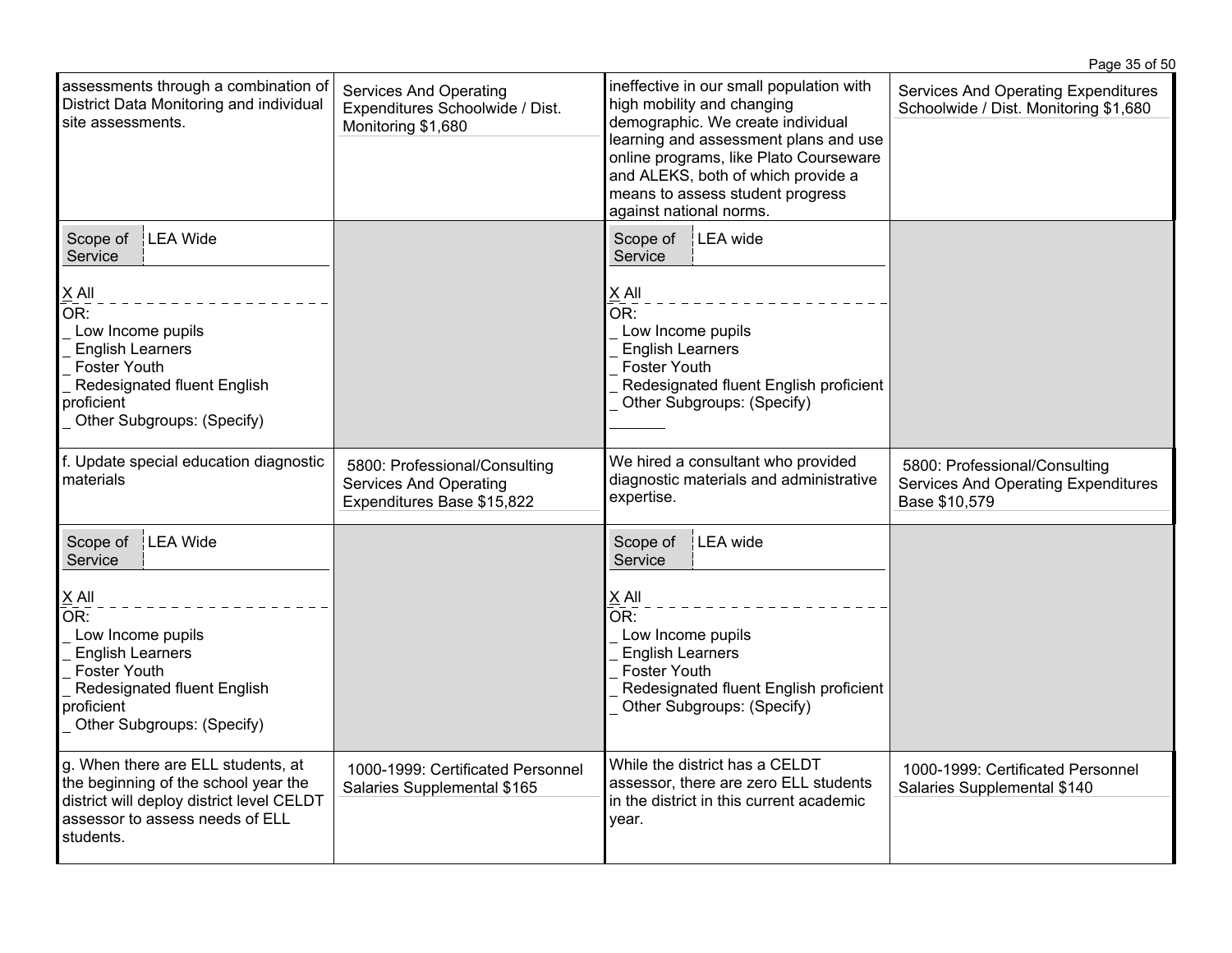| Scope of<br><b>LEA Wide</b><br>Service                                                                                                                                       |                                                             | Scope of<br>LEA wide<br>Service                                                                                                                                                                                                                                                                                                                                                           |                                                                                               |
|------------------------------------------------------------------------------------------------------------------------------------------------------------------------------|-------------------------------------------------------------|-------------------------------------------------------------------------------------------------------------------------------------------------------------------------------------------------------------------------------------------------------------------------------------------------------------------------------------------------------------------------------------------|-----------------------------------------------------------------------------------------------|
| $\underline{X}$ All<br>OR:<br>Low Income pupils<br><b>English Learners</b><br><b>Foster Youth</b><br>Redesignated fluent English<br>proficient<br>Other Subgroups: (Specify) |                                                             | $X$ All<br>OR:<br>Low Income pupils<br><b>English Learners</b><br><b>Foster Youth</b><br>Redesignated fluent English proficient<br>Other Subgroups: (Specify)                                                                                                                                                                                                                             |                                                                                               |
| h. The district will utilize counseling<br>staff to assist with social and<br>emotional needs of the students and<br>families.                                               | 1000-1999: Certificated Personnel<br>Salaries Base \$16,822 | The district counselor assists with<br>social and emotional needs of students<br>and families, K-12. Further,<br>partnerships have been arranged with<br>professional counseling services for<br>more serious individual cases, and a<br>local Counseling and Family Crisis<br>Center is actively involved with all<br>students, K-12, via on-campus<br>workshops and telephone hotlines. | -- percentage of jim's salary 1000-<br>1999: Certificated Personnel Salaries<br>Base \$26,836 |
| LEA Wide<br>Scope of<br>Service                                                                                                                                              |                                                             | Scope of   LEA wide<br>Service                                                                                                                                                                                                                                                                                                                                                            |                                                                                               |
| $X$ All<br>OR<br>Low Income pupils<br><b>English Learners</b><br>Foster Youth<br>Redesignated fluent English<br>proficient<br>Other Subgroups: (Specify)                     |                                                             | $X$ All<br>OR:<br>Low Income pupils<br><b>English Learners</b><br>Foster Youth<br>Redesignated fluent English proficient<br>Other Subgroups: (Specify)                                                                                                                                                                                                                                    |                                                                                               |
| i. To facilitate overall district needs<br>caused by SBAC assessments, more<br>computers may be purchased.                                                                   | 4000-4999: Books And Supplies<br>Supplemental \$0           | New computers were purchased for all<br>students in Death Valley Elementary<br>School. All other computers are being<br>kept up-to-date by the district IT<br>specialist. New headsets were<br>purchased for the district computer lab<br>to ensure effective proctoring of the                                                                                                           | 4000-4999: Books And Supplies<br>Supplemental \$2,300                                         |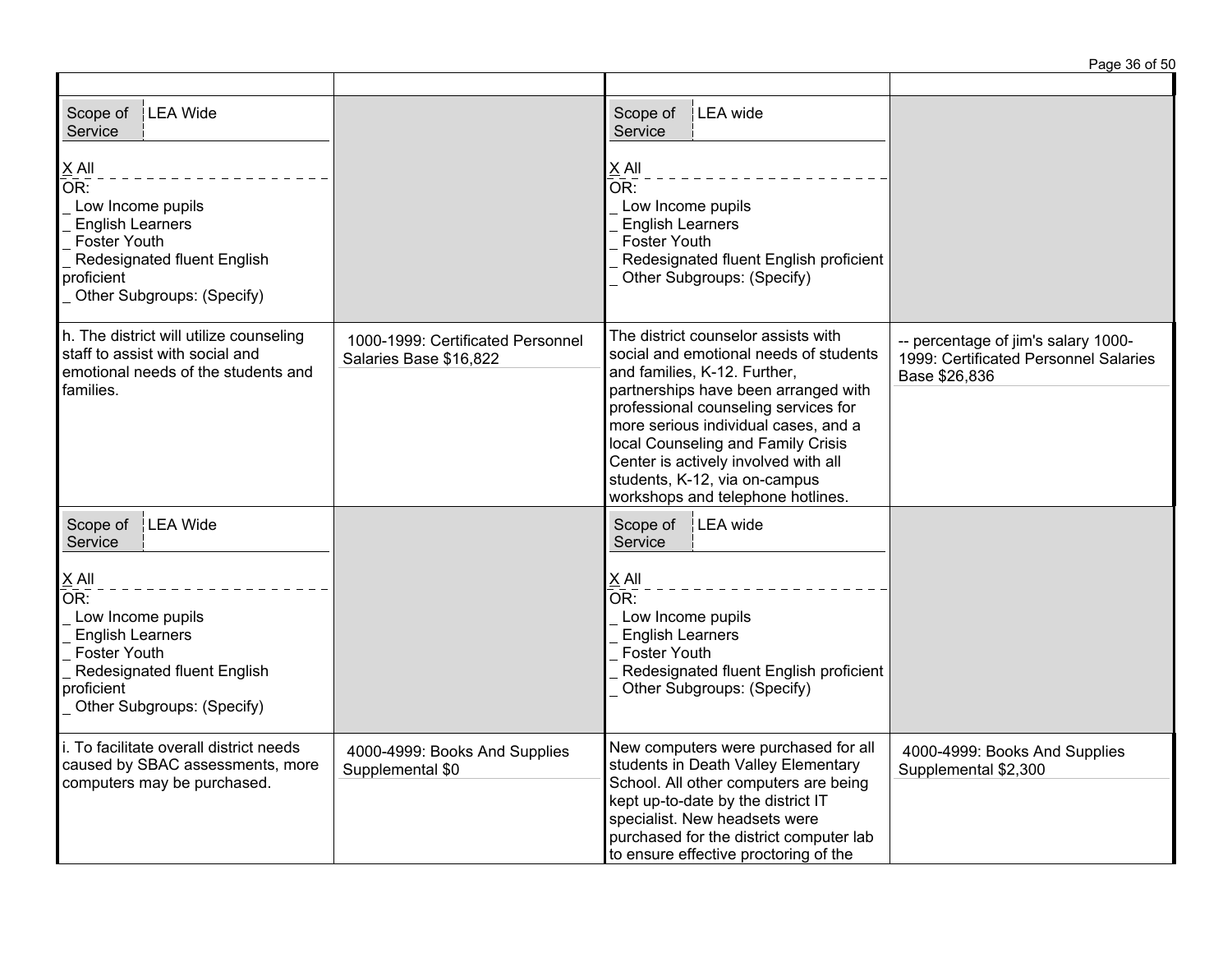|                                                                                                                                                                                                 |                                                                        |                                                                                                                                                                                         | Page 37 of 50                               |
|-------------------------------------------------------------------------------------------------------------------------------------------------------------------------------------------------|------------------------------------------------------------------------|-----------------------------------------------------------------------------------------------------------------------------------------------------------------------------------------|---------------------------------------------|
|                                                                                                                                                                                                 |                                                                        | SBAC. Most notably, the district has<br>acquired a higher speed, wider<br>broadband internet connection for all<br>but its most remote school.                                          |                                             |
| LEA Wide<br>Scope of<br>Service                                                                                                                                                                 |                                                                        | LEA Wide<br>Scope of<br>Service                                                                                                                                                         |                                             |
| $X$ All<br>OR:<br>Low Income pupils<br><b>English Learners</b><br><b>Foster Youth</b><br>Redesignated fluent English<br>proficient<br>Other Subgroups: (Specify)                                |                                                                        | $X$ All<br>OR:<br>Low Income pupils<br><b>English Learners</b><br><b>Foster Youth</b><br>Redesignated fluent English proficient<br>Other Subgroups: (Specify)                           |                                             |
| i Add to materials for visual and<br>performing arts.                                                                                                                                           | 4000-4999: Books And Supplies<br><b>Base \$500</b>                     | Materials were purchased                                                                                                                                                                | 4000-4999: Books And Supplies Base<br>\$250 |
| LEA Wide<br>Scope of<br>Service<br>All<br>OR:<br>Low Income pupils<br><b>English Learners</b><br><b>Foster Youth</b><br>Redesignated fluent English<br>proficient<br>Other Subgroups: (Specify) |                                                                        | LEA<br>Scope of<br>Service<br>All<br>OR:<br>Low Income pupils<br><b>English Learners</b><br><b>Foster Youth</b><br>Redesignated fluent English proficient<br>Other Subgroups: (Specify) |                                             |
| What changes in actions,<br>services, and expenditures will be<br>made as a result of reviewing<br>past progress and/or changes to<br>goals?                                                    | There will not be major changes in actions, services and expenditures. |                                                                                                                                                                                         |                                             |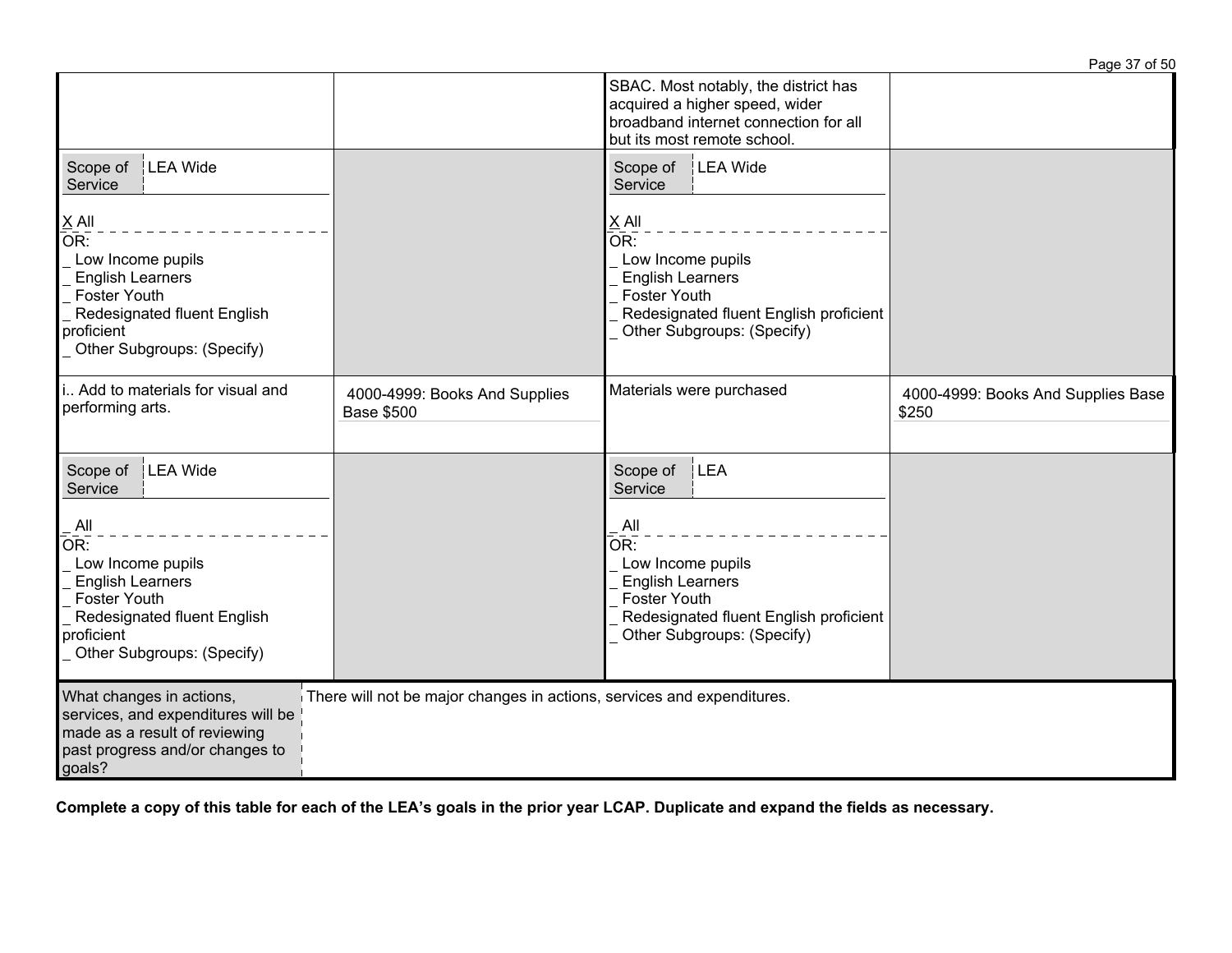| from prior<br>year                            | Original Close the achievement gap for the district's lowest performing subgroups. English Learners, if any, will<br>GOAL 2 advance one level per year as measured by the CELDT. |                                                                                          |                                                                                                                                                                                                                                                                                                                                                                                                                                                                                      | Related State and/or Local Priorities:<br>$1 - 2 \times 3 - 4 \times 5 - 6 - 7 \times 8 \times$                                                                                                                                                                                                                       |
|-----------------------------------------------|----------------------------------------------------------------------------------------------------------------------------------------------------------------------------------|------------------------------------------------------------------------------------------|--------------------------------------------------------------------------------------------------------------------------------------------------------------------------------------------------------------------------------------------------------------------------------------------------------------------------------------------------------------------------------------------------------------------------------------------------------------------------------------|-----------------------------------------------------------------------------------------------------------------------------------------------------------------------------------------------------------------------------------------------------------------------------------------------------------------------|
| LCAP:                                         |                                                                                                                                                                                  |                                                                                          |                                                                                                                                                                                                                                                                                                                                                                                                                                                                                      | $COE$ only: $9$ 10                                                                                                                                                                                                                                                                                                    |
|                                               |                                                                                                                                                                                  |                                                                                          |                                                                                                                                                                                                                                                                                                                                                                                                                                                                                      | Local: Specify                                                                                                                                                                                                                                                                                                        |
| Goal Applies to:                              | Schools: All schools and grade levels<br>Applicable Pupil<br><b>Subgroups:</b>                                                                                                   | i All                                                                                    |                                                                                                                                                                                                                                                                                                                                                                                                                                                                                      |                                                                                                                                                                                                                                                                                                                       |
| Expected<br>Annual<br>Measurable<br>Outcomes: | Develop baseline                                                                                                                                                                 |                                                                                          | Actual<br>academic content and performance standards<br>Annual<br>Measurable $\vert 2$ . b. d. and e. There are now currently no ELLs in the district<br>Outcomes:  4. a. Students perform at grade on statewide assessments<br>$\vert$ 4. b. Schools maintain a satisfactory API<br>4. c. Students have access to all A-G requirements<br>4. d. There are now no ELLs in the district<br>$4.$ f. and G. Not applicable to our district<br>programs and service.<br>and 51220(a)-(i) | 2. a. Text and materials are aligned to state board adopted<br>7. a. Students have access to a broad course of study<br>7. b. Courses are available to meet the needs of all students<br>7. c. Students with exceptional needs have access to required<br>8. a. Students complete courses described un Sections 51210 |
|                                               |                                                                                                                                                                                  |                                                                                          | LCAP Year: 2014-1015                                                                                                                                                                                                                                                                                                                                                                                                                                                                 |                                                                                                                                                                                                                                                                                                                       |
|                                               | <b>Planned Actions/Services</b>                                                                                                                                                  |                                                                                          | <b>Actual Actions/Services</b>                                                                                                                                                                                                                                                                                                                                                                                                                                                       |                                                                                                                                                                                                                                                                                                                       |
|                                               |                                                                                                                                                                                  | <b>Budgeted Expenditures</b>                                                             |                                                                                                                                                                                                                                                                                                                                                                                                                                                                                      | <b>Estimated Actual Annual Expenditures</b>                                                                                                                                                                                                                                                                           |
|                                               | a Teachers and para-educators at<br>the elementary level to address the<br>needs of all students with emphasis<br>on ELL when any are enrolled.                                  | \$238,476 1000-1999: Certificated<br>Personnel Salaries Tchr Salary &<br><b>Benefits</b> | All elementary teachers are highly<br>qualified and CLAD certified. The<br>district employs one teacher with a<br>Masters in Teaching ESL and one<br>English-Spanish bilingual aide. Both are<br>available for all grades and all schools<br>in the district, K-12. The district<br>currently has no ELLs.                                                                                                                                                                           | Duplication of expenditures in goal<br>one<br>\$165,315<br>1000-1999: Certificated Personnel<br>Salaries Tchr Salary & Benefits                                                                                                                                                                                       |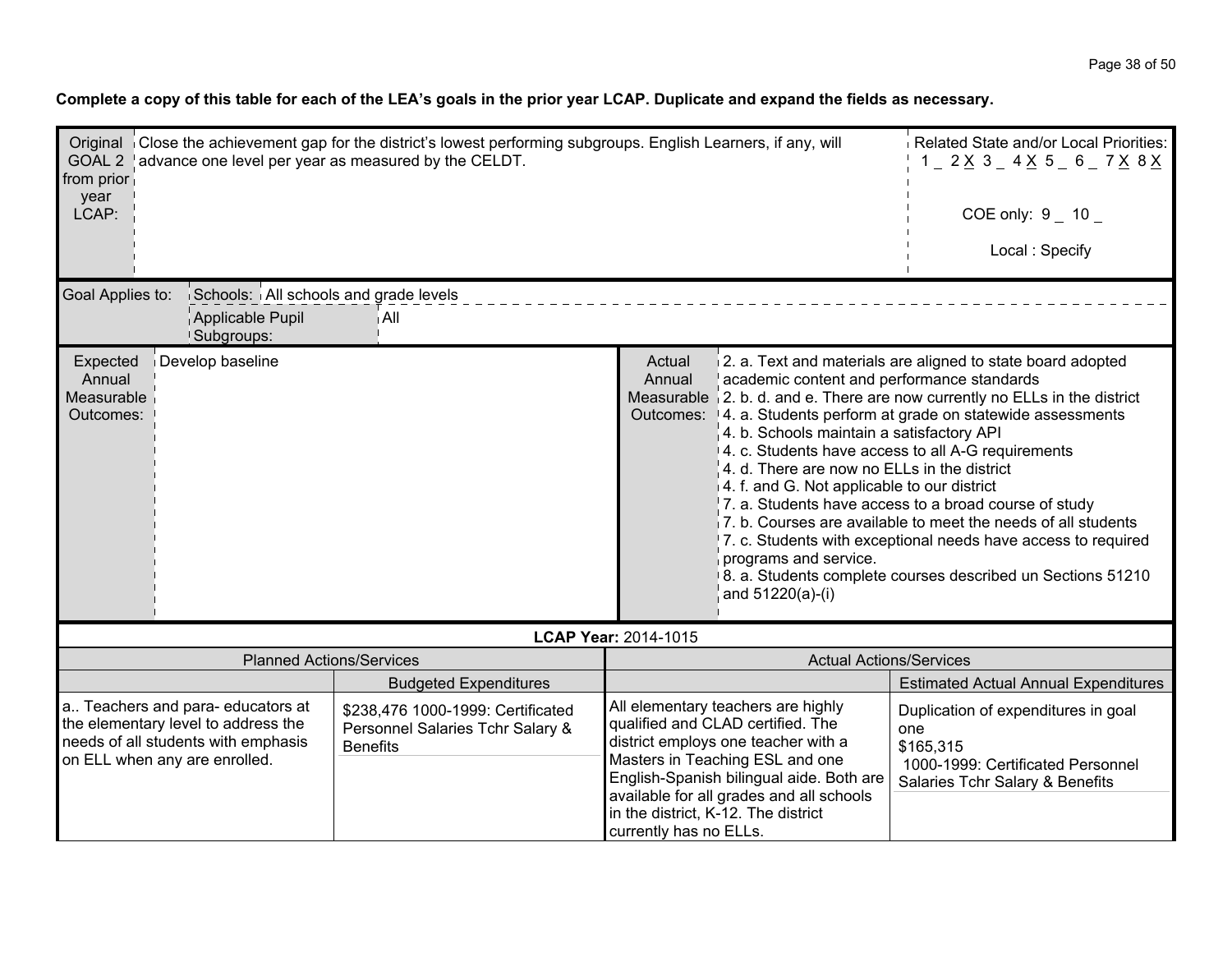| Scope of   LEA wide<br>Service                                                                                                                                          |                                                                             | Scope of<br>Service                                                                                                                                                                                                                                                                                                                                                                                              |                                                                           |
|-------------------------------------------------------------------------------------------------------------------------------------------------------------------------|-----------------------------------------------------------------------------|------------------------------------------------------------------------------------------------------------------------------------------------------------------------------------------------------------------------------------------------------------------------------------------------------------------------------------------------------------------------------------------------------------------|---------------------------------------------------------------------------|
| $\mathsf{All}$<br>OR:<br>Low Income pupils<br><b>English Learners</b><br><b>Foster Youth</b><br>Redesignated fluent English<br>proficient<br>Other Subgroups: (Specify) |                                                                             | $\overline{A}$ ll<br>$\overline{OR}$ :<br>Low Income pupils<br><b>English Learners</b><br><b>Foster Youth</b><br>Redesignated fluent English proficient<br>Other Subgroups: (Specify)                                                                                                                                                                                                                            |                                                                           |
| b. Professional development for<br>implementation of the CCCSS and<br><b>SBAC</b>                                                                                       | \$5,565 5000-5999: Services And<br><b>Other Operating Expenditures Base</b> | Teachers attended ICSOS-provided<br>workshops on both CCCSS and SBAC.<br>Teachers have been provided web<br>resources for further implementation of<br>CCCSS and student preparations for<br>SBAC. In the area of Mathematics, all<br>courses Grades 7-12 have fully<br>transitioned to CCCSS. English and<br>other grade level courses are in<br>transition to CCCSS, some via piloting<br>new CCCSS textbooks. | \$500 5000-5999; Services And Other<br><b>Operating Expenditures Base</b> |
| LEA Wide<br>Scope of<br>Service                                                                                                                                         |                                                                             | Scope of<br>Service                                                                                                                                                                                                                                                                                                                                                                                              |                                                                           |
| All<br>OR:<br>Low Income pupils<br><b>English Learners</b><br><b>Foster Youth</b><br>Redesignated fluent English<br>proficient<br>Other Subgroups: (Specify)            |                                                                             | $\overline{\mathsf{All}}$<br>$\overline{\mathsf{OR}!}$<br>Low Income pupils<br><b>English Learners</b><br><b>Foster Youth</b><br>Redesignated fluent English proficient<br>Other Subgroups: (Specify)                                                                                                                                                                                                            |                                                                           |
| c. Purchase instructional materials<br>align to the CCCSS.                                                                                                              | \$5,500 4000-4999: Books And<br><b>Supplies Base</b>                        | CCCSS textbooks have been<br>purchases and are in full use in Grades<br>7-12 in Mathematics. Grade 3 is piloting<br>CCCSS math texts.                                                                                                                                                                                                                                                                            | \$3,500 4000-4999: Books And<br>Supplies Base                             |
| Scope of<br>Elem. Schools LEA Wide<br>Service                                                                                                                           |                                                                             | Scope of<br>Service                                                                                                                                                                                                                                                                                                                                                                                              |                                                                           |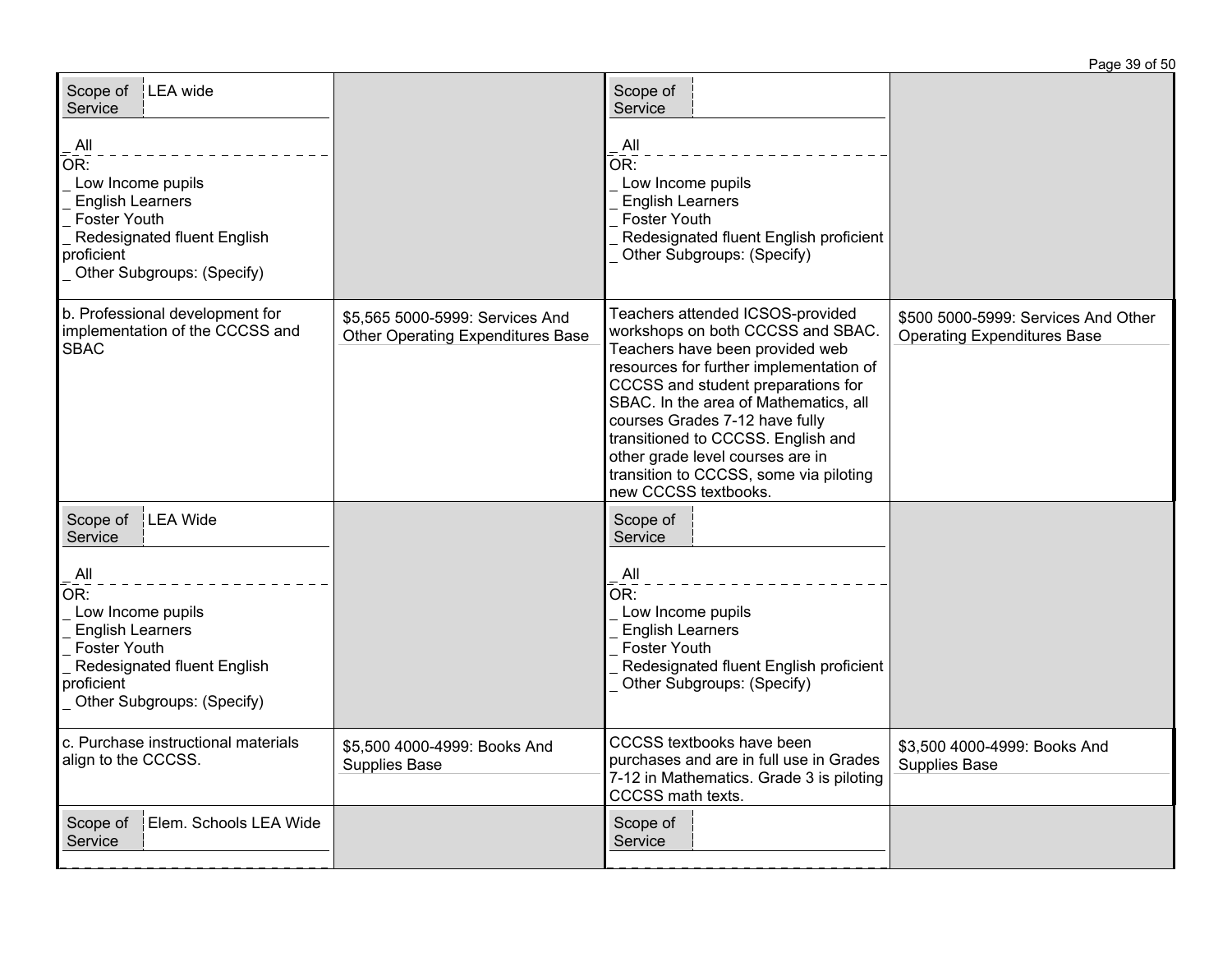All  $\overline{\overline{\mathsf{OR}}}$  . Low Income pupils English Learners Foster Youth Redesignated fluent English proficient Other Subgroups: (Specify) All  $\overline{OR}$ : Low Income pupils English Learners Foster Youth Redesignated fluent English proficient Other Subgroups: (Specify) d. Monitor progress using benchmark assessments through a combination of District Data Monitoring and individual site assessments. \$1,680 5800: Professional/Consulting Services And Operating Expenditures Base \$1,680 5800: Professional/Consulting Services And Operating Expenditures Base Scope of LEA Wide Service All  $\overline{\mathsf{OR}}$ : Low Income pupils English Learners Foster Youth Redesignated fluent English proficient Other Subgroups: (Specify) Scope of **Service**  All  $\overline{OR}$ : Low Income pupils English Learners Foster Youth Redesignated fluent English proficient Other Subgroups: (Specify) e. Update special education diagnostic materials \$165 5800: Professional/Consulting Services And Operating Expenditures Base \$217 4000-4999: Books And Supplies Base Scope of LEA Wide **Service**  All  $\overline{\mathsf{OR}!}$  Low Income pupils English Learners Foster Youth Redesignated fluent English proficient Other Subgroups: (Specify) Scope of **Service**  All  $\overline{OR}$ : Low Income pupils English Learners Foster Youth Redesignated fluent English proficient Other Subgroups: (Specify)

Page 40 of 50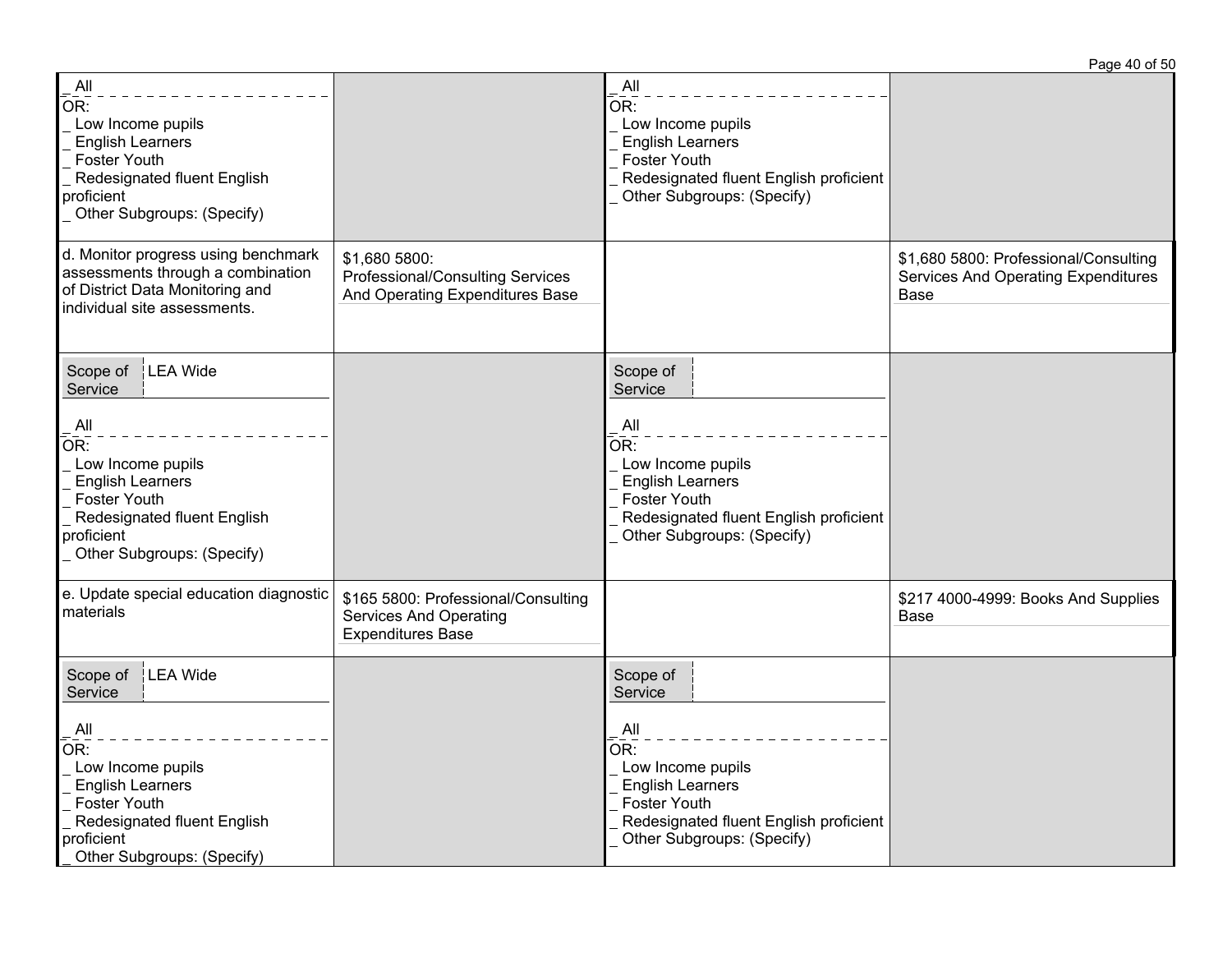|                                                                                                                                                                                          |                                                                    |                                                                                                                                                                                                                                                                                                                                                                                           | Page 41 of 50                                                      |
|------------------------------------------------------------------------------------------------------------------------------------------------------------------------------------------|--------------------------------------------------------------------|-------------------------------------------------------------------------------------------------------------------------------------------------------------------------------------------------------------------------------------------------------------------------------------------------------------------------------------------------------------------------------------------|--------------------------------------------------------------------|
| f. When there are EL stud. at the<br>beginning of the school year the<br>district will deploy district level CELDT<br>assessor to assess needs of any<br>enrolled ELL students.          | \$165 1000-1999: Certificated<br>Personnel Salaries Supplemental   | While the district has a CELDT<br>assessor, there are zero ELL students<br>in the district in this current academic<br>year.                                                                                                                                                                                                                                                              | \$140 1000-1999: Certificated<br>Personnel Salaries Supplemental   |
| LEA Wide<br>Scope of<br>Service<br>All<br>OR:<br>Low Income pupils<br><b>English Learners</b><br>Foster Youth<br>Redesignated fluent English<br>proficient<br>Other Subgroups: (Specify) |                                                                    | Scope of<br>Service<br>All<br>$\overline{\mathsf{OR}}$ :<br>Low Income pupils<br><b>English Learners</b><br><b>Foster Youth</b><br>Redesignated fluent English proficient<br>Other Subgroups: (Specify)                                                                                                                                                                                   |                                                                    |
| g. The district will utilize counseling<br>staff to assist with social and<br>emotional needs of the students and<br>families.                                                           | \$16,822 1000-1999: Certificated<br><b>Personnel Salaries Base</b> | The district counselor assists with<br>social and emotional needs of students<br>and families, K-12. Further,<br>partnerships have been arranged with<br>professional counseling services for<br>more serious individual cases, and a<br>local Counseling and Family Crisis<br>Center is actively involved with all<br>students, K-12, via on-campus<br>workshops and telephone hotlines. | \$26,836 1000-1999: Certificated<br><b>Personnel Salaries Base</b> |
| Scope of<br>LEA Wide<br>Service<br>All<br>OR:<br>Low Income pupils<br><b>English Learners</b><br>Foster Youth<br>Redesignated fluent English<br>proficient<br>Other Subgroups: (Specify) |                                                                    | Scope of<br>Service<br>All<br>OR:<br>Low Income pupils<br><b>English Learners</b><br><b>Foster Youth</b><br>Redesignated fluent English proficient<br>Other Subgroups: (Specify)                                                                                                                                                                                                          |                                                                    |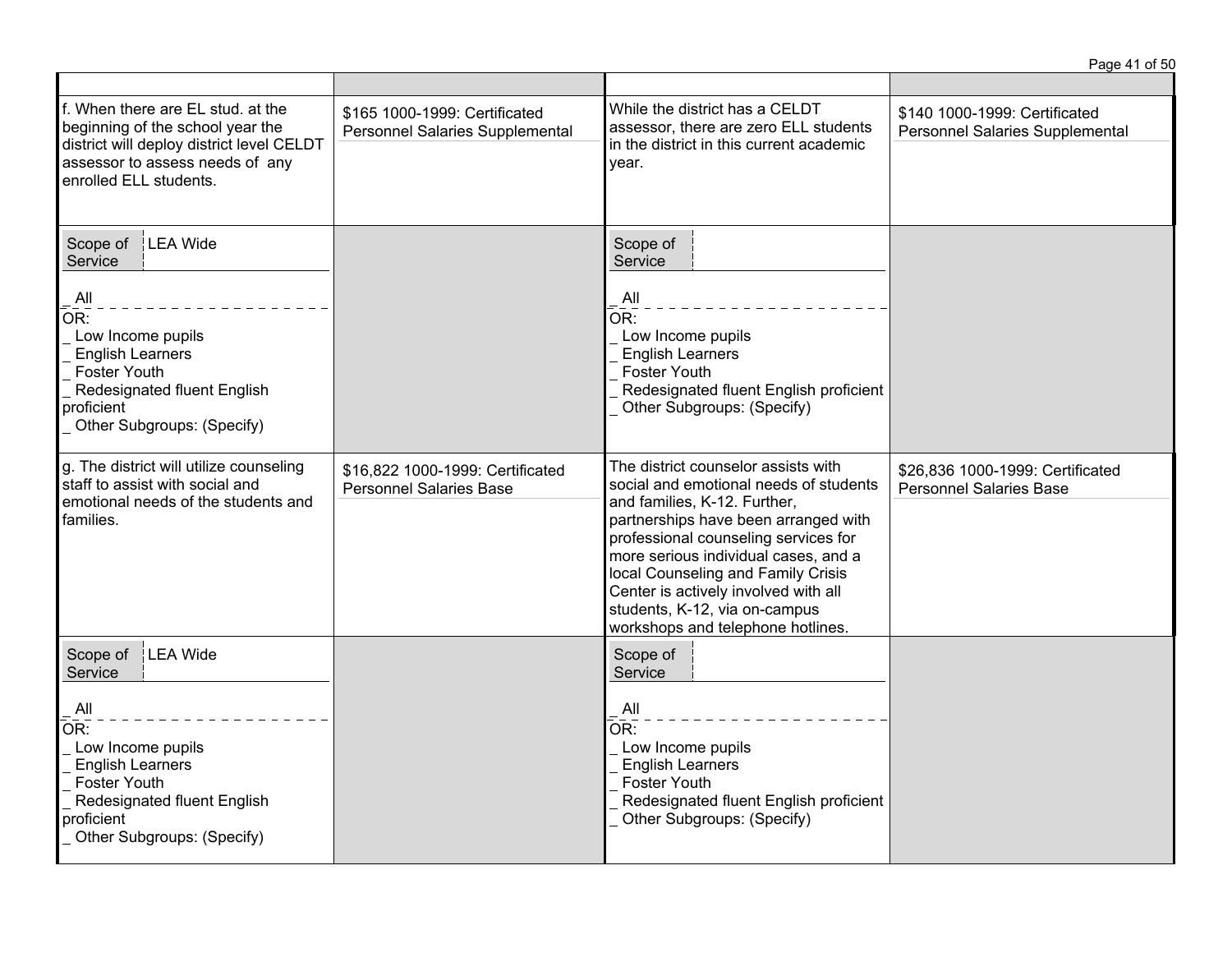|                                                                                                                                                                                                        |                                                                                                                             |                                                                                                                                                                                                                                                                                                                                                                                                                                   | Page 42 of 50                                                                                                                   |
|--------------------------------------------------------------------------------------------------------------------------------------------------------------------------------------------------------|-----------------------------------------------------------------------------------------------------------------------------|-----------------------------------------------------------------------------------------------------------------------------------------------------------------------------------------------------------------------------------------------------------------------------------------------------------------------------------------------------------------------------------------------------------------------------------|---------------------------------------------------------------------------------------------------------------------------------|
| h. To facilitate overall district needs<br>caused by SBAC assessments, more<br>computers may be purchased.                                                                                             | \$0 4000-4999: Books And Supplies<br>Supplemental                                                                           | New computers were purchased for all<br>students in Death Valley Elementary<br>School. All other computers are being<br>kept up-to-date by the district IT<br>specialist. New headsets were<br>purchased for the district computer lab<br>to ensure effective proctoring of the<br>SBAC. Most notably, the district has<br>acquired a higher speed, wider<br>broadband internet connection for all<br>but its most remote school. | \$2,300 4000-4999: Books And<br>Supplies Supplemental                                                                           |
| Scope of<br><b>LEA Wide</b><br>Service<br>All<br>OR:<br>Low Income pupils<br><b>English Learners</b><br><b>Foster Youth</b><br>Redesignated fluent English<br>proficient<br>Other Subgroups: (Specify) |                                                                                                                             | Scope of<br>Service<br>$\overline{A}$ ll<br>OR:<br>Low Income pupils<br><b>English Learners</b><br><b>Foster Youth</b><br>Redesignated fluent English proficient<br>Other Subgroups: (Specify)                                                                                                                                                                                                                                    |                                                                                                                                 |
| i. Add to materials for visual and<br>performing arts.                                                                                                                                                 | \$500 4000-4999: Books And<br>Supplies Base                                                                                 |                                                                                                                                                                                                                                                                                                                                                                                                                                   | \$250 4000-4999: Books And Supplies<br>Base                                                                                     |
| Scope of   LEA Wide<br>Service<br>All<br>OR:<br>Low Income pupils<br><b>English Learners</b><br><b>Foster Youth</b><br>Redesignated fluent English<br>proficient<br>Other Subgroups: (Specify)         |                                                                                                                             | Scope of<br>Service<br>All<br>OR:<br>Low Income pupils<br><b>English Learners</b><br><b>Foster Youth</b><br>Redesignated fluent English proficient<br>Other Subgroups: (Specify)                                                                                                                                                                                                                                                  |                                                                                                                                 |
| For low income pupils:<br>a. All school district instructional staff<br>are highly qualified and as required by<br>federal and state statute and have<br>credentials and authorizations to work        | \$387,318 1000-1999: Certificated<br>Personnel Salaries Tchr Salary &<br><b>Benefits</b><br>\$5,565 5000-5999: Services And | This is not necessary as nearly all of<br>our students are low income and this<br>action and service is already in goal<br>one.                                                                                                                                                                                                                                                                                                   | \$351,273 1000-1999: Certificated<br>Personnel Salaries Tchr Salary &<br><b>Benefits</b><br>\$500 5000-5999: Services And Other |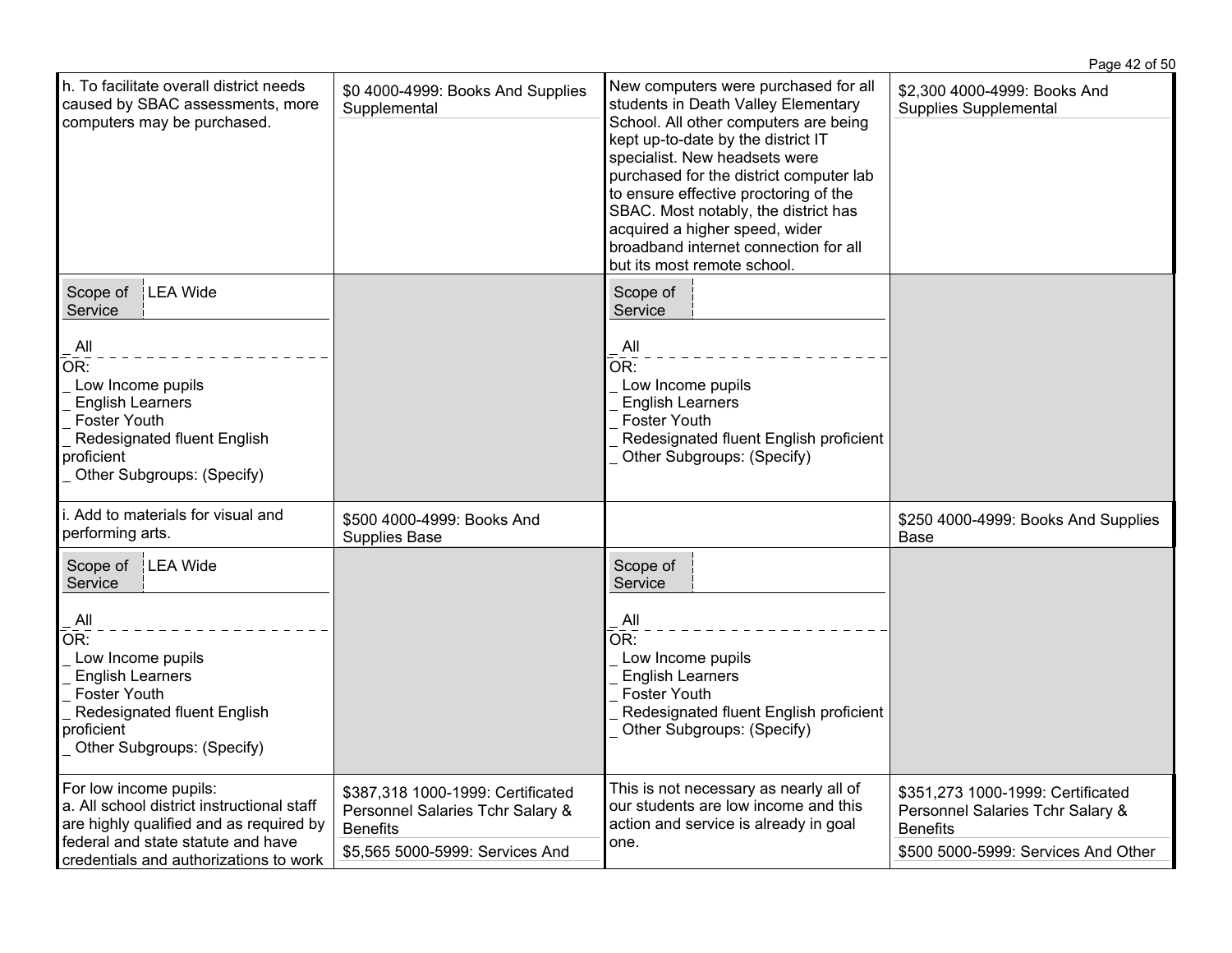|                                                                                                                                                                                                                                                                                                                                                                                                                                                                                                                                                                                                                                       |                                                                                                                                                                                                                                                                                                                                                                                                                                                                                                                       |                                                                                                                                                                                                                                                                                                                                                                                                                                                                                                                                                                                                                                                      | Page 43 of 50                                                                                                                                                                                                                                                                                                                                                                                                                                                                                                       |
|---------------------------------------------------------------------------------------------------------------------------------------------------------------------------------------------------------------------------------------------------------------------------------------------------------------------------------------------------------------------------------------------------------------------------------------------------------------------------------------------------------------------------------------------------------------------------------------------------------------------------------------|-----------------------------------------------------------------------------------------------------------------------------------------------------------------------------------------------------------------------------------------------------------------------------------------------------------------------------------------------------------------------------------------------------------------------------------------------------------------------------------------------------------------------|------------------------------------------------------------------------------------------------------------------------------------------------------------------------------------------------------------------------------------------------------------------------------------------------------------------------------------------------------------------------------------------------------------------------------------------------------------------------------------------------------------------------------------------------------------------------------------------------------------------------------------------------------|---------------------------------------------------------------------------------------------------------------------------------------------------------------------------------------------------------------------------------------------------------------------------------------------------------------------------------------------------------------------------------------------------------------------------------------------------------------------------------------------------------------------|
| with ELL and students with special<br>needs.<br>b. Professional development for<br>implementation of the CCCSS and<br><b>SBAC</b><br>c. Monitor progress using benchmark<br>assessments through a combination<br>of District Data Monitoring and<br>individual site assessments.                                                                                                                                                                                                                                                                                                                                                      | <b>Other Operating Expenditures Base</b><br>\$1,680 5800:<br>Professional/Consulting Services<br>And Operating Expenditures<br>Schoolwide / Dist. Monitoring                                                                                                                                                                                                                                                                                                                                                          |                                                                                                                                                                                                                                                                                                                                                                                                                                                                                                                                                                                                                                                      | <b>Operating Expenditures Base</b><br>\$1,680 5800: Professional/Consulting<br><b>Services And Operating Expenditures</b><br>Schoolwide / Dist. Monitoring                                                                                                                                                                                                                                                                                                                                                          |
| LEA Wide<br>Scope of<br>Service<br>$\mathsf{All}$<br>OR:<br>Low Income pupils<br><b>English Learners</b><br><b>Foster Youth</b><br>Redesignated fluent English<br>proficient<br>Other Subgroups: (Specify)                                                                                                                                                                                                                                                                                                                                                                                                                            |                                                                                                                                                                                                                                                                                                                                                                                                                                                                                                                       | Scope of<br>Service<br>All<br>OR:<br>Low Income pupils<br><b>English Learners</b><br><b>Foster Youth</b><br>Redesignated fluent English proficient<br>Other Subgroups: (Specify)                                                                                                                                                                                                                                                                                                                                                                                                                                                                     |                                                                                                                                                                                                                                                                                                                                                                                                                                                                                                                     |
| For English learners:<br>a. All school district instructional staff<br>are highly qualified and as required by<br>federal and state statute and have<br>credentials and authorizations to work<br>with ELL and students with special<br>needs.<br>b. Teachers and para-educators at<br>the elementary level to address the<br>needs of all students with emphasis<br>on ELL when any are enrolled.<br>c. Professional development for<br>implementation of the CCCSS and<br><b>SBAC</b><br>Id. Purchase instructional materials<br>align to the CCCSS.<br>e. Monitor progress using benchmark<br>assessments through a combination of | \$387,318 1000-1999: Certificated<br>Personnel Salaries Tchr Salary &<br><b>Benefits</b><br>\$38,840 1000-1999: Certificated<br>Personnel Salaries Tchr /Instl Aide<br>Salary & Benefits<br>\$51,781 2000-2999: Classified<br>Personnel Salaries Tchr /Instl Aide<br>Salary & Benefits<br>\$5,565 5000-5999: Services And<br><b>Other Operating Expenditures Base</b><br>\$5,500 4000-4999: Books And<br><b>Supplies Base</b><br>\$1,680 5800:<br>Professional/Consulting Services<br>And Operating Expenditures Base | a. All full-time faculty are credentialed<br>to work with ELL students. New part-<br>time faculty are working toward ELL<br>credentials.<br>b. Two part-time aides have been hired<br>to address the needs of all students at<br>the elementary level.<br>c. Faculty had 2 PD sessions to<br>address CCCSS and SBAC.<br>d. All math courses grades 7-12 have<br>newly CCCSS textbooks. Grade 3 Math<br>courses are piloting CCCSS textbooks.<br>e. Beginning with the 2014-2015 school<br>year, benchmark assessments for<br>grades 7-12 are done via Edmentum<br>and Khan Academy assessments.<br>Elementary benchmarks remain site<br>assessments. | \$351,273 1000-1999: Certificated<br>Personnel Salaries Tchr Salary &<br><b>Benefits</b><br>\$40,041 1000-1999: Certificated<br>Personnel Salaries Tchr /Instl Aide<br>Salary & Benefits<br>\$50,496 2000-2999: Classified<br>Personnel Salaries Tchr /Instl Aide<br>Salary & Benefits<br>\$500 5000-5999: Services And Other<br><b>Operating Expenditures Base</b><br>\$3,500 4000-4999: Books And<br><b>Supplies Base</b><br>\$1,680 5800: Professional/Consulting<br>Services And Operating Expenditures<br>Base |
| District Data Monitoring and individual<br>site assessments.<br>f. When there are EL studs. at the                                                                                                                                                                                                                                                                                                                                                                                                                                                                                                                                    | \$165 1000-1999: Certificated<br><b>Personnel Salaries Base</b><br>\$16,822 1000-1999: Certificated                                                                                                                                                                                                                                                                                                                                                                                                                   | f. The district has a CELDT assessor<br>but no ELLs have come to the district.<br>g. The district counselor assists with                                                                                                                                                                                                                                                                                                                                                                                                                                                                                                                             | \$140 1000-1999: Certificated<br><b>Personnel Salaries Base</b><br>\$26,836 1000-1999: Certificated                                                                                                                                                                                                                                                                                                                                                                                                                 |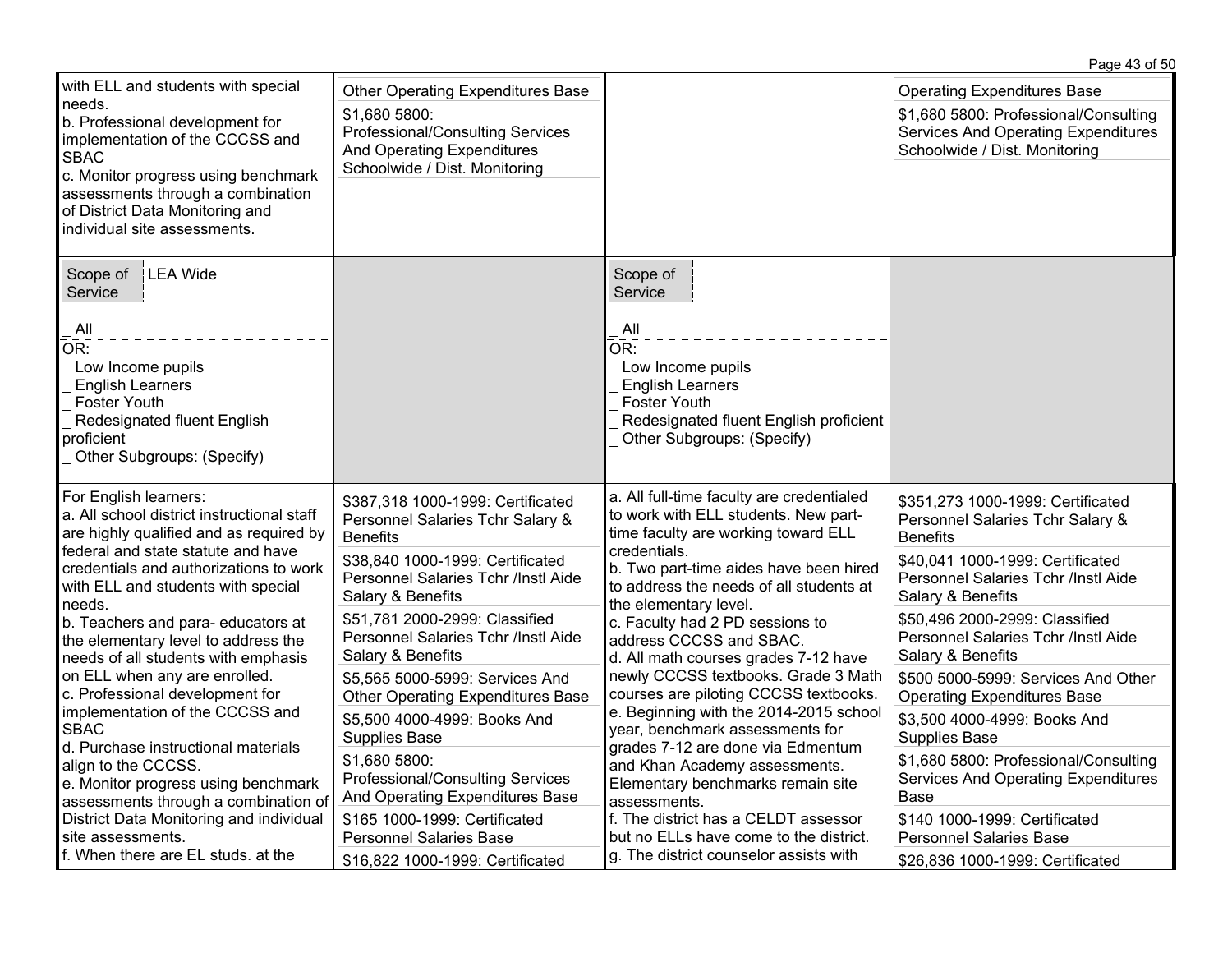|                                                                                                                                                                                                                                                                                                                                                                                                                                                                                                                                                                                                                       |                                                                                                                                                                                                                                                                                                                                                                                                                                                                                                                                              |                                                                                                                                                                                                                                                                                                                                                                                                                               | Page 44 of 50                                                                                                             |
|-----------------------------------------------------------------------------------------------------------------------------------------------------------------------------------------------------------------------------------------------------------------------------------------------------------------------------------------------------------------------------------------------------------------------------------------------------------------------------------------------------------------------------------------------------------------------------------------------------------------------|----------------------------------------------------------------------------------------------------------------------------------------------------------------------------------------------------------------------------------------------------------------------------------------------------------------------------------------------------------------------------------------------------------------------------------------------------------------------------------------------------------------------------------------------|-------------------------------------------------------------------------------------------------------------------------------------------------------------------------------------------------------------------------------------------------------------------------------------------------------------------------------------------------------------------------------------------------------------------------------|---------------------------------------------------------------------------------------------------------------------------|
| beginning of the school year the<br>district will deploy district level CELDT<br>assessor to assess needs of any<br>enrolled ELL students.<br>g. The district will utilize counseling<br>staff to assist with social and<br>emotional needs of the students and<br>families.<br>h. Offer Transitional kindergarten at<br>the elementary school to address the<br>needs of learners who are low income.<br>ELL & foster youth                                                                                                                                                                                          | <b>Personnel Salaries Base</b><br>\$61,017 1000-1999: Certificated<br>Personnel Salaries Tchr Salary &<br><b>Benefits</b>                                                                                                                                                                                                                                                                                                                                                                                                                    | social and emotional needs of students<br>and families, K-12. Further,<br>partnerships have been arranged with<br>professional counseling services for<br>more serious individual cases, and a<br>local Counseling and Family Crisis<br>Center is actively involved with all<br>students, K-12, via on-campus<br>workshops and telephone hotlines.<br>h. Transitional Kindergarten is offered,<br>but there is no enrollment. | <b>Personnel Salaries Base</b><br>\$61,017 1000-1999: Certificated<br>Personnel Salaries Tchr Salary &<br><b>Benefits</b> |
| LEA Wide<br>Scope of<br>Service<br>All<br>OR:<br>Low Income pupils<br><b>English Learners</b><br><b>Foster Youth</b><br>Redesignated fluent English<br>proficient<br>_ Other Subgroups: (Specify)                                                                                                                                                                                                                                                                                                                                                                                                                     |                                                                                                                                                                                                                                                                                                                                                                                                                                                                                                                                              | Scope of<br>Service<br>$\mathsf{All}$<br>OR:<br>Low Income pupils<br><b>English Learners</b><br>Foster Youth<br>Redesignated fluent English proficient<br>Other Subgroups: (Specify)                                                                                                                                                                                                                                          |                                                                                                                           |
| For foster youth:<br>a. All school district instructional staff<br>are highly qualified and as required by<br>federal and state statute and have<br>credentials and authorizations to work<br>with ELL and students with special<br>needs.<br>b. Intervention teachers and para-<br>educators at the elementary level to<br>address the needs of all students with<br>emphasis on ELL.<br>c. Professional development for<br>implementation of the CCCSS and<br><b>SBAC</b><br>d. Purchase instructional materials<br>align to the CCCSS.<br>e. Monitor progress using benchmark<br>assessments through a combination | \$387,318 1000-1999: Certificated<br>Personnel Salaries Tchr Salary &<br><b>Benefits</b><br>\$38,840 1000-1999: Certificated<br>Personnel Salaries Tchr /Instl Aide<br>Salary & Benefits<br>\$51,781 2000-2999: Classified<br>Personnel Salaries Tchr /Instl Aide<br>Salary & Benefits<br>\$5,565 5000-5999: Services And<br>Other Operating Expenditures Other<br>\$5,500 4000-4999: Books And<br>Supplies Other<br>\$1,690 5800:<br>Professional/Consulting Services<br><b>And Operating Expenditures</b><br>Schoolwide / Dist. Monitoring | There are no foster youth in the district<br>this school year.                                                                                                                                                                                                                                                                                                                                                                |                                                                                                                           |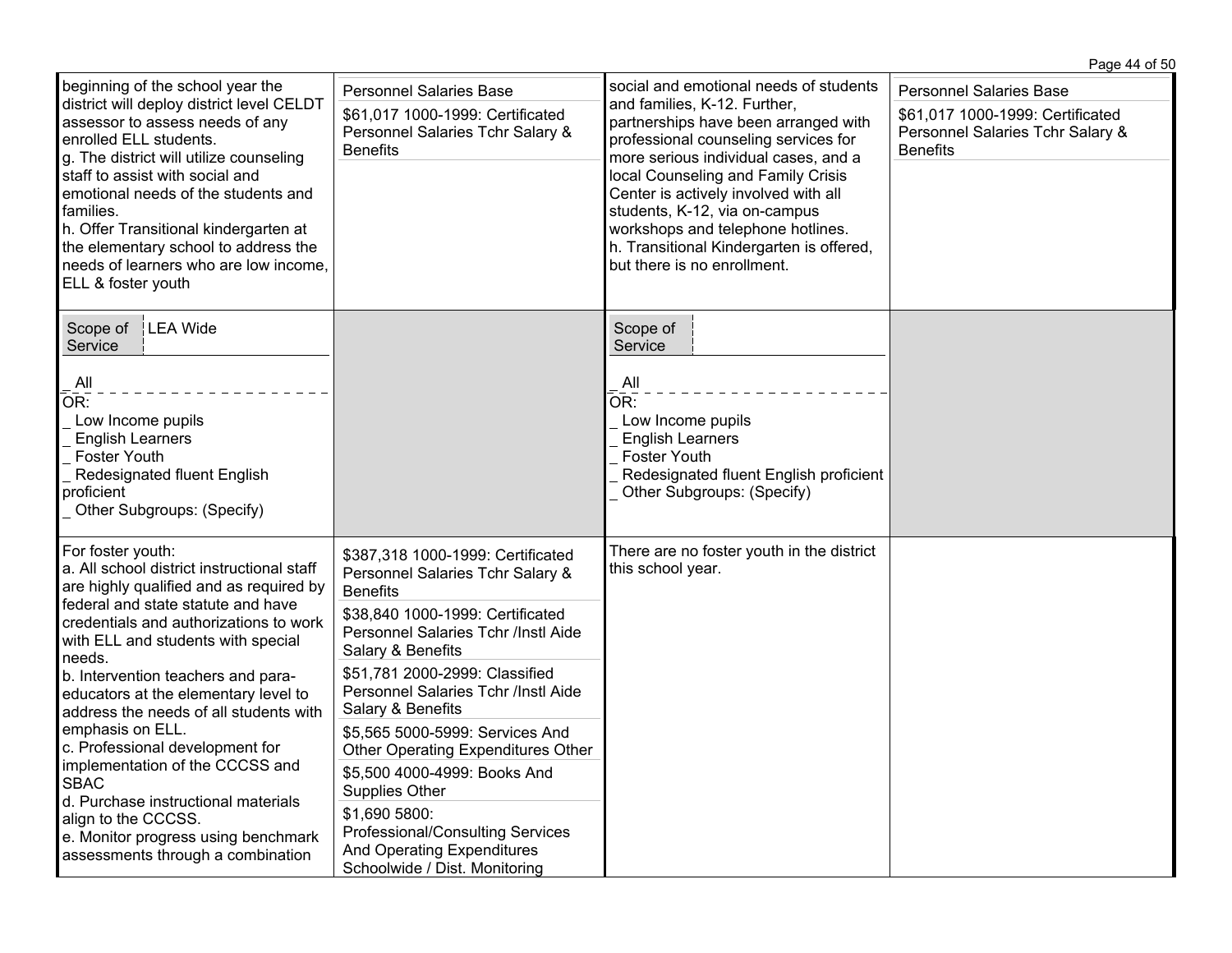|                                                                                                                                                                                                                                                                                                                                                                                                                                                                                                                                                                                                                                                                                                                                                                                                                      |                                                                                                                                                                                                                                                                                                                                                                                                                                                                                                                                                                                                                                 |                                                                                                                                                                                                                | Page 45 of 50 |
|----------------------------------------------------------------------------------------------------------------------------------------------------------------------------------------------------------------------------------------------------------------------------------------------------------------------------------------------------------------------------------------------------------------------------------------------------------------------------------------------------------------------------------------------------------------------------------------------------------------------------------------------------------------------------------------------------------------------------------------------------------------------------------------------------------------------|---------------------------------------------------------------------------------------------------------------------------------------------------------------------------------------------------------------------------------------------------------------------------------------------------------------------------------------------------------------------------------------------------------------------------------------------------------------------------------------------------------------------------------------------------------------------------------------------------------------------------------|----------------------------------------------------------------------------------------------------------------------------------------------------------------------------------------------------------------|---------------|
| of District Data Monitoring and<br>individual site assessments.<br>f. The district will utilize counseling<br>staff to assist with social and<br>emotional needs of the students and<br>families.                                                                                                                                                                                                                                                                                                                                                                                                                                                                                                                                                                                                                    | \$16,822 1000-1999: Certificated<br><b>Personnel Salaries Other</b>                                                                                                                                                                                                                                                                                                                                                                                                                                                                                                                                                             |                                                                                                                                                                                                                |               |
| LEA Wide<br>Scope of<br>Service<br>All<br>OR:<br>Low Income pupils<br><b>English Learners</b><br><b>Foster Youth</b><br>Redesignated fluent English<br>proficient<br>Other Subgroups: (Specify)                                                                                                                                                                                                                                                                                                                                                                                                                                                                                                                                                                                                                      |                                                                                                                                                                                                                                                                                                                                                                                                                                                                                                                                                                                                                                 | Scope of<br>Service<br>$\overline{A}$ ll<br>$\overline{\mathsf{OR}}$ :<br>Low Income pupils<br><b>English Learners</b><br>Foster Youth<br>Redesignated fluent English proficient<br>Other Subgroups: (Specify) |               |
| For redesignated fluent English<br>proficient students:<br>a. All school district instructional staff<br>are highly qualified and as required by<br>federal and state statute and have<br>credentials and authorizations to work<br>with ELL and students with special<br>needs.<br>b. Teachers and para-educators at<br>the elementary level to address the<br>needs of all students with emphasis<br>on ELL when any are enrolled.<br>c. Professional development for<br>implementation of the CCCSS and<br><b>SBAC</b><br>d. Purchase instructional materials<br>align to the CCCSS.<br>e. Monitor progress using benchmark<br>assessments through a combination<br>of District Data Monitoring and<br>individual site assessments.<br>f. The district will utilize counseling<br>staff to assist with social and | \$387,318 1000-1999: Certificated<br>Personnel Salaries Tchr Salary &<br><b>Benefits</b><br>\$38,840 1000-1999: Certificated<br>Personnel Salaries Tchr /Instl Aide<br>Salary & Benefits<br>\$51,781 2000-2999: Classified<br>Personnel Salaries Tchr /Instl Aide<br>Salary & Benefits<br>\$5,565 5000-5999: Services And<br><b>Other Operating Expenditures Base</b><br>\$5,500 4000-4999: Books And<br><b>Supplies Supplemental</b><br>\$1,680 5800:<br>Professional/Consulting Services<br>And Operating Expenditures<br>Schoolwide / Dist. Monitoring<br>\$16,822 1000-1999: Certificated<br><b>Personnel Salaries Base</b> | There are no redesignated fluent<br>English proficient speakers in the<br>district this school year.                                                                                                           |               |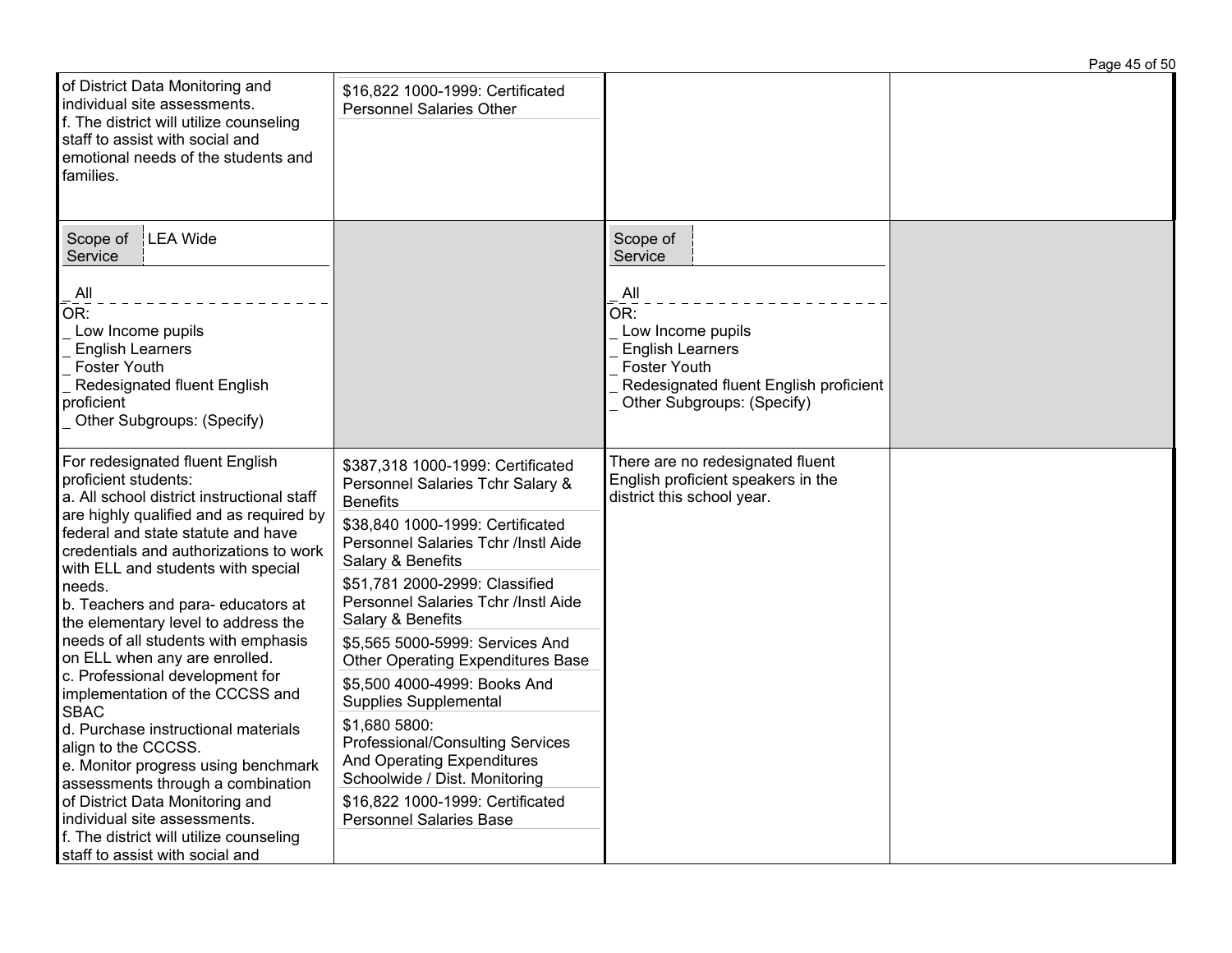|                                                                                                                                                                                                                                          | Page 46 of 50                                                                                                                                                                                                     |
|------------------------------------------------------------------------------------------------------------------------------------------------------------------------------------------------------------------------------------------|-------------------------------------------------------------------------------------------------------------------------------------------------------------------------------------------------------------------|
| emotional needs of the<br>students and families.                                                                                                                                                                                         |                                                                                                                                                                                                                   |
| Scope of<br>LEA Wide<br>Service<br>$\overline{A}$ ll<br>$\overline{\overline{\text{OR}}}$ :<br>Low Income pupils<br><b>English Learners</b><br>Foster Youth<br>Redesignated fluent English<br>proficient<br>_ Other Subgroups: (Specify) | Scope of<br>Service<br>$\overline{\mathsf{All}}$<br>OR:<br>Low Income pupils<br><b>English Learners</b><br>Foster Youth<br>Redesignated fluent English proficient<br>Other Subgroups: (Specify)                   |
| What changes in actions,<br>services, and expenditures will be<br>made as a result of reviewing<br>past progress and/or changes to<br>goals?                                                                                             | This goal was determined through our stakeholder engagement process to be not useful to our district. We are changing this<br>goal to an attendance and attitude goals which is closely aligned to our WASC plan. |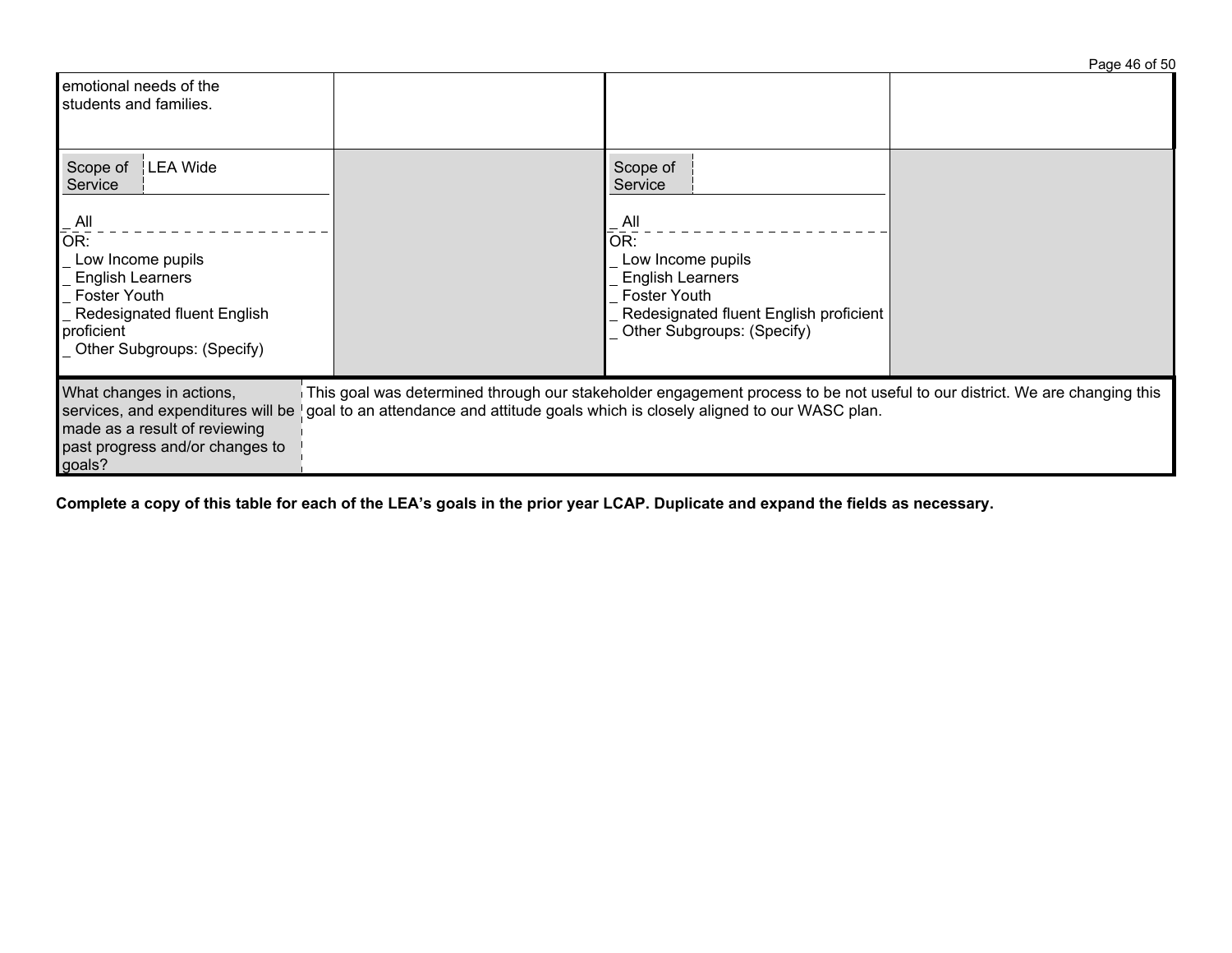| Original All students will graduate from high school prepared for post secondary and career options or obtain a<br>GOAL 3   certificate of high school completion. The district will maintain or increase the percentage of the students'<br>from prior graduation/completion rates to meeting state graduation requirements and promotion from each grade level to<br>the next.<br>year | Related State and/or Local Priorities:<br>$1 - 2 - 3 \times 4 - 5 \times 6 \times 7 - 8 \times$    |                                                                                                                                                                                                                                                             |                                                                                                                                                                                                                     |                                                                                                                                                                                                                                                                                                                                                                                                                                                                                                                                                                                                                                                                                                                                                                                                     |  |
|------------------------------------------------------------------------------------------------------------------------------------------------------------------------------------------------------------------------------------------------------------------------------------------------------------------------------------------------------------------------------------------|----------------------------------------------------------------------------------------------------|-------------------------------------------------------------------------------------------------------------------------------------------------------------------------------------------------------------------------------------------------------------|---------------------------------------------------------------------------------------------------------------------------------------------------------------------------------------------------------------------|-----------------------------------------------------------------------------------------------------------------------------------------------------------------------------------------------------------------------------------------------------------------------------------------------------------------------------------------------------------------------------------------------------------------------------------------------------------------------------------------------------------------------------------------------------------------------------------------------------------------------------------------------------------------------------------------------------------------------------------------------------------------------------------------------------|--|
| LCAP:                                                                                                                                                                                                                                                                                                                                                                                    |                                                                                                    |                                                                                                                                                                                                                                                             | COE only: $9 - 10$                                                                                                                                                                                                  |                                                                                                                                                                                                                                                                                                                                                                                                                                                                                                                                                                                                                                                                                                                                                                                                     |  |
|                                                                                                                                                                                                                                                                                                                                                                                          |                                                                                                    |                                                                                                                                                                                                                                                             |                                                                                                                                                                                                                     | Local: Specify                                                                                                                                                                                                                                                                                                                                                                                                                                                                                                                                                                                                                                                                                                                                                                                      |  |
| Goal Applies to:<br>Schools: All schools with grades 7 - 12<br>Applicable Pupil<br>All students<br><sup>1</sup> Subgroups:                                                                                                                                                                                                                                                               |                                                                                                    |                                                                                                                                                                                                                                                             |                                                                                                                                                                                                                     |                                                                                                                                                                                                                                                                                                                                                                                                                                                                                                                                                                                                                                                                                                                                                                                                     |  |
| Develop base line<br>Expected<br>Annual<br>Measurable<br>Outcomes:                                                                                                                                                                                                                                                                                                                       |                                                                                                    | Actual<br>Annual<br>Measurable                                                                                                                                                                                                                              | 1. c. School facilities are in good repair<br>requirements<br>5. c. There will be no middle school drop outs<br>5. d. There will be no high school drop outs<br>per year.<br>school safety and school connectedness | 1. a. Teachers are appropriately assigned and credentialed<br>1. b. Every student has access to standards-aligned materials<br>Outcomes: 13.a. b. and c. Parents are involved and knowledgeable and able<br>to support student progress through completion of educational<br>5. a. School attendance rates will be maintained above 96%<br>5. b. Chronic absentee rates will remain below 5%<br>5. e. High School graduation rates will be maintained at 100%<br>$6.$ a. Pupil suspension rates will be maintained under 10%<br>6. b. Pupil expulsion rates will be maintained at one pupil or less<br>6. c. Student and parent survey results show satisfaction with<br>8. a. 100% of student transcripts show evidence of passing<br>grades for courses described under sections 51210 and 51220. |  |
| LCAP Year: 2014-1015<br><b>Planned Actions/Services</b><br><b>Actual Actions/Services</b>                                                                                                                                                                                                                                                                                                |                                                                                                    |                                                                                                                                                                                                                                                             |                                                                                                                                                                                                                     |                                                                                                                                                                                                                                                                                                                                                                                                                                                                                                                                                                                                                                                                                                                                                                                                     |  |
|                                                                                                                                                                                                                                                                                                                                                                                          | <b>Budgeted Expenditures</b>                                                                       |                                                                                                                                                                                                                                                             |                                                                                                                                                                                                                     | <b>Estimated Actual Annual Expenditures</b>                                                                                                                                                                                                                                                                                                                                                                                                                                                                                                                                                                                                                                                                                                                                                         |  |
| a. Monitor progress using benchmark<br>assessments through a combination<br>of District Data Monitoring and<br>individual site assessments.                                                                                                                                                                                                                                              | 5800: Professional/Consulting<br><b>Services And Operating</b><br><b>Expenditures Supplemental</b> | The district utilized the online programs<br>\$1,680 5800: Professional/Consulting<br>Plato Courseware and ALEKS to<br>Services And Operating Expenditures<br>monitor student achievement against<br>Supplemental<br>national norms these programs provide. |                                                                                                                                                                                                                     |                                                                                                                                                                                                                                                                                                                                                                                                                                                                                                                                                                                                                                                                                                                                                                                                     |  |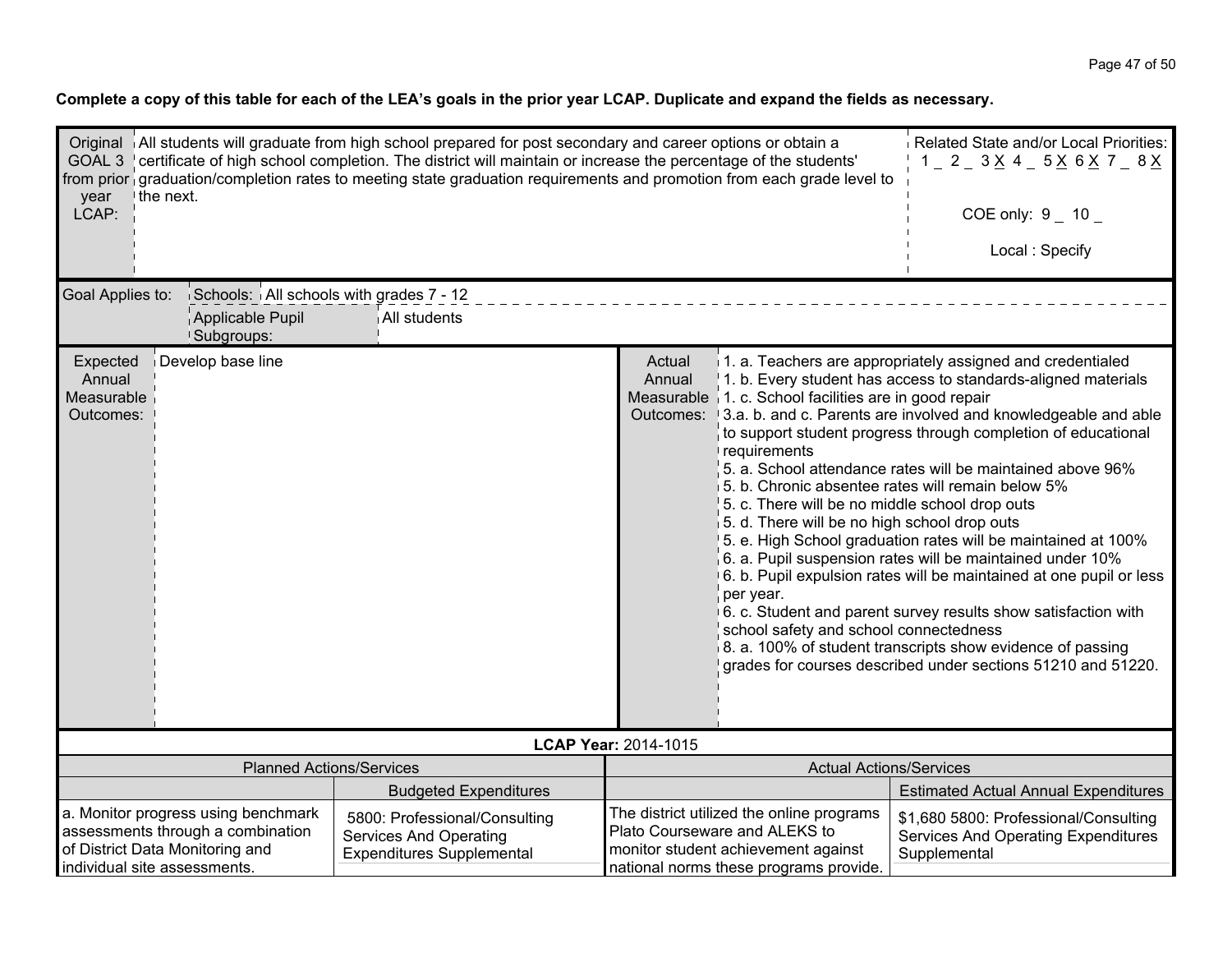|                                                                                                                                                                       |                                                                              |                                                                                                                                                                                                                                                                                                                                                                                           | Page 48 of 50                                                      |
|-----------------------------------------------------------------------------------------------------------------------------------------------------------------------|------------------------------------------------------------------------------|-------------------------------------------------------------------------------------------------------------------------------------------------------------------------------------------------------------------------------------------------------------------------------------------------------------------------------------------------------------------------------------------|--------------------------------------------------------------------|
|                                                                                                                                                                       |                                                                              | Also, teachers developed site<br>assessments appropriate to the current<br>student demographic.                                                                                                                                                                                                                                                                                           |                                                                    |
| LEA Wide<br>Scope of<br>Service                                                                                                                                       |                                                                              | Scope of   LEA<br>Service                                                                                                                                                                                                                                                                                                                                                                 |                                                                    |
| $\times$ All<br>OR:<br>Low Income pupils<br><b>English Learners</b><br><b>Foster Youth</b><br>Redesignated fluent English<br>proficient<br>Other Subgroups: (Specify) |                                                                              | $\underline{X}$ All<br>$\overline{\overline{\text{OR}}}$ :<br>Low Income pupils<br><b>English Learners</b><br><b>Foster Youth</b><br>Redesignated fluent English proficient<br>Other Subgroups: (Specify)                                                                                                                                                                                 |                                                                    |
| b. The district will utilize counseling<br>staff to assist with social and<br>emotional needs of the students and<br>families.                                        | \$16,822 1000-1999: Certificated<br><b>Personnel Salaries Base</b>           | The district counselor assists with<br>social and emotional needs of students<br>and families, K-12. Further,<br>partnerships have been arranged with<br>professional counseling services for<br>more serious individual cases, and a<br>local Counseling and Family Crisis<br>Center is actively involved with all<br>students, K-12, via on-campus<br>workshops and telephone hotlines. | \$26,836 1000-1999: Certificated<br><b>Personnel Salaries Base</b> |
| LEA Wide<br>Scope of<br>Service                                                                                                                                       |                                                                              | <b>LEA</b><br>Scope of<br>Service                                                                                                                                                                                                                                                                                                                                                         |                                                                    |
| $X$ All<br>OR:<br>Low Income pupils<br><b>English Learners</b><br><b>Foster Youth</b><br>Redesignated fluent English<br>proficient<br>Other Subgroups: (Specify)      |                                                                              | $\underline{X}$ All<br>OR:<br>Low Income pupils<br><b>English Learners</b><br><b>Foster Youth</b><br>Redesignated fluent English proficient<br>Other Subgroups: (Specify)                                                                                                                                                                                                                 |                                                                    |
| What changes in actions,<br>services, and expenditures will be<br>made as a result of reviewing<br>past progress and/or changes to<br>goals?                          | We are keeping this goal as it is central to the district mission statement. |                                                                                                                                                                                                                                                                                                                                                                                           |                                                                    |